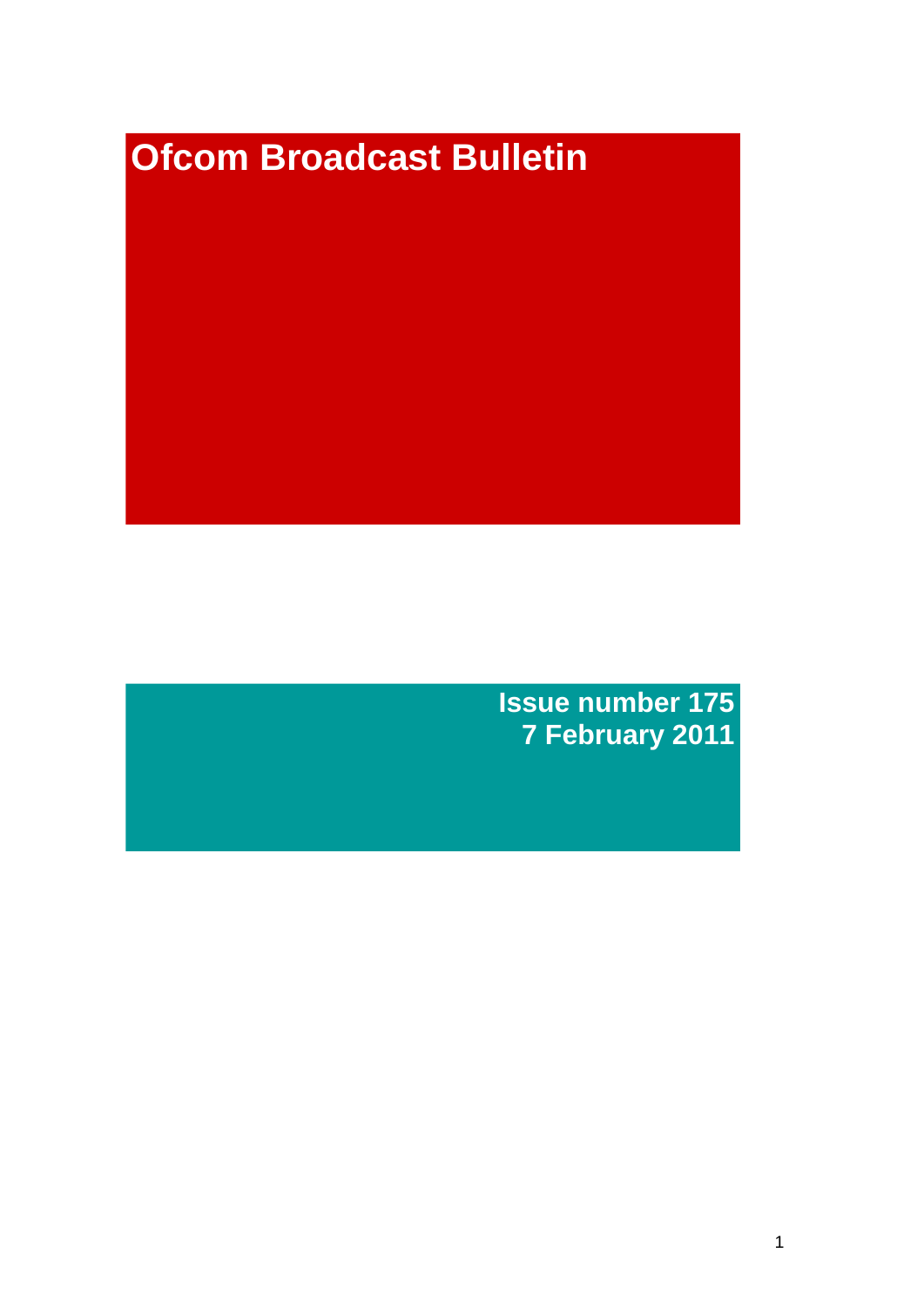# **Contents**

| <b>Standards cases</b>                                                                                                      |          |
|-----------------------------------------------------------------------------------------------------------------------------|----------|
| <b>Notice of Direction</b>                                                                                                  |          |
| TLCS 851 - "Live 960" held by<br><b>Hoppr Entertainment Limited</b>                                                         | 5        |
| In Breach                                                                                                                   |          |
| Climax 3-3<br>Channel Climax 3-3, 1 July 2010, 22:15 to 22:45                                                               | 6        |
| Electronic Arts ("EA") branding during<br><b>Premier League football coverage</b><br>Sky Sports 2, 11 September 2010, 12:30 | 9        |
| Kundli Aur Kismat (Future & Fortune)<br>Sunrise TV, 20 July 2010, 14:00 to 16:00<br><b>Associated Note to Broadcasters</b>  | 14<br>17 |
| JC Halliday sponsorship of Instant Traffic and Travel<br>Q97.2, 21 October 2010, 08:30                                      | 19       |
| Resolved                                                                                                                    |          |
| <b>Comedy Circus KE Superstars</b><br>Sony Entertainment Television Asia, 20 October 2010, 15:00                            | 21       |
| In Demand with Luke Wilkins<br>Kerrang! Radio, 10 November 2010, 19:15                                                      | 23       |
| <b>Advertising Scheduling cases</b>                                                                                         |          |
| Resolved                                                                                                                    |          |

**Introduction** 4

#### **Resolved findings table** *Code on the Scheduling of Television Advertising compliance reports* 25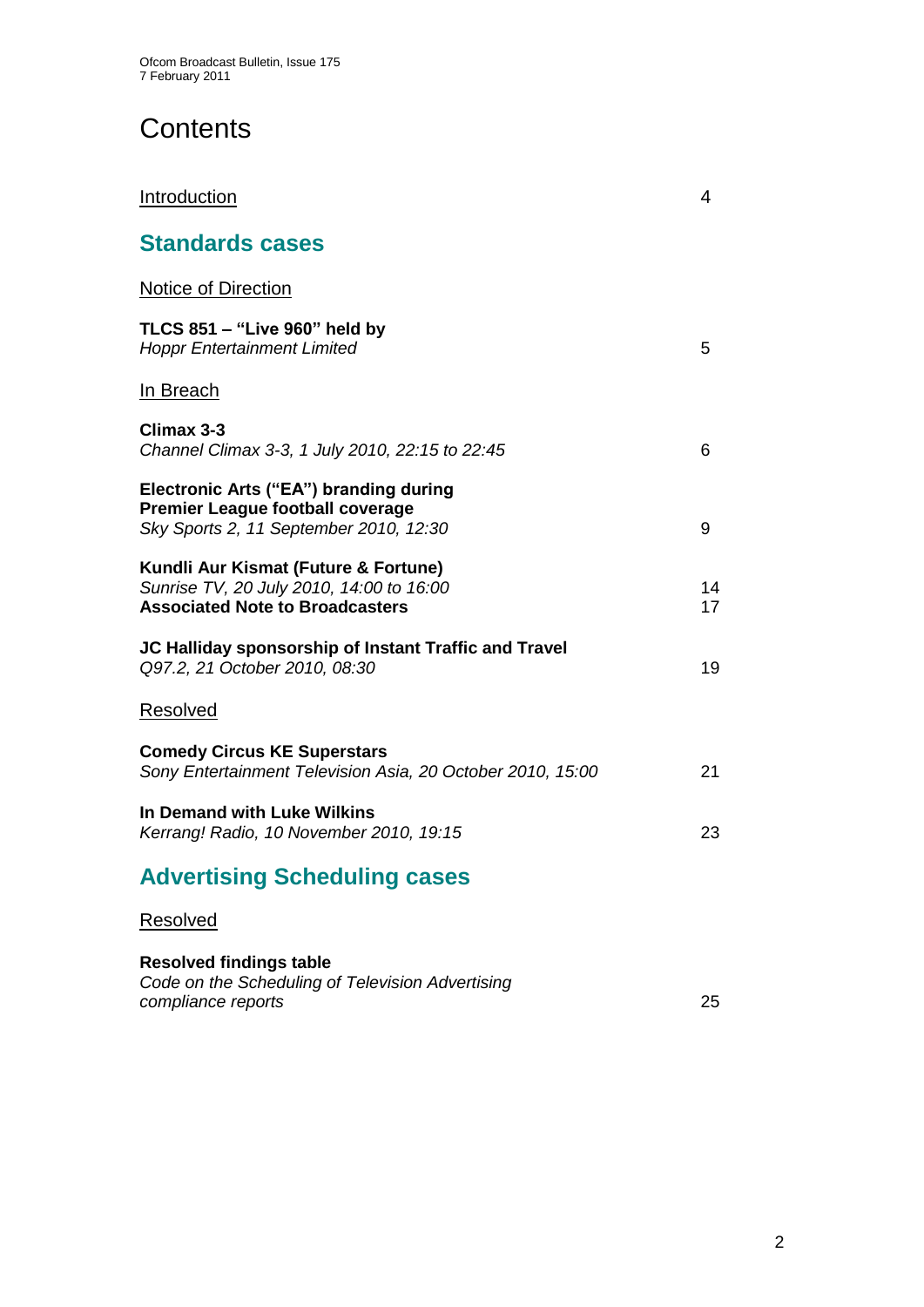# **Broadcast Licence Condition cases**

In Breach

| Non-provision of radio service<br>Voice of Africa Radio, community radio service for Newham,                                                |    |
|---------------------------------------------------------------------------------------------------------------------------------------------|----|
| London, week commencing 11 December 2010<br>to week commencing 8 January 2011                                                               | 26 |
| <b>Breach of Licence Condition</b><br>Afan FM, 11 to 16 December 2010 and 18 to 20 December 2010                                            | 28 |
| <b>Fairness &amp; Privacy cases</b>                                                                                                         |    |
| Not Upheld                                                                                                                                  |    |
| <b>Complaint by Mr Andrew Evan-Jones</b><br>on his own behalf and on behalf of ATM Spas and Things<br>The Ferret, ITV1 Wales, 15 March 2010 | 30 |
| Complaint by Ms Claudine Hope on behalf of Mr Joe Power<br>Derren Brown Investigates: The Man Who Contacts the Dead,                        |    |
| Channel 4, 10 May 2010                                                                                                                      | 41 |
| Other programmes not in breach                                                                                                              | 53 |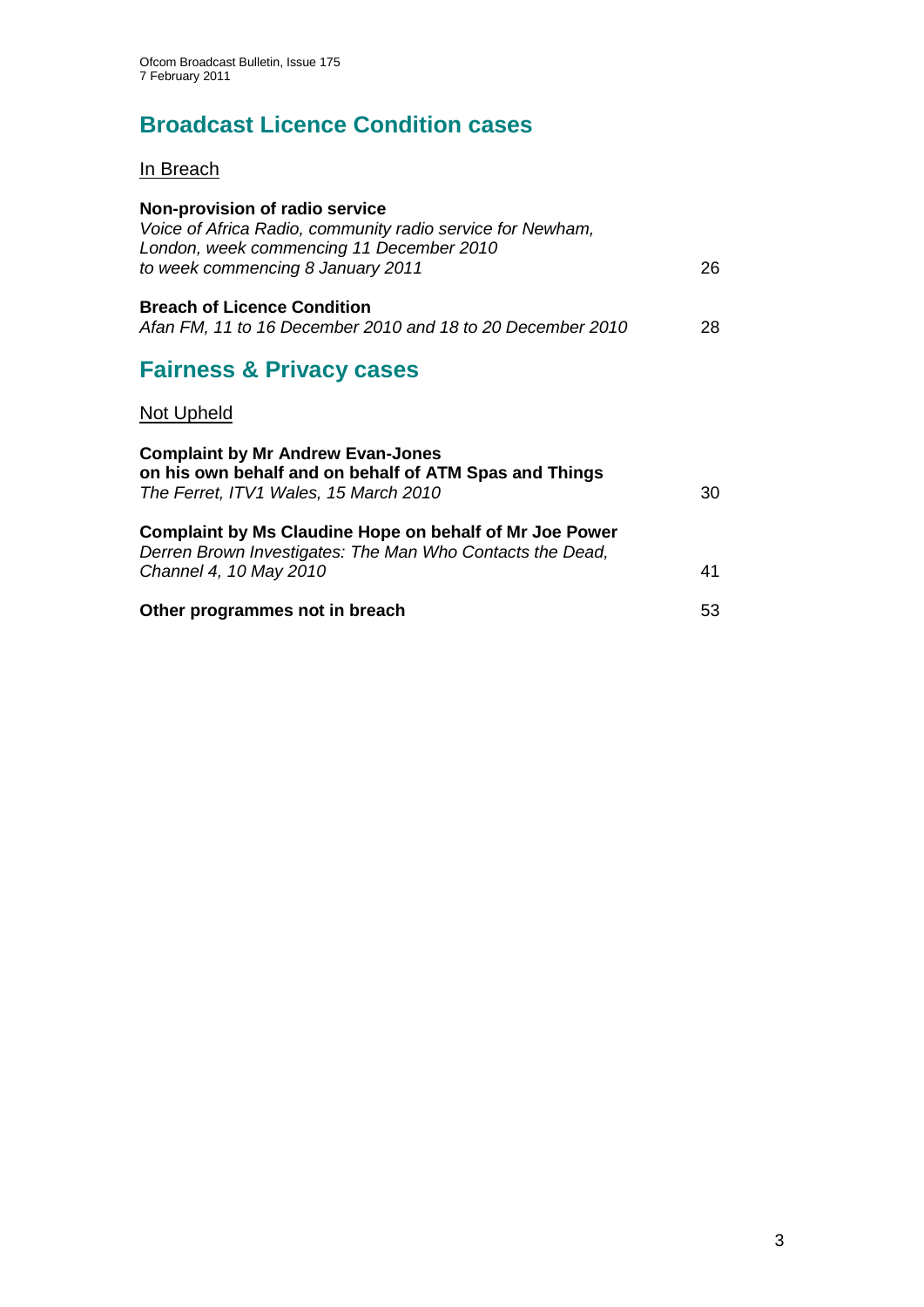# **Introduction**

1

The Broadcast Bulletin reports on the outcome of investigations into alleged breaches of those Ofcom codes and licence conditions with which broadcasters regulated by Ofcom are required to comply. These include:

a) Ofcom"s Broadcasting Code ("the Code"), the most recent version of which took effect on 20 December 2010 and covers all programmes broadcast on or after 20 December 2010. The Broadcasting Code can be found at: [http://stakeholders.ofcom.org.uk/broadcasting/broadcast-codes/broadcast-code/.](http://stakeholders.ofcom.org.uk/broadcasting/broadcast-codes/broadcast-code/)

Note: Programmes broadcast prior to 20 December 2010 are covered by the version of the Code that was in force at the date of broadcast.

- b) the Code on the Scheduling of Television Advertising ("COSTA") which came into effect on 1 September 2008 and contains rules on how much advertising and teleshopping may be scheduled in programmes, how many breaks are allowed and when they may be taken. COSTA can be found at: [http://stakeholders.ofcom.org.uk/broadcasting/broadcast-codes/advert-code/.](http://stakeholders.ofcom.org.uk/broadcasting/broadcast-codes/advert-code/)
- c) certain sections of the BCAP Code: the UK Code of Broadcast Advertising, which relate to those areas of the BCAP Code for which Ofcom retains regulatory responsibility. These include:
	- the prohibition on "political" advertising;
	- sponsorship (see Rules 9.2 and 9.3 of the Code);
	- "participation TV" advertising. This includes long-form advertising predicated on premium rate telephone services – most notably chat (including "adult" chat), "psychic" readings and dedicated quiz TV (Call TV quiz services). Ofcom is also responsible for regulating gambling, dating and "message board' material where these are broadcast as advertising<sup>1</sup>; and
	- the imposition of statutory sanctions in advertising cases.

The BCAP Code can be found at: [www.bcap.org.uk/The-Codes/BCAP-Code.aspx](http://www.bcap.org.uk/The-Codes/BCAP-Code.aspx)

d) other licence conditions which broadcasters must comply with, such as requirements to pay fees and submit information which enables Ofcom to carry out its statutory duties. Further information on television and radio licences can be found at:<http://licensing.ofcom.org.uk/tv-broadcast-licences/> and [http://licensing.ofcom.org.uk/radio-broadcast-licensing/.](http://licensing.ofcom.org.uk/radio-broadcast-licensing/)

Other codes and requirements may also apply to broadcasters, depending on their circumstances. These include the Code on Television Access Services (which sets out how much subtitling, signing and audio description relevant licensees must provide), the Code on Electronic Programme Guides, the Code on Listed Events, and the Cross Promotion Code. Links to all these codes can be found at: <http://stakeholders.ofcom.org.uk/broadcasting/broadcast-codes/>

It is Ofcom"s policy to describe fully the content in television and radio programmes that is subject to broadcast investigations. Some of the language and descriptions used in Ofcom"s Broadcast Bulletin may therefore cause offence.

<sup>&</sup>lt;sup>1</sup> BCAP and ASA continue to regulate conventional teleshopping content and spot advertising for these types of services where it is permitted.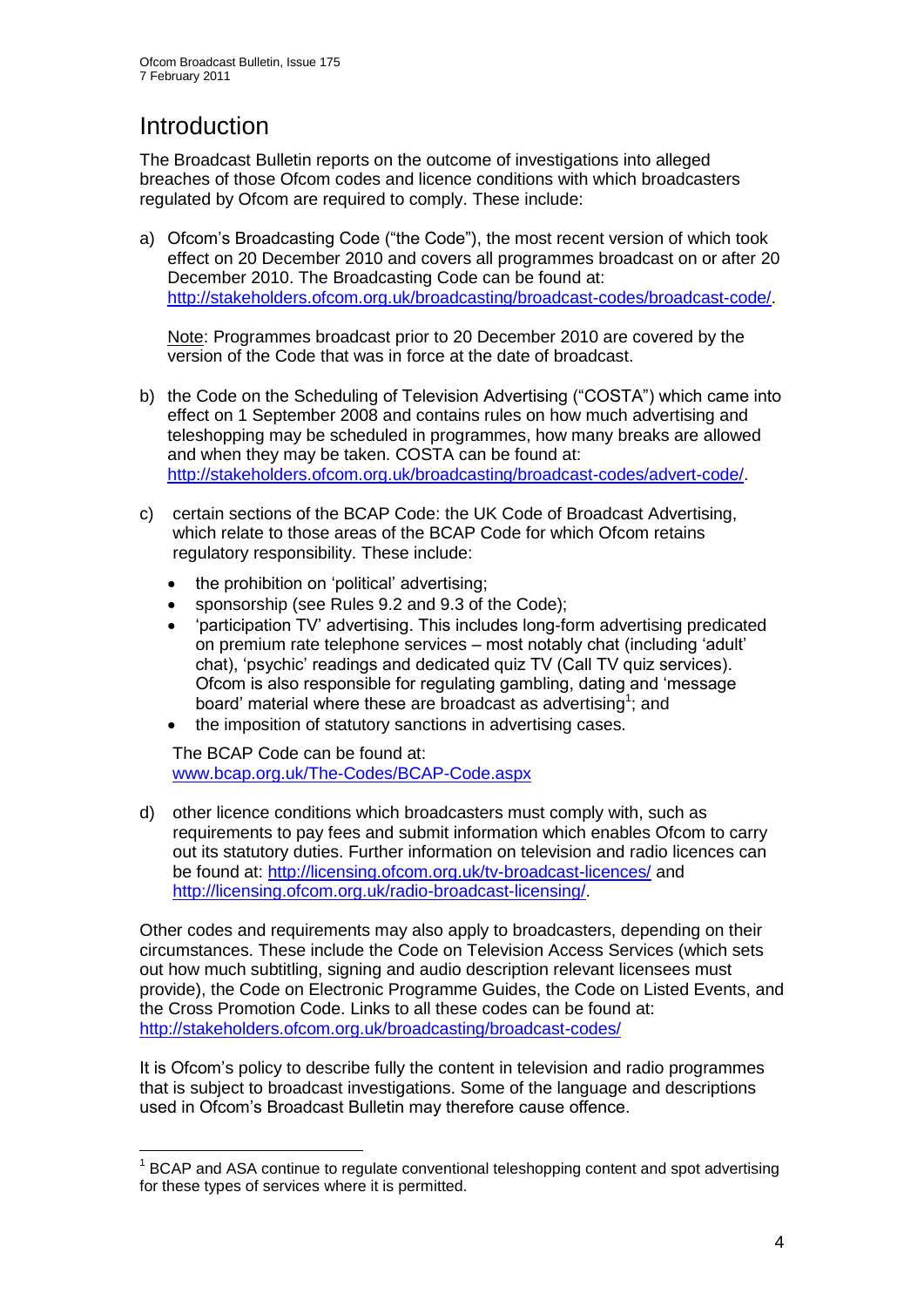# **Standards cases**

## **Notice of Direction**

Hoppr Entertainment Limited holds a broadcasting licence for the television service Live 960.

In 2010 Hoppr Entertainment Limited underwent a change of control, and the appropriate Change of Control form and signed declaration were submitted. Between July 2010 and November 2010, subsequent amendments to this form resulted in a request from Ofcom for the Change of Control form and signed declaration to be resubmitted with the correct and accurate information. Ofcom has asked on several occasions and set various deadlines requesting that Hoppr Entertainment Limited resubmit the Change of Control form and signed declaration. Hoppr Entertainment Limited has failed to comply with these requests.

On 28 January 2011, Ofcom directed Hoppr Entertainment Limited, under the terms of its licence, to comply with the following direction.

#### **TLCS 851 "Live 960" held by Hoppr Entertainment Limited ("the Licence")**

OFCOM NOW FORMALLY DIRECTS UNDER CONDITION 12 AND CONDITION 13 OF THE LICENCE:

Hoppr Entertainment Limited, the holder of TLCS licence 851 to provide the following information:

- 1. A signed copy of the Change of Control form complete with the declaration, providing the details of the shareholdings and control of the company, the parent company and any parties which may have de facto control of Hoppr Entertainment.
- 2. Details of the beneficial owner(s) of Regent Nominees Limited, as the ultimate owner/shareholding company of Hoppr Entertainment.

Ofcom requires this information in order to determine whether the de facto control of Hoppr Entertainment Limited complies with the media ownership rules as set out in the Broadcasting Act 1990. Ofcom"s guidance on the control of media companies can be found at

[http://stakeholders.ofcom.org.uk/binaries/consultations/media2/statement/media\\_stat](http://stakeholders.ofcom.org.uk/binaries/consultations/media2/statement/media_statement.pdf) [ement.pdf](http://stakeholders.ofcom.org.uk/binaries/consultations/media2/statement/media_statement.pdf)

**Failure to comply with a direction given to it by Ofcom would be a further breach of its Licence Conditions (Licence Conditions 12 and 13) and could give rise to consideration of the imposition of a statutory sanction, including revocation of the Licence**.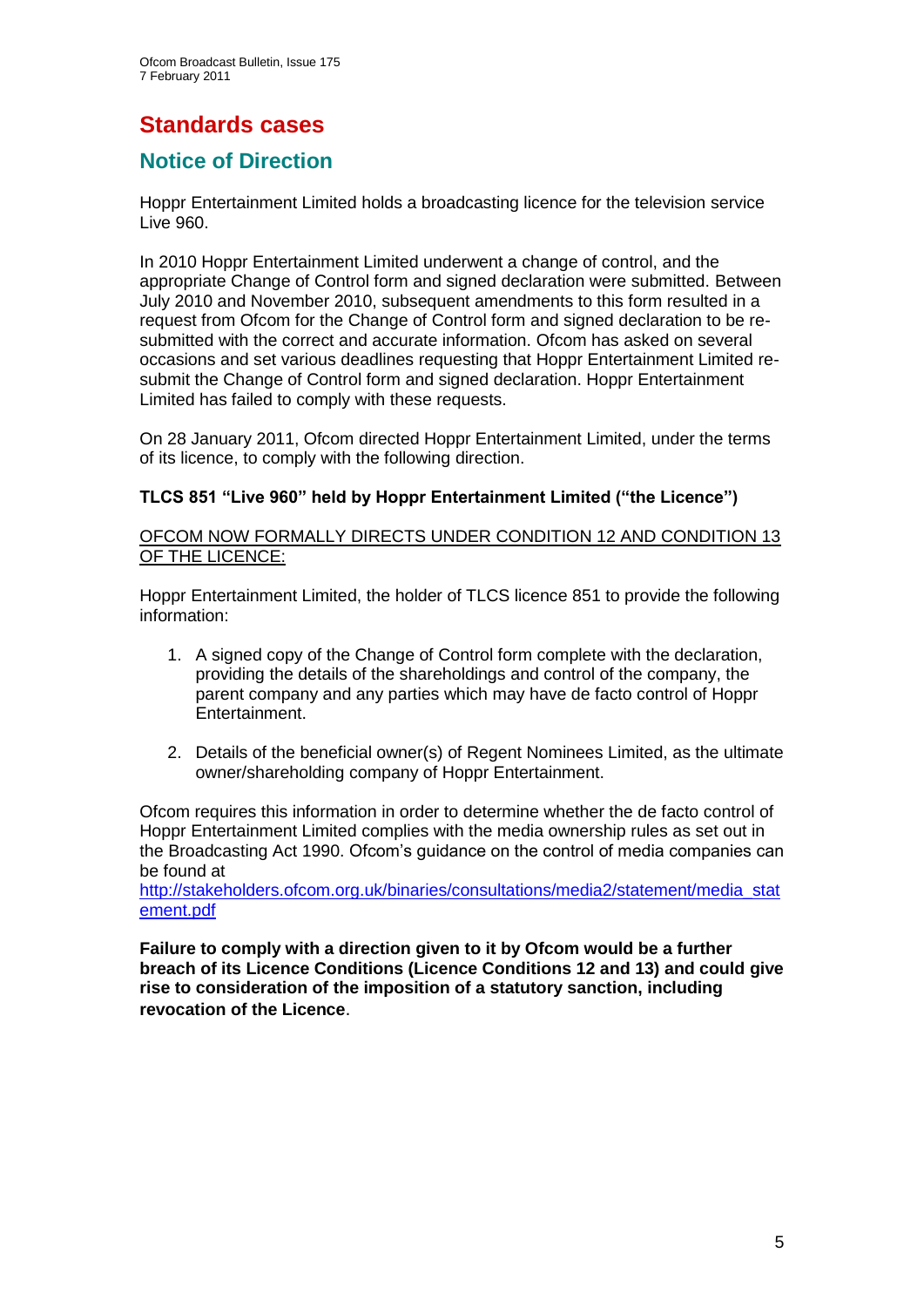# **In Breach**

**Climax 3-3** *Channel Climax 3-3, 1 July 2010, 22:15 to 22:45*

#### **Introduction**

Climax 3-3<sup>1</sup> was a channel broadcast under a licence held by Playboy TV UK/Benelux Limited ("Playboy" or "the Licensee") in the adult section of the Sky Electronic Programme Guide ("EPG"). The service comprised adult sexual entertainment broadcast in Sky channel number 961, and was normally provided only between 22:00 and 05:30 and subject to mandatory restricted access with measures in place to ensure the subscriber is an adult. The channel however included some "freeview" sections broadcast without mandatory restricted access in order to promote the channel and encourage viewers to subscribe.

On 1 July 2010 between 22:15 and 22:45, the service showed prolonged and explicit scenes of sexual activity. The broadcast, which comprised three separate scenes, featured either two or three actresses together.

The first scene showed two actresses in a bar setting. This scene included the depiction of the insertion of a bottle, a straw, a dildo and a hand-held soft drink dispenser gun. The second scene showed what appeared to be a lone woman urinating in a barn. The third scene showed three actresses in a barn who appeared to be inserting fingers and dildos into themselves and each other.

The sexual activity in all three scenes included depictions of: insertion of dildos, fingers and other objects either by one female on another or one female on herself; oral sex; and masturbation. During the broadcast the camera featured close up and intimate shots of the sexual activity but some activity was partially hidden by parts of the actresses" bodies.

On 2 July 2010 Playboy informed Ofcom that there had been a scheduling error by the company that organised the listing of its broadcasts and that this material had been played out by mistake without any protections. Some time later Ofcom received a complaint from a viewer who said that broadcasts in the "freeview" section of Climax 3-3 on 1 July 2010 included some strong material that should have been subject to mandatory restricted access.

Ofcom requested formal comments from Playboy in relation to the following Code Rule:

Rule 1.17 "Material equivalent to the British board of Film Classification (BBFC) R18-rating must not be broadcast at any time".

#### **Response**

1

Playboy confirmed that the material had been broadcast without mandatory restricted access and in error on 1 July 2010, and that it had informed Ofcom the next day of this particular scheduling failure before any complaint was made. An employee at its listing company had accidentally imported the incorrect data on to the scheduling

 $1$  From 1 November 2010 the channel name changed to 'Girl Girl'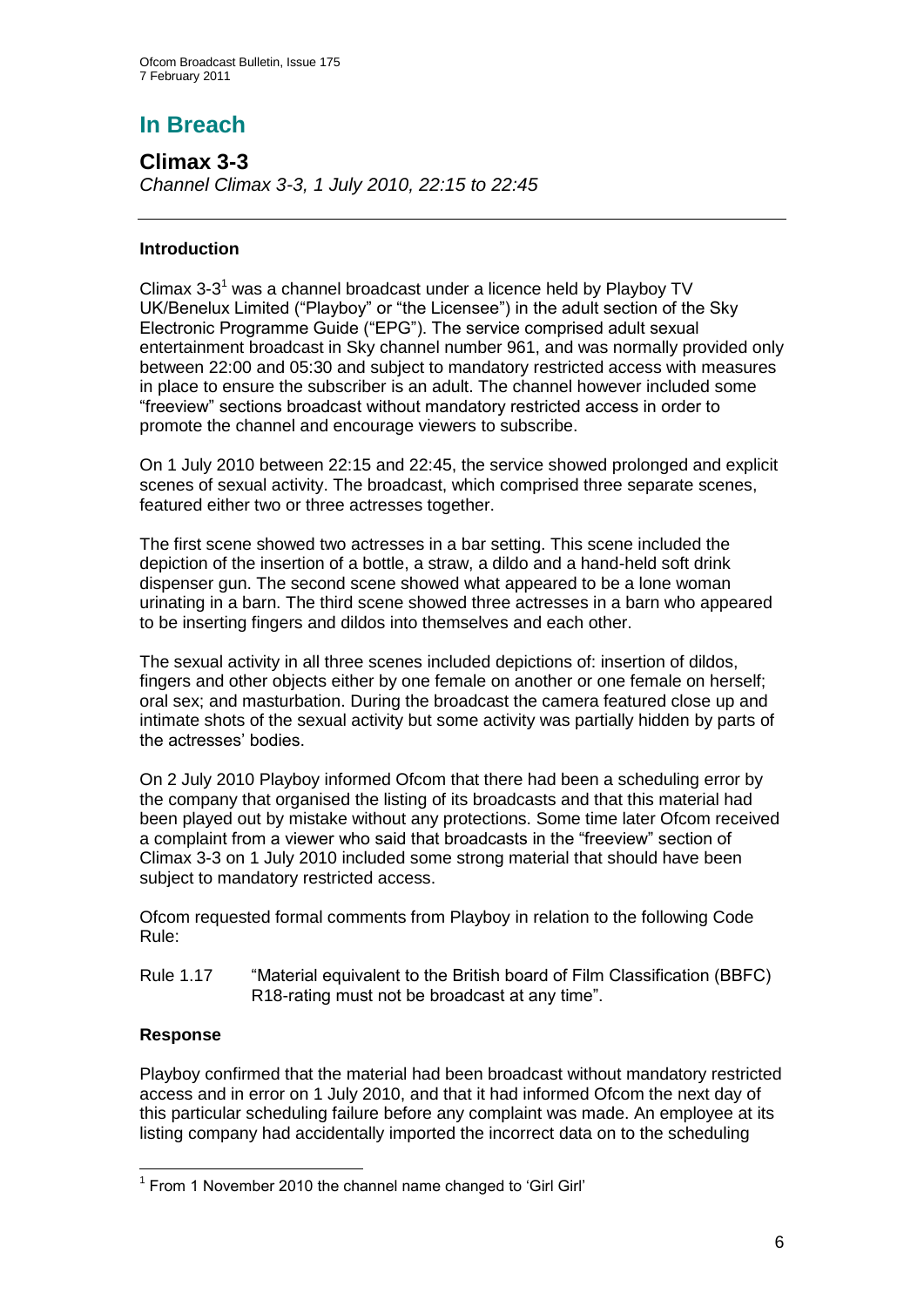system and this resulted in scheduled encrypted content being broadcast free to air. This human error was not picked up at the "safety net" stage. Playboy had now put in place stringent new checking processes to ensure this would not happen again.

Regarding the explicitness of the material and whether this was of R18 equivalent rating, Playboy said that there were a limited number of borderline shots of angles where there could be some debate over whether the object or finger penetration was simulated. It said that when deciding whether to edit out certain shots from its material it always sought advice from the BBFC. It said that it went by the rule that "if it cannot be argued that penetration is not occurring, then it must be cut". For example fingers may be bent at the knuckle rather than penetrating, objects may go underneath or behind an orifice, and if objects are filmed from behind there could potentially be a gap between the orifice and the object. With regard to what appeared to be urination by one of the actresses, Playboy argued that it always ensured that the point of exit was obscured so that it could be argued that the act was simulated, for example, by using a water bottle hidden by a leg.

Playboy accepted however that it was in breach of the Code, in that it had broadcast "adult sex material" (material that contains images and/or language of a strong sexual nature broadcast from the primary purpose of sexual arousal or stimulation) without the necessary mandatory restricted access required by the Code. However, it argued that "there was nothing broadcast which could be construed as unarguably R18 or equivalent i.e. full-on penetration". It did accept that there was a "very fine line between simulated and non-simulated" activity.

Playboy said in light of the compliance error, it had acted responsibly and informed Ofcom of this breach as soon as possible, on the day after the error occurred. This underlined the Licensee"s commitment to compliance and "willingness to keep an open dialogue" with Ofcom.

#### **Decision**

Ofcom has a duty to ensure that people under eighteen are protected and generally accepted standards are applied to the content of radio and television services so as to provide adequate protection from the inclusion of harmful or offensive material. Ofcom seeks to ensure that material of a sexual nature, when broadcast, is editorially justified, appropriately scheduled and where necessary access is restricted to adults behind mandatory restricted access.

Rule 1.17 of the Code means, however, that BBFC R18 rated films or equivalent material must not be broadcast at any time, whether or not behind mandatory restricted access. Ofcom guidance makes clear that broadcasters should be guided by the BBFC guidelines on "R18" works in deciding what is equivalent to BBFC R18 rated material. The BBFC states that: "The R18 category is a special and legally restricted classification primarily for explicit works of consenting sex...". Various Ofcom decisions have clarified what Ofcom has regarded as content equivalent to R18-rated material<sup>2</sup>.

<sup>1</sup>  $2$  For example, decisions of the Ofcom Content Sanctions Committee in the following cases:

RHF Productions Ltd dated 18 May 2009 [\(http://stakeholders.ofcom.org.uk/binaries/enforcement/content-sanctions](http://stakeholders.ofcom.org.uk/binaries/enforcement/content-sanctions-adjudications/rhfportland.pdf)[adjudications/rhfportland.pdf\)](http://stakeholders.ofcom.org.uk/binaries/enforcement/content-sanctions-adjudications/rhfportland.pdf)

Portland Enterprises (C.I.) Limited dated 23 July 2008 [\(http://stakeholders.ofcom.org.uk/binaries/enforcement/content-sanctions](http://stakeholders.ofcom.org.uk/binaries/enforcement/content-sanctions-adjudications/portland.pdf)[adjudications/portland.pdf\)](http://stakeholders.ofcom.org.uk/binaries/enforcement/content-sanctions-adjudications/portland.pdf)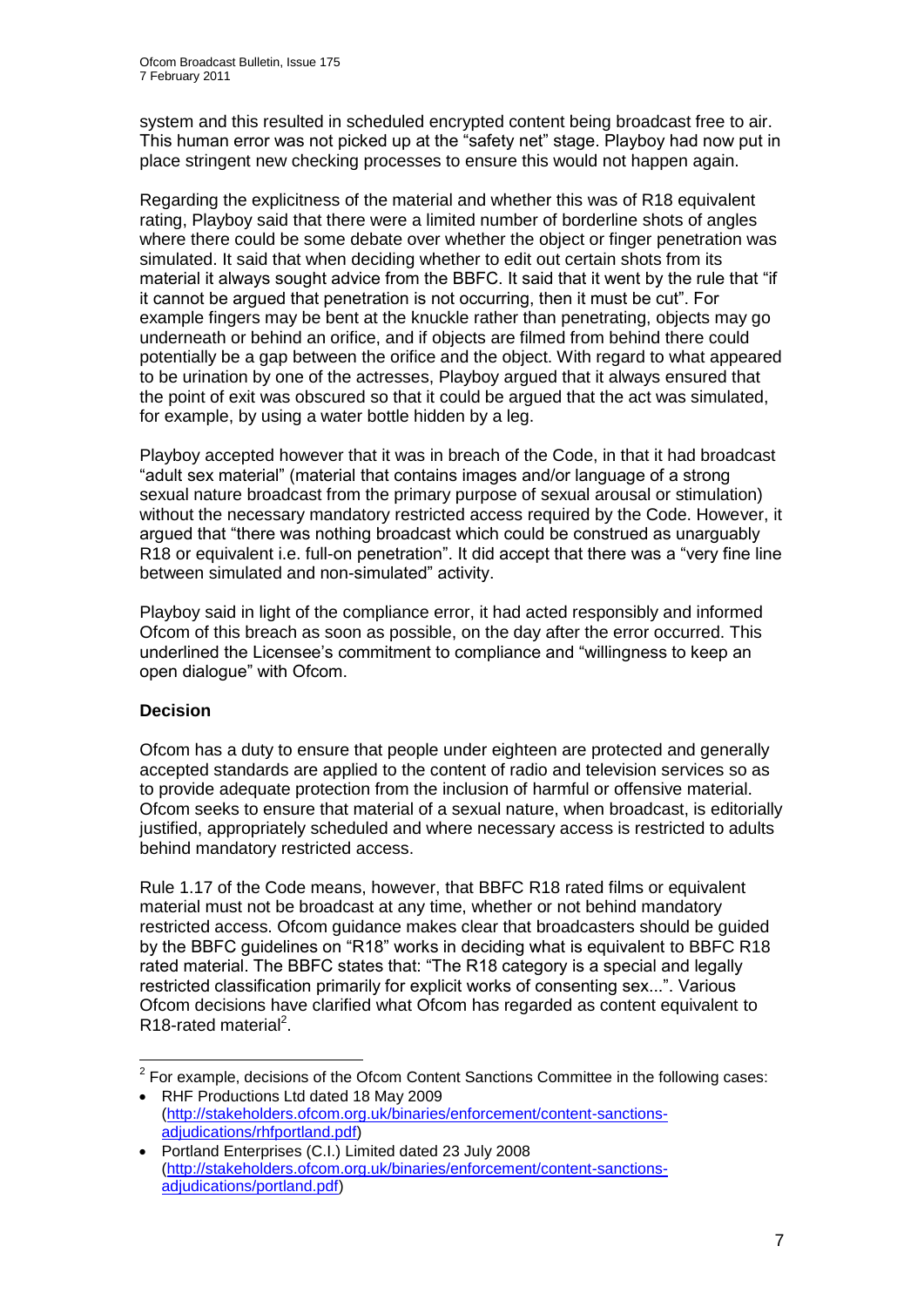In considering the content of this programme Ofcom asked itself first whether the content of the programme was equivalent to that in a BBFC R18-rated film or video.

Ofcom first examined a scene during this broadcast which included what appeared to be a lone actress urinating. Ofcom considered that this scene had a clear focus on the act of urination and that, as with other material in this programme, was broadcast for the primary purpose of sexual arousal. In the circumstances, Ofcom considered that this particular content was of an equivalent standard to R18-rated material and its broadcast was therefore a breach of Rule 1.17.

Ofcom next examined other scenes in the programme which appeared to show either vaginal or anal penetration by various objects, including dildos, fingers and a bottle. Ofcom recognised that these scenes were less clear. However, viewers would have reasonably believed that penetration was taking place despite there being no explicit shots of point of insertion. In particular, Ofcom considered that despite the partially obscured nature of the images, viewers would have been left with the clear impression that penetration by the bottle had occurred in the first scene and that penetration by dildos had occurred in the third scene.

In any event, this material clearly constituted at the very least "adult sex material" – i.e. images of a strong sexual nature that were broadcast for the primary purpose of sexual arousal and should not therefore have been broadcast without mandatory restricted access.

Ofcom notes that the Licensee alerted the regulator of the compliance error the day after the broadcast and acknowledged that it was a potentially serious mistake, before a complaint was received by Ofcom. Ofcom welcomes the proactive stance of Playboy with regard to this matter.

However, this is a serious breach of the Code. Material equivalent to BBFC R18 content must not be broadcast at any time. As a result, the Licensee is put on notice that this present contravention of its licence is being considered for the imposition of a statutory sanction.

#### **Breach of Rule 1.17**

1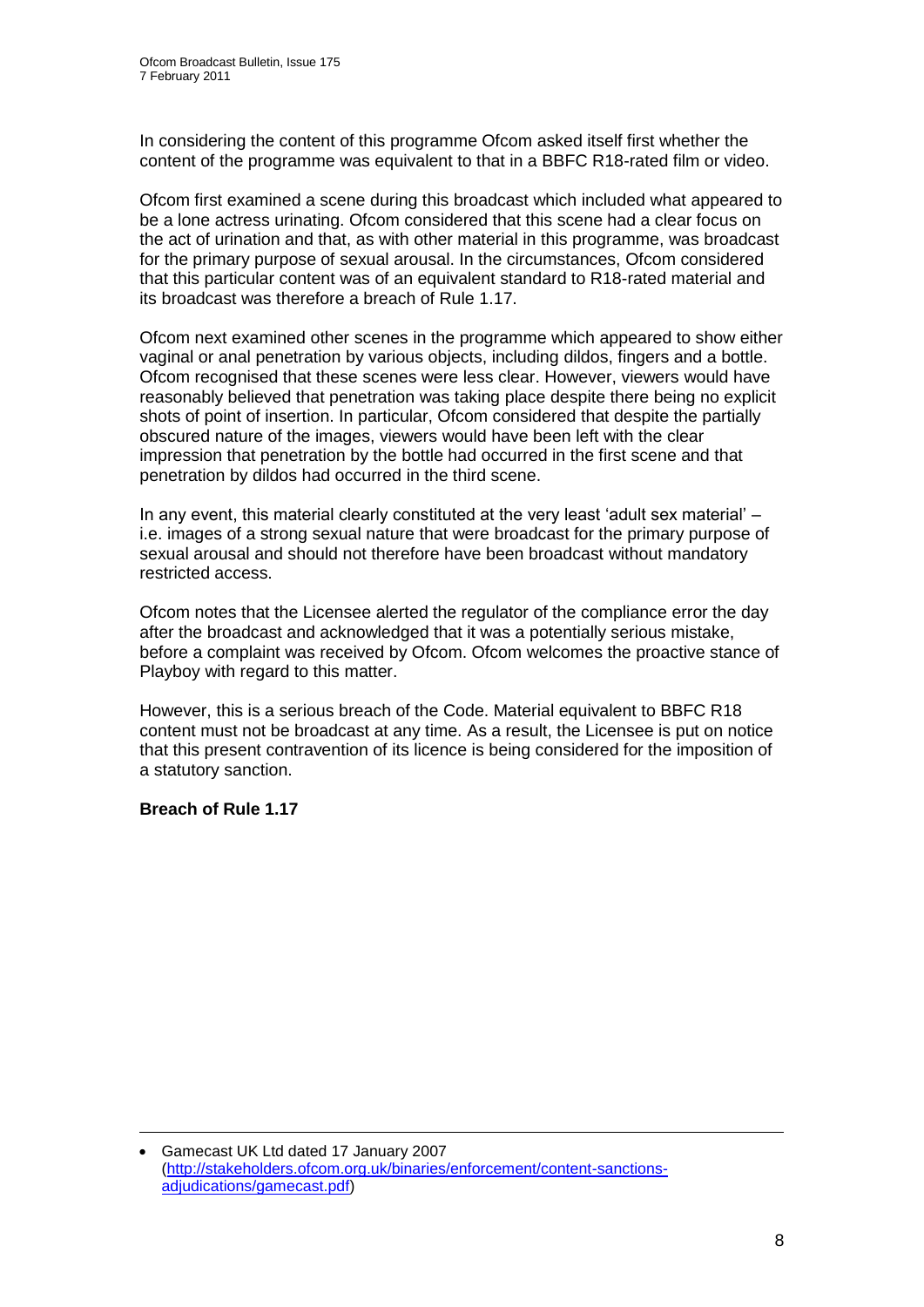# **In Breach**

## **Electronic Arts ("EA") branding during Premier League football coverage**

*Sky Sports 2, 11 September 2010, 12:30*

#### **Introduction**

On 11 September 2010 Sky Sports 2 broadcast live coverage of the Premier League fixture between Everton and Manchester United. In the course of the game and the pre- and post-match comment, graphic on-screen displays of statistics and match facts appeared in total 14 times. For example, each time a goal was scored, an onscreen graphic appeared, indicating the time of the goal. Other graphics included data on shots on goal, numbers of corners, and so on.

On each occasion that such an on-screen graphic was displayed, it was accompanied by a logo for Electronic Arts ("EA"), a maker of video games.

A complainant objected to the EA branding, saying that it was "irrelevant", "unnecessary" and "blatant". Ofcom initially sought information on EA"s role in connection with the match data, and any contractual arrangements relating to the appearance of the on-screen branding.

Sky confirmed that the branding did not result from any programme sponsorship arrangements it had entered into with EA. Ofcom therefore considered Sky"s formal comments under the rules in Section Ten of the (September 2010) Code<sup>1</sup>, and in particular:

- Rule 10.3 Products and services must not be promoted in programmes;
- Rule 10.4 No undue prominence may be given in any programme to a product or service; and
- Rule 10.5 Product placement is prohibited<sup>2</sup>.

#### **Response**

Sky explained that EA was contracted to the Premier League ("PL") as the "Official Sports Technology Partner". Sky understood that this arrangement included sponsorship of the PL itself, a sponsor presence at matches and in other PL controlled properties, including in the overseas broadcast feed.

Sky stressed, though, that it had no contractual agreement with EA in respect of the on-screen credits.

#### Sky"s contract with the Premier League

<sup>1</sup>  $1$  The Code that was in force at the time of the broadcast.

 $2$  On 20 December 2010, Ofcom published new rules that allow, subject to restrictions, product placement in programmes. These rules come into force on 28 February 2011. Until this date, programmes must comply with the existing rules, which include a prohibition on product placement. Further information on the new rules can be found at: <http://stakeholders.ofcom.org.uk/consultations/bcrtv2010/statement/>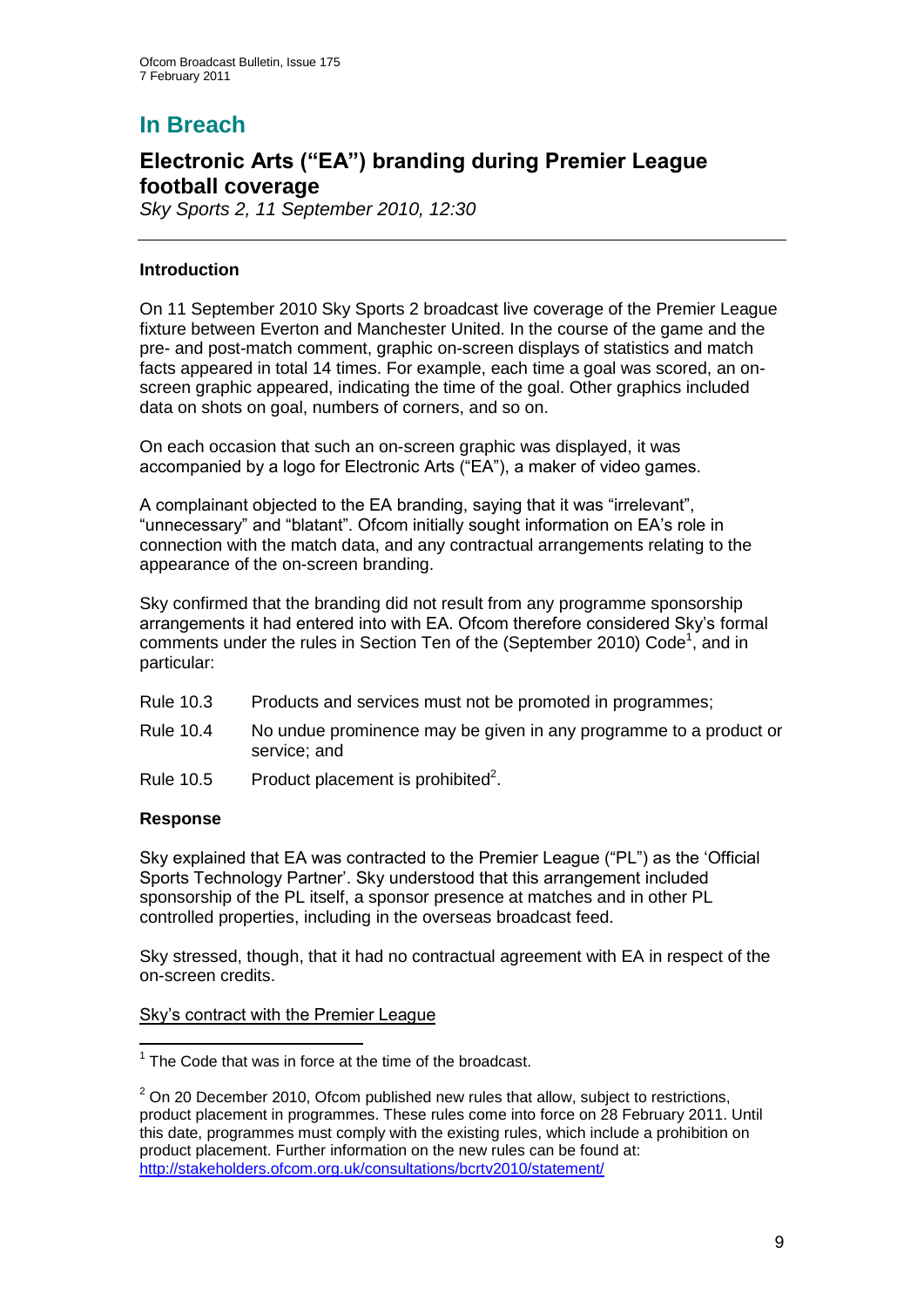The broadcaster said that, as part of its contractual agreement with the PL for the live broadcast of certain PL matches, it: "is required, subject to applicable laws and the Ofcom codes, to provide an on-screen credit for the "official technology partner"". It went to say that "This credit must be included in Sky"s live broadcasts as part of the Sky Sports channels, and in the overseas world feed of all matches produced by Sky…".

The broadcaster said that when, "at Sky"s election", match statistics were shown it provided a credit for EA as official technology partner of the PL. Such credits are provided subject to EA "making available the required technology to facilitate the display of player or match statistics, and in all cases subject to Ofcom"s codes."

Sky supplied relevant extracts of its contract with the PL.

Sky said that it maintained its independence of editorial control at all times, including where credits were given for EA or any other PL sponsor.

Sky told us that there was nothing in its agreement with the PL requiring the inclusion of the EA credit. Rather, the agreement provided that, should Sky make use of the statistical data provided by the PL, it "include an appropriate reference to the PL"s "official technology partner"". Further, Sky said, its obligations to the PL "are subject to an express reservation in respect of Sky"s obligations under the Code".

Sky said that each use of player and match statistics was editorially justified and was not influenced by any other consideration.

Sky submitted that, were it to be prevented from using the statistics – because, for example, Ofcom were to find the inclusion of the EA branding in breach of the Code – it would, in Sky"s view, represent a significant reduction in the quality of coverage and in its viewers' enjoyment of the game.

#### Rule 10.3

Sky was of the view that the EA branding was not promotional. The broadcaster referred to parts of Ofcom"s guidance on this rule:

"For the purpose of this rule, products and services are promoted where there is a clear "sell". This can occur, for example, where information is provided about prices or other specific attributes of the product"; and "Not all references, even where they are positive or favourable, are "promotional" in the context of this rule"

No specific product or service was mentioned, Sky said, and no "sales" messages or the like were present. For these reasons, Sky did not consider that Rule 10.3 had been breached.

#### Rule 10.4

Sky acknowledged that, "on this occasion, the application of the EA on-screen credit should have been subject to greater editorial judgement given the high-scoring nature of this particular game, which meant the credit was displayed on a higher than normal number of occasions". Sky accepted that its editorial policy in that respect should be "clarified".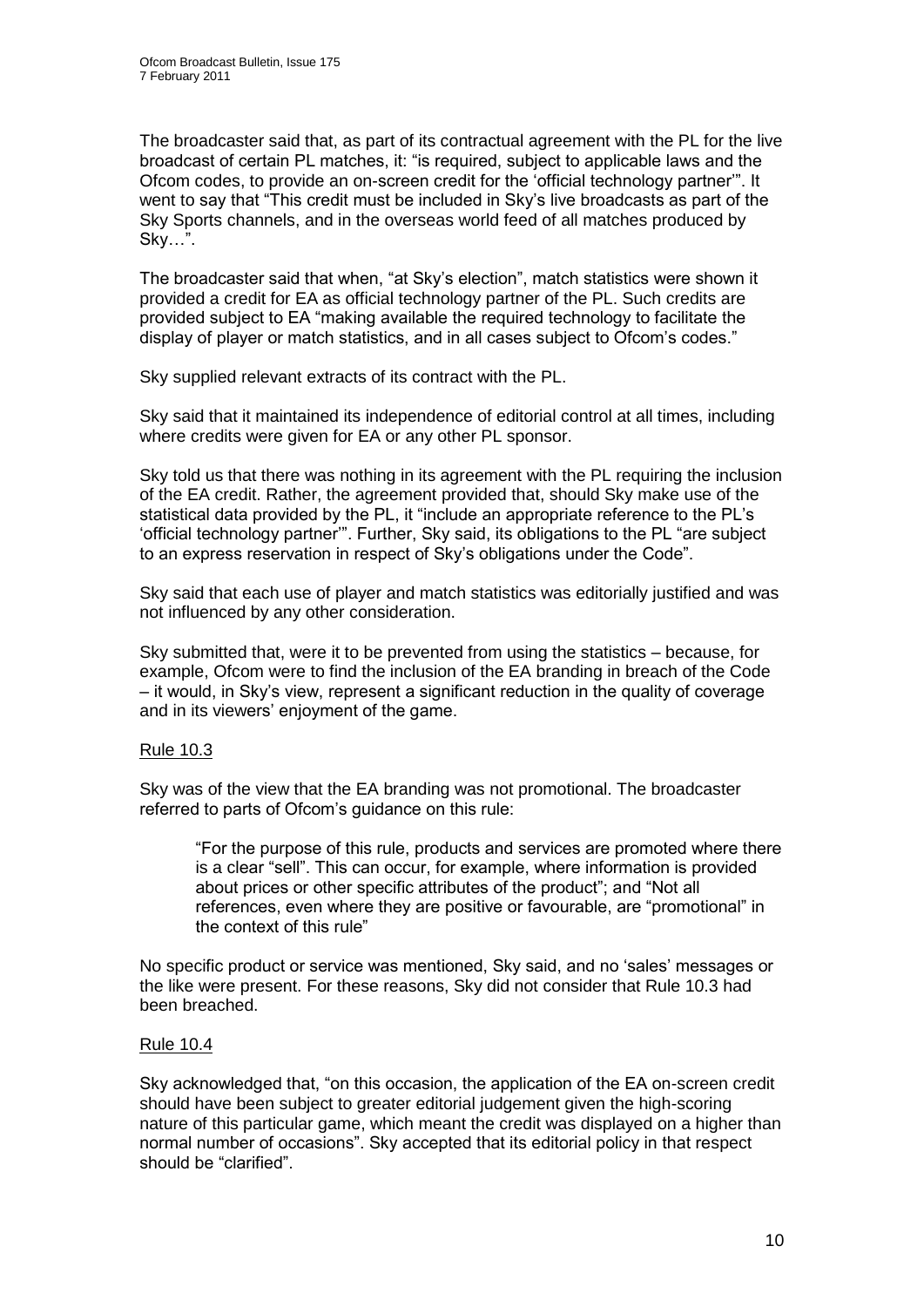Even so, it said, the EA branding was in line with that adopted by other broadcasters covering sport. Sky drew attention to Ofcom"s guidance on Rule 10.4, which includes the following:

"Editorial justification will depend on the nature of the programme and there may be certain types of programmes – e.g. sports and music coverage in television programmes – where there is a general acceptance that brands will feature."

Further, Sky said, technical provider credits may be reflected in broadcast coverage. However, in subsequent correspondence, Sky clarified that EA was not a technology or technical provider in this case – EA does not, for example, gather data on football matches. (A different company part-owned by the PL does that job). Sky also said that it generates its own data for use in its broadcasts and other services.

More generally, Sky told us that Ofcom"s guidance on undue prominence – which advises against products" appearances being the subject of negotiation or agreement – could not be intended to preclude the sort of contractual arrangements entered into by Sky and the PL. To do so, Sky said, would prohibit the appearance of editorially justified branding, for example during post-match interviews in front of heavily branded hoardings. Instead, it was Sky"s view that the application of this guidance should be limited to circumstances in which the exact nature of exposure for a brand in a programme might have been arranged, akin to product placement.

Sky stated that: "…notwithstanding Sky"s view that, on this occasion, there were too many EA on-screen credits, Sky does not consider that the manner in which the EA on-screen credit appeared was unduly prominent. The logo only appeared with relevant data and for a maximum of 4 seconds at a time…this is the first year that the PL has had an 'official technology partner', and therefore the event branding may have greater prominence as compared to broadcast coverage in previous seasons."

Sky explained its view that "there were too many references to the EA on-screen credit due to a lack of appreciation for the risks involved in the mechanical application of the credit in a high scoring game such as this one (which ended 3-3)". Sky submitted that it had therefore revised its editorial policy to ensure that, in future "the EA on-screen credit will not be applied in a mechanical fashion to all uses of the relevant statistical data in order to minimise the risks of any potential infringement of Ofcom"s codes".

#### Rule 10.5

Sky pointed to the current Code"s definition of product placement: "Product placement is the inclusion of, or a reference to, a product or service within a programme in return for payment or other valuable consideration to the programme maker or broadcaster (or any representative or associate of either)."

Given this, the broadcaster argued, the EA branding could not amount to product placement as Sky had received no consideration and that the exposure of the brand was a function of the event organiser's sponsorship arrangements.

#### **Decision**

Ofcom accepts, as our guidance to Section Ten of the Code indicates, that sports coverage is a genre in which branding and general commercial exposure can be expected. In our view, audiences generally accept and understand that branding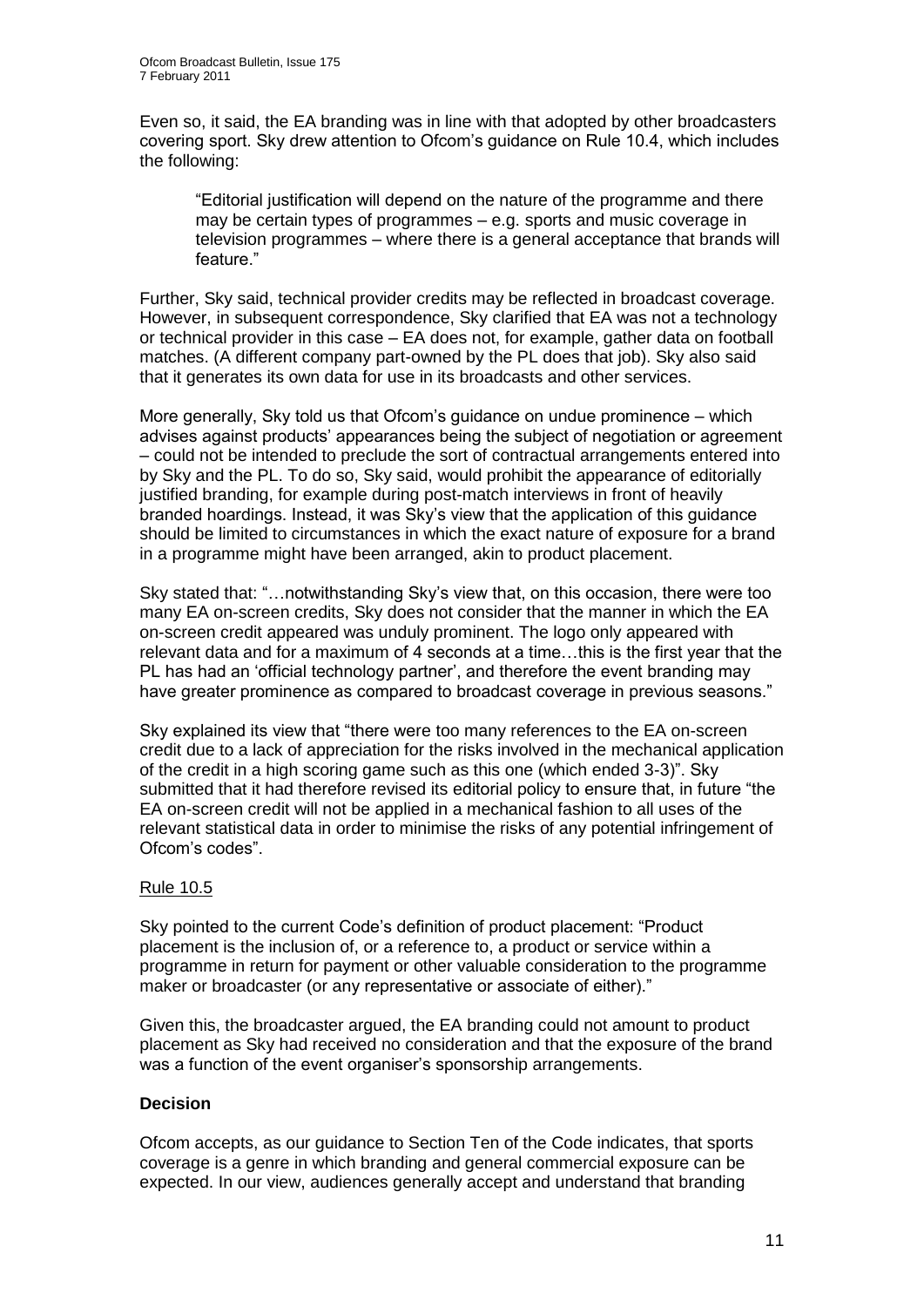associated with advertising and the sponsorship of professional sport is part and parcel of that industry.

In that respect, for example: there is more likely to be sufficient editorial justification for a post-match interview to be conducted in front of venue advertising or sponsorship hoardings in sports coverage, than in other types of programme genres. Logos and branding on players" kits, and on display around a pitch, track or venue are also common. However, under the current Code, the scope for an Ofcom licensee to transmit sports programming in which it has elected to add branding such as in on-screen graphic elements - is extremely limited.

As Sky noted, Ofcom (like its predecessor, the ITC) has considered that, in certain circumstances, there is sufficient editorial justification for broadcasters to show brief and limited credits for companies who provide technical services to sports events and coverage. For example, the display of the names of companies who supply timing services when lap times, finishing times and so on are shown.

However, Ofcom notes that in this case, according to Sky, EA was not a technical supplier in that sense. Instead, EA"s role was the "Official Sports Technology Partner" of the PL, subject to a contractual arrangement between EA and the PL (to which Sky confirmed it was not party to).

#### Rule 10.5

As such, the on-screen credits had arisen as a result of Sky"s contractual arrangement with the PL. On the basis of Sky"s representations, Ofcom accepted that the credits were not broadcast in return for payment or other valuable consideration to Sky or its associates. Therefore, Rule 10.5 (prohibition of product placement) was not breached.

#### Rules 10.3 and 10.4

Ofcom noted that the contract between the PL and Sky in relation to the "official technology category" and the display of player or match statistics stated that Sky must "ensure that on-screen credit is given to the PL sponsor [EA]...". We accept Sky"s submission that its obligations to the PL were subject to "an express reservation in respect of Sky"s obligations under the Code". The situation appeared to accord with Sky"s explanation that the on-screen credits were displayed "at Sky"s election".

However, in Ofcom"s view, the inclusion of the logo could not be described as an editorially justified means of indicating to the audience who had been the technical provider of the statistical information in question. In light of the fact that EA was not a technology or technical provider of the statistical data in question (notwithstanding any funding arrangements between EA and the PL in respect of the provision of such data), Ofcom did not accept that there was any editorial justification for Sky to elect to add the EA logo to its coverage.

Ofcom was of the view that the inclusion of the EA logo arose solely from the relevant contractual arrangements that were in place between the PL and EA and between the PL and Sky. Ofcom therefore concluded that, in the absence of any editorial justification, and in view of the inclusion of the logo arising from these contractual arrangements, the only purpose it could serve was to promote EA"s name and trade mark. On this basis, Ofcom concluded that Rule 10.3 had been breached.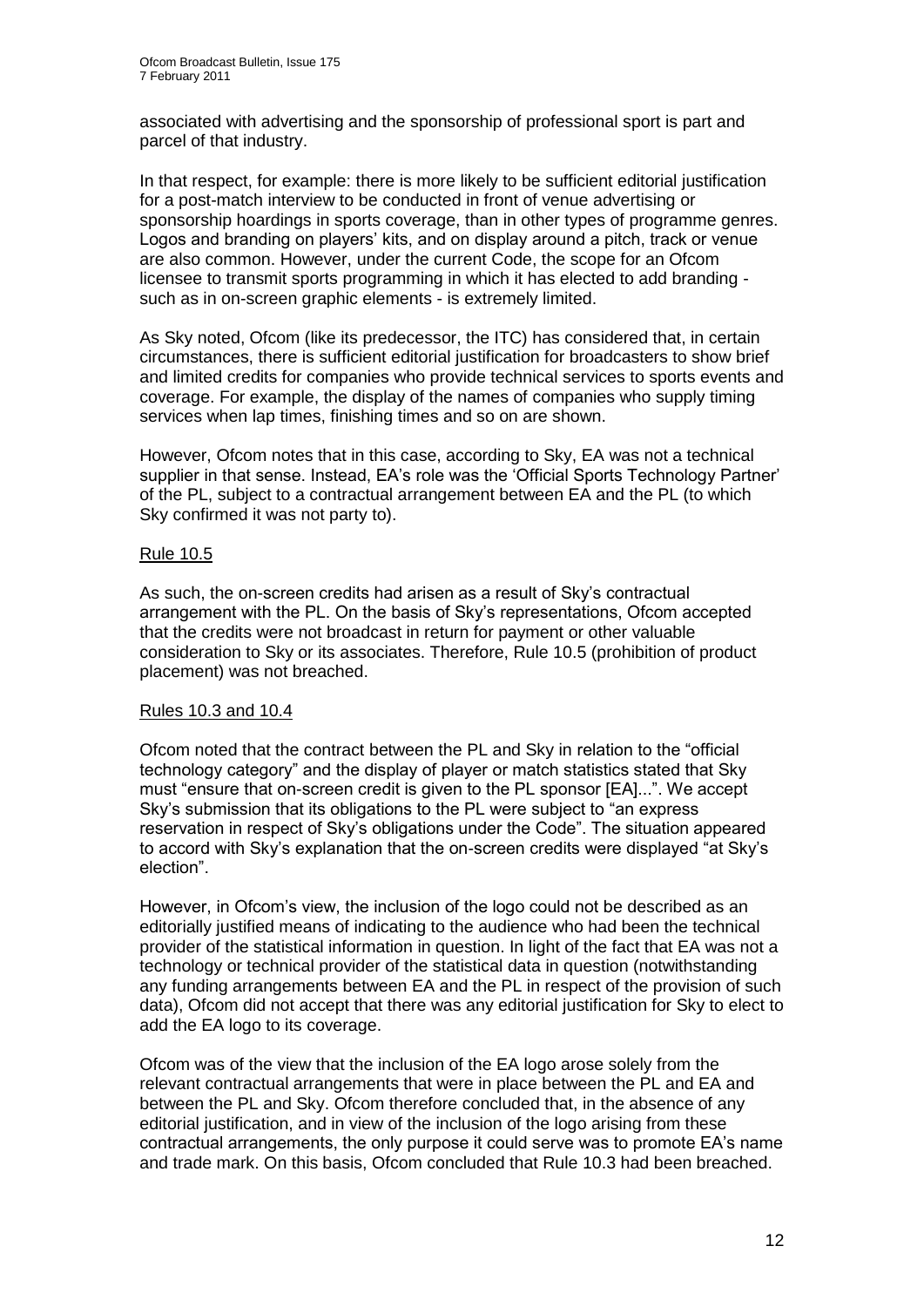In addition, Ofcom judged that the repeated appearance of the logo – 14 displays of it across the programme - gave undue prominence to EA, in breach of Rule 10.4. Further, Ofcom was of the view that the extent of this undue prominence was such that it, in itself, amounted to the promotion of EA, further underlining the breach of Rule 10.3.

Ofcom considered it relevant that, on 26 October 2009, Ofcom recorded a breach of Rule 10.3 in a case involving the appearance of commercial branding in Sky"s cricket coverage<sup>3</sup>. Although that case differed from the current case in that the former concerned a logo displayed under an agreement made directly between Sky and a commercial third party, it nevertheless resulted in similar broadcast content: during sports coverage, a commercial third party"s logo was displayed when technical data was presented on-screen graphically. A breach of Rule 10.3 (promotion) was recorded in that case.

On 28 June 2010, following the UK Government"s decision to permit product placement, subject to certain safeguards, Ofcom issued a Code Review consultation on the rules relating to commercial references in television programming.

As well as proposing rules to permit product placement to reflect EU and UK legislative changes, we proposed related revisions to other Code rules that we considered were impacted by the introduction of product placement, such as sponsorship. In particular, we proposed that limited sponsorship credits (e.g. a sponsor"s logo with a brief association statement) be allowed during programmes (see Part 5 of the consultation document<sup>4</sup>).

Ofcom repeatedly made clear<sup>5</sup> that, until it had completed its review and issued its statement<sup>6</sup>, broadcasters must comply with the Code rules currently in force.

#### **Breaches of Rules 10.3 and 10.4**

<sup>1</sup> <sup>3</sup> [http://stakeholders.ofcom.org.uk/binaries/enforcement/broadcast](http://stakeholders.ofcom.org.uk/binaries/enforcement/broadcast-bulletins/obb144/Issue144.pdf)[bulletins/obb144/Issue144.pdf](http://stakeholders.ofcom.org.uk/binaries/enforcement/broadcast-bulletins/obb144/Issue144.pdf)

<sup>&</sup>lt;sup>4</sup> <http://stakeholders.ofcom.org.uk/binaries/consultations/724242/summary/tvcondoc.pdf>

 $5$  See, for example, paragraph 1.40 of the consultation document available via the link at footnote 2.

 $6$  As noted in footnote 2 above, Ofcom issued its statement and a revised Section Nine of the Code (Commercial references in television programming) on 20 December 2010. The new rules do not come into force until 28 February 2011. Until that time, Sections Nine (Television) and Ten (Television) of the December 2010 Code remain in force.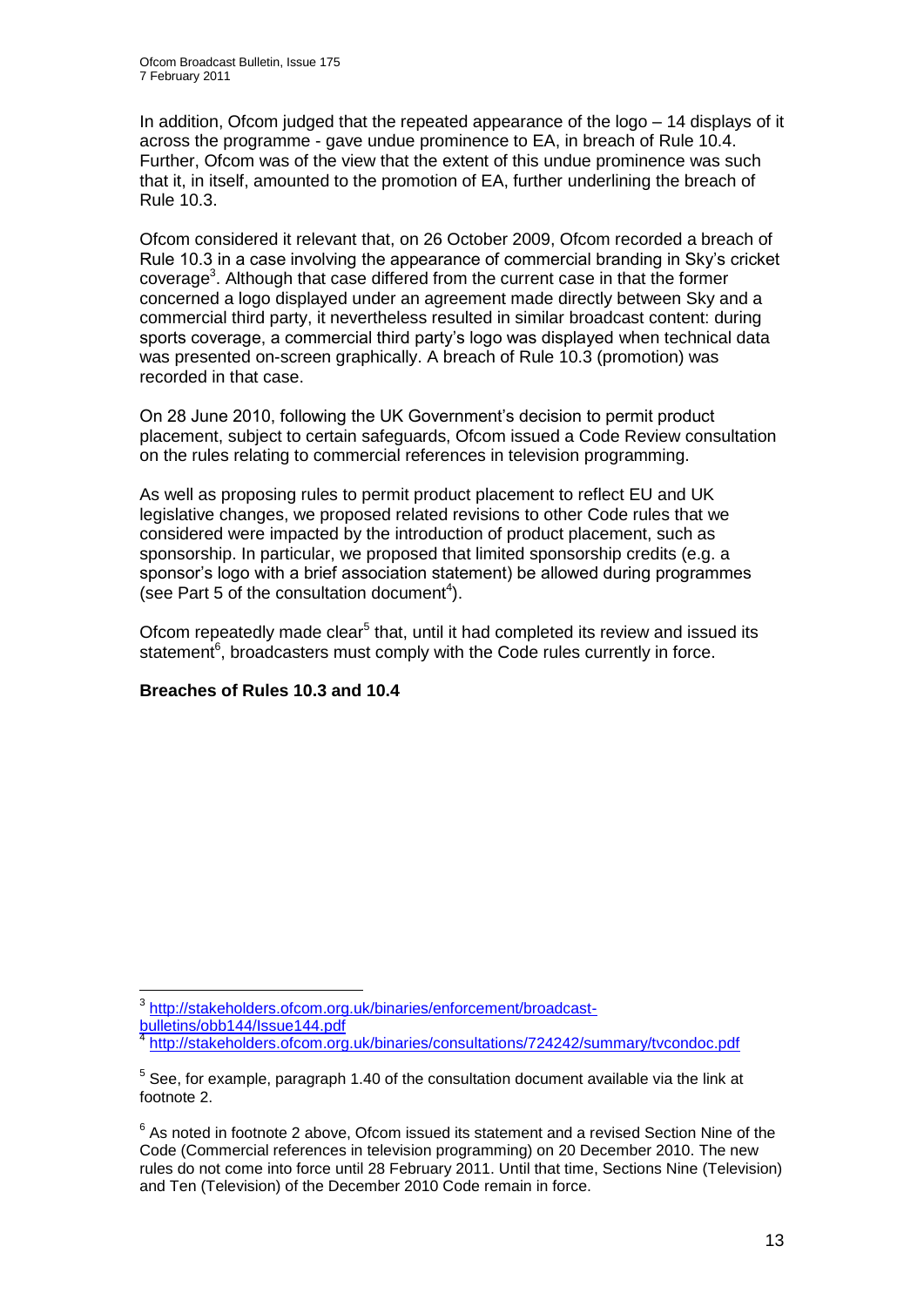# **In Breach**

## **Kundli Aur Kismat (Future & Fortune)**

*Sunrise TV, 20 July 2010, 14:00 to 16:00*

#### **Introduction**

*Kundli Aur Kismat* (*Future & Fortune*) is a two-hour astrology show on Sunrise TV, a general entertainment channel for the UK Asian community. The programme invites viewers to call in using an 0845 number to receive on-air astrological readings. Numbers with an 0845 prefix are relatively low cost, attracting geographic call rates if rung from a BT landline.

A viewer complained that on ringing the programme on the 0845 number he was told that he would need to pay £30 by debit or credit card to receive a reading. The programme had said nothing about the charge.

On viewing the programme, we noted that the programme"s presenter made numerous verbal invitations to viewers to call in. In addition, a large on-screen banner was displayed for about six minutes at the end of the first hour of the programme, and another was shown throughout the second hour. The earlier banner displayed the 0845 number, the programme"s name and the words *"Live Entertainment"*; the later banner was identical but also contained text saying *"Phone lines are open till 5pm"*.

Ofcom sought information and comments from Sunrise TV, under the rules within Section Ten of the Code<sup>1</sup>, including Rules 10.2 and 10.3:

- Rule 10.2 Broadcasters must ensure that the advertising and programme elements of a service are kept separate;
- Rule 10.3 Products and services must not be promoted in programmes.

In particular we sought comment in respect of the degree of promotion given to the paid-for readings and their availability to viewers at times when the programme was not on air, including for an hour after the programme's close.

Sunrise initially responded to Ofcom arguing that the readings qualified as programme-related material ("PRM"). Ofcom therefore sought further comment on the conformity of the programme and the readings with the rules on PRM, mindful that the Code defines PRM as "…products or services that are both directly derived from a specific programme and intended to allow listeners or viewers to benefit fully from, or to interact with, that programme."

#### **Response**

1

The broadcaster explained that at the time of the complainant"s call the programme was using a comparatively low cost 0845 number, and not a much more expensive premium rate number. It had wished to use a premium rate number but had discovered that a live chat service of this sort requires prior permission from the premium rate regulator PhonepayPlus (PPP). During the time that its request for prior

 $1$  This case was considered by Ofcom under the December 2009 Code (which was in force at the time of this broadcast).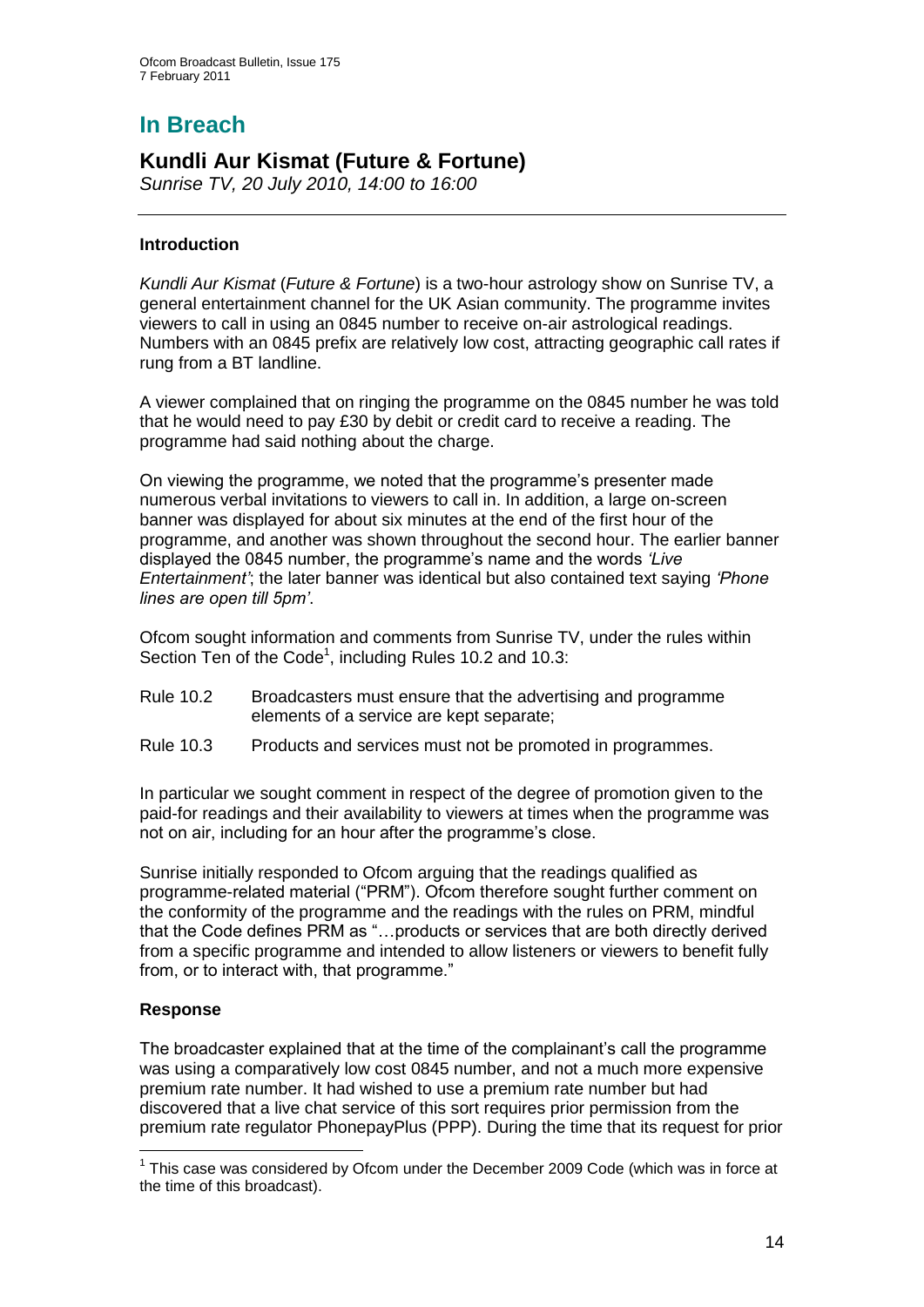permission was being processed, the broadcaster chose to use the 0845 number and charge callers for the reading by other means.

Sunrise TV further explained that the maximum charge that can be applied to a premium rate phone call is £30. This was therefore the amount it charged callers using the temporary 0845 route. Payment was requested when a call was received and was made generally either by debit or credit card, the broadcaster said, although in some rare circumstances payment was made through money transfer.

Callers were told immediately on getting through to the 0845 line that a charge of £30 was payable if they wished to have a reading. Documentation supplied by the broadcaster showed that 75 calls were answered during the course of the programme on 20 July 2010, of which 25 callers agreed to pay the charge of £30. For those that declined the charge, the call was terminated.

The broadcaster said further that the number of callers put through to the show is managed to ensure that all those who wish to receive a live reading on air will get one. In some rare cases callers to the show agree to the charge but for their own reasons to do not want the reading live on air. In these circumstances, Sunrise TV said, the presenter will call back after the show and give the reading off-air.

Sunrise TV said that the presenter is paid to host the show and receives no additional payment from the charges that are made to those that call in. Sunrise TV receives all of the money that is generated by the charges made to callers. Advertising and programming were kept distinct, the broadcaster argued, as using a telephone number, whether of a relatively low rate as in this case, or premium rate, is an accepted way of encouraging interaction with viewers and is part of the programme. Further, it submitted that the programme's advertising breaks were clearly separated from editorial content.

As to the prohibition on promoting products or services in programmes (Rule 10.3), Sunrise TV said that the use of the 0845 number was an integral part of creating a link with the audience. As such, the broadcaster was of the view that the promotion of the astrological reading service was programme-related material (PRM) and therefore fell into the exemption from the requirements of Rule 10.3. Similarly, the broadcaster said, because there was no promotion of a product or a service, there was no undue prominence and Rule 10.4 did not apply.

In response to questioning about the degree of promotion given to the 0845 number, the broadcaster stressed that as *Kundli Aur Kismat* is an interactive programme "trailing the contact details in an integral part of that". That viewers were encouraged to call for an hour following the show was, Sunrise TV told us, a means of creating programme material for the next broadcast: "the gist of the topics raised in such readings is often used as an initial discussion topic in the following show".

In making the decision to charge at the point of viewer contact, Sunrise TV said that it had taken note of the obligations imposed under the Code, in particular the definition of PRM. In this case, the show"s viewers were encouraged to participate in the show and the readings given to those participants formed the core of the programme, though not necessarily the entire programme which also included more general presenter discussion of the subject.

Sunrise TV said it had formed the view that the charges made were not a relevant factor in determining whether or not the service offered was PRM. Neither did the broadcaster consider the scale of the charges applied to be relevant to the Code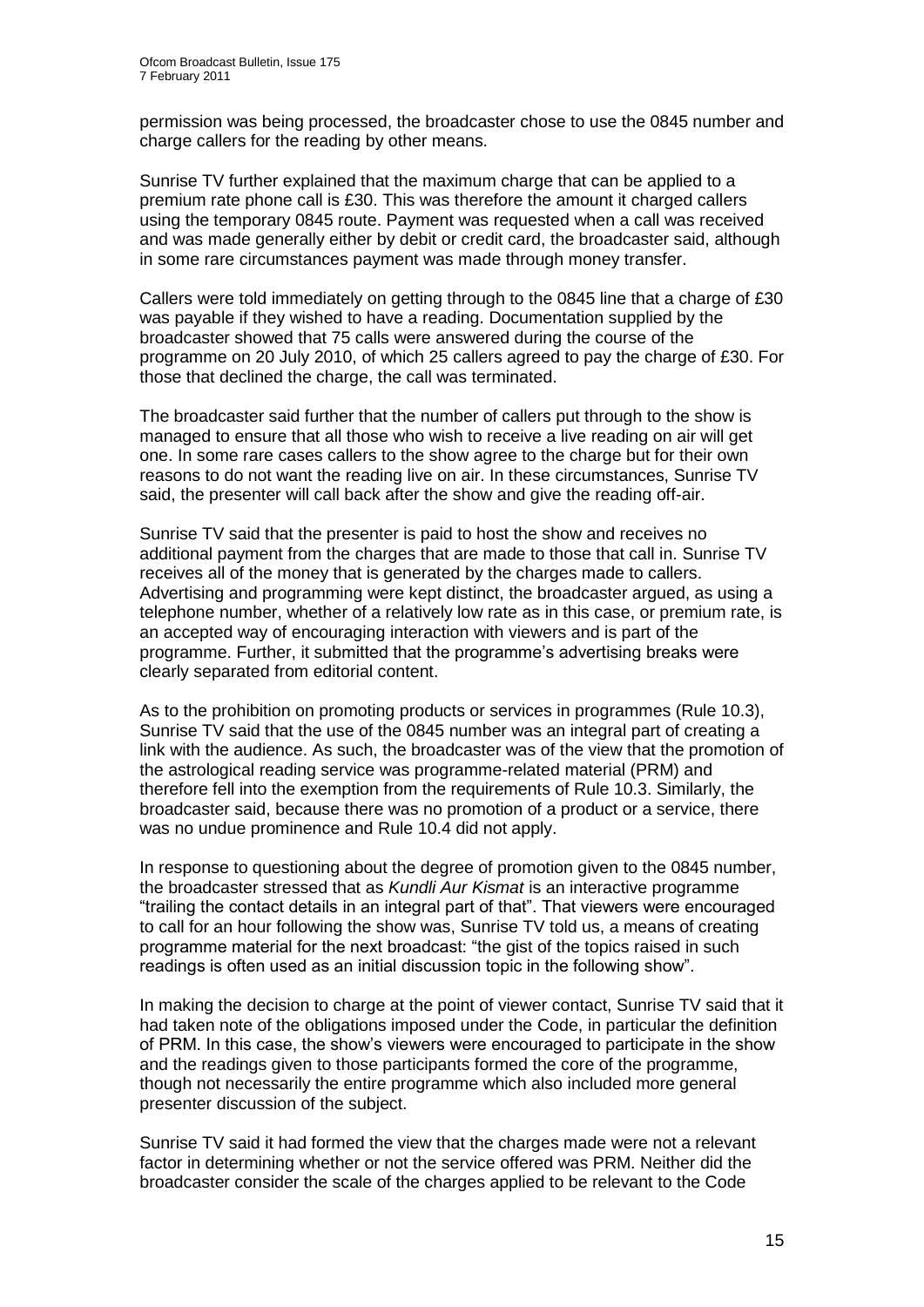position of live interaction with the show, provided that the charges did not impact on the editorial integrity of the show. Sunrise TV took the view that the service offered was directly derived from the show and it allowed viewers to participate in it. As such, in Sunrise TV"s view, the service satisfied the Code"s definition of PRM. The broadcaster told us that it had relied on the definition of PRM contained within the Code when it set up the mechanics for the viewer interaction within this programme. Sunrise TV did not see a distinction between this interaction taking place during the broadcast or at other times.

Generally, Sunrise TV acknowledged that in order to participate in the show callers were required to pay a charge, but it was not aware that the Code prohibits this practice. The broadcaster said that callers were not obliged in any way to accept the charge and if they did they were guaranteed to participate. A premium rate number has been used since the beginning of September following the grant of permission by PPP.

Sunrise TV stressed that it treats all complaints seriously and endeavours to ensure that it complies fully with the Code. It said that this particular show has proved popular with the audience generally by offering a unique format to its Asian audience. Sunrise stated that it and the presenter are conscious of the potential difficulties with the format of this show, particularly given that it is broadcast live, and strive to deliver advice that satisfies both the audience and the Code.

#### **Decision**

The guiding principle behind Section Ten of the Code is that commercial references in programmes should not compromise the editorial independence of the broadcaster. Viewers must be able to listen to and watch programming confident that what they are presented with is the product of an independent editorial voice.

The principle of prohibition of commercial distortion of programming applies to broadcasters" own commercial activity as much as to that of others. One aim of Section Ten is therefore to ensure that the promotion of products and services is excluded from programming (Rule 10.3). As set out in the Code, there is a specific exemption from this rule for the provision of programme-related material (PRM). The Code defines PRM as:

"…products or services that are both directly derived from a specific programme and intended to allow listeners or viewers to benefit fully from, or to interact with, that programme."

This definition follows that set out in European law, the Audiovisual Media Services Directive. Recital 99 explains that PRM should be both additional to a programme and directly derived from it:

"[PRM] should be limited to announcements concerning products that fulfil the dual condition of being both ancillary to and directly derived from the programmes concerned. The term "ancillary" refers to products intended specifically to allow the viewing public to benefit fully from, or to interact with, these programmes."

PRM therefore applies to *supplementary* products and services *derived from* a programme and from which the consumer benefits outside of their viewing experience of the programme itself – for instance, books and CDs derived from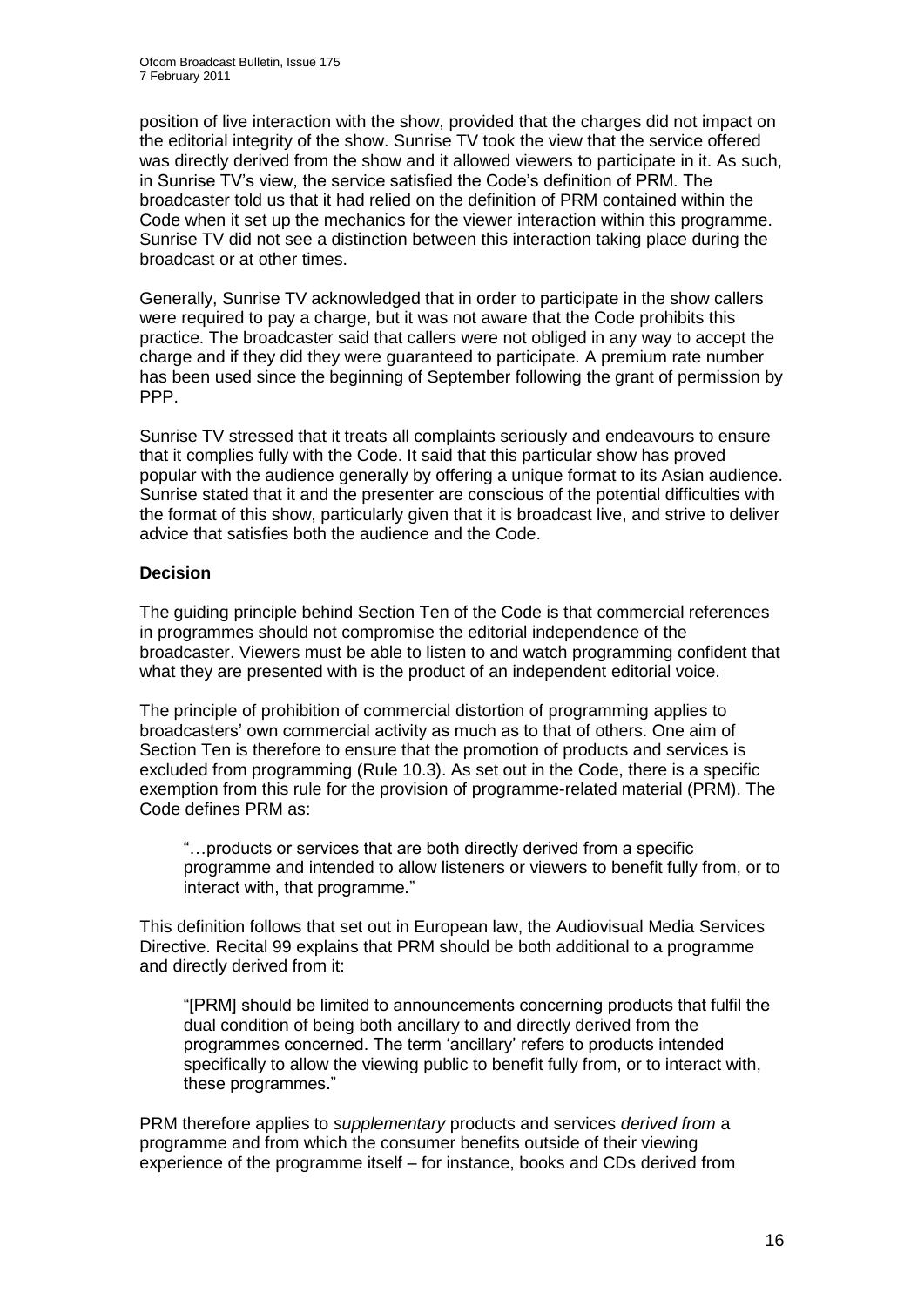programmes, and podcasts and web pages that provide discussion or information further to the programme and that viewers can themselves sometimes contribute to.

Services provided to viewers during the course of a programme itself cannot therefore be descried as PRM.

In addition to the exemption from Rule 10.3 for PRM, premium rate telephone services ("PRS") have long been a further qualified exception to the general prohibition of the promotion of products or services in programmes. The reasoning behind this exception is that communication between viewers and broadcasters or programme makers is a natural and desirable addition to broadcasting and PRS – if properly used and clearly priced – can be justified for use in programmes in that way.

However, the technique of soliciting payment by debit and credit cards cannot be justified by reference to the charges that could have been applied (and subsequently have been) by means of a PRS. Furthermore, a broadcaster cannot make an unacceptable "sell" of a product or service comply with the Code by showing that it could have been charged for by means of a PRS.

In any event, there has always been a need for PRS to be used in a manner that is editorially justified – see the Note at the end of this Finding for further guidance on this subject.

Ofcom therefore noted that this case did not involve PRS, and the astrological reading service in question did not meet the definition of PRM. Furthermore, we took into account that viewers could receive readings off-air, and indeed were encouraged to call for readings for an hour after the programme had finished. As such, Ofcom concluded that the programme promoted a commercial service, and was therefore in breach of Rule 10.3.

Further, we judged that the extent of the encouragement to call and the availability of the service outside of the programme amounted to the advertising of a service in programming. The programme was therefore also in breach of Rule 10.2.

#### **Breaches of Rules 10.2 and 10.3**

#### **Note to Broadcasters**

Although there is some latitude for PRS in programmes under the Code, they must nevertheless be editorially justifiable. This requirement is especially acute where interaction is charged for by higher priced premium rate telephone calls.

On 1 September 2010 (therefore some weeks after this programme was transmitted) revisions to Section Ten came into force that clarified the need for the promotion of PRS in programmes to be clearly subsiduary to the programme"s editorial purpose. The changes to the Code and Guidance arose from the Ofcom Regulatory Statement *Rules on the promotion of premium rate services<sup>2</sup>* .

 2 Available at

[http://stakeholders.ofcom.org.uk/binaries/consultations/participationtv3/statement/statement.p](http://stakeholders.ofcom.org.uk/binaries/consultations/participationtv3/statement/statement.pdf) [df](http://stakeholders.ofcom.org.uk/binaries/consultations/participationtv3/statement/statement.pdf)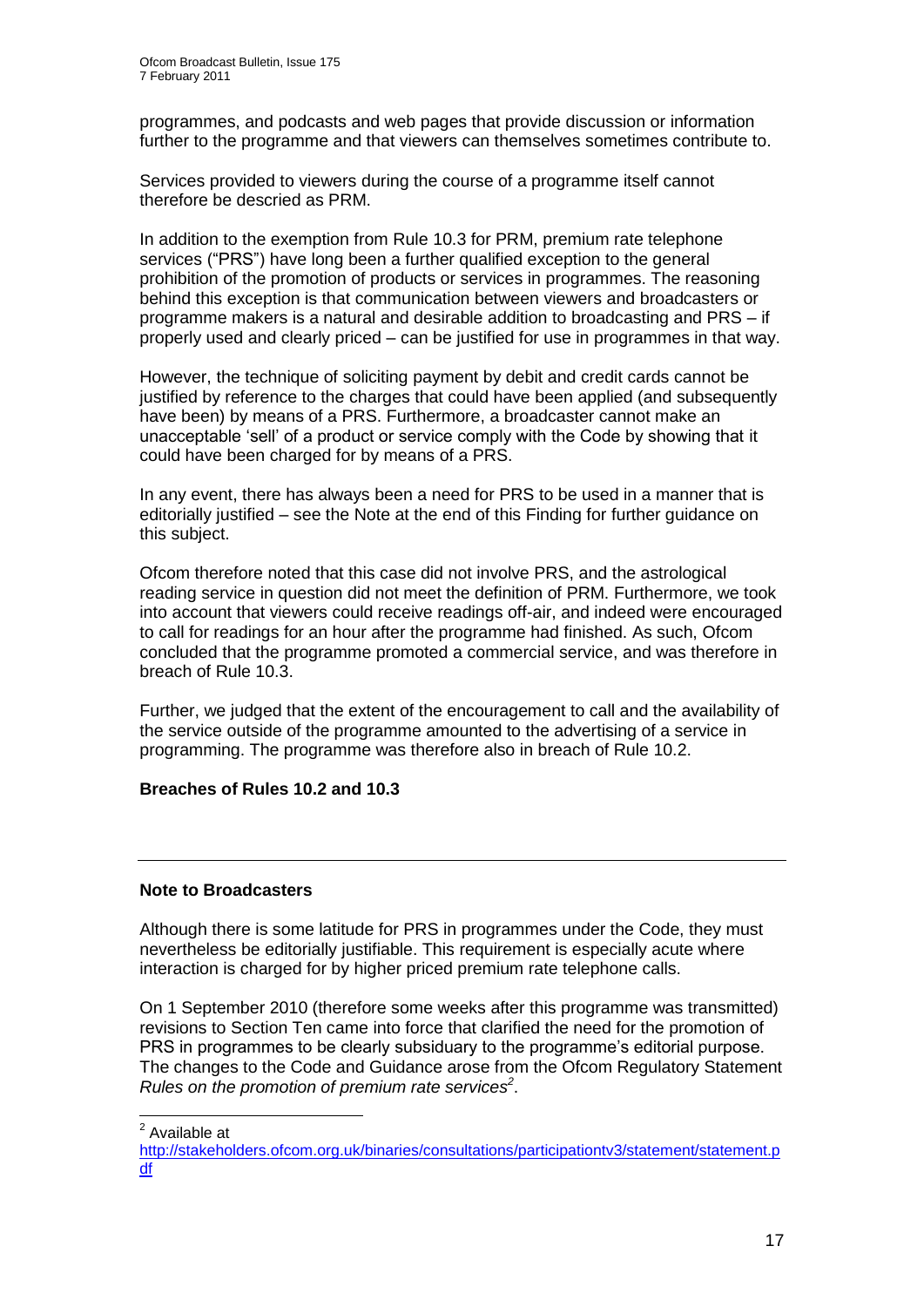Guidance published at the same time contains extensive advice on the Code"s new, more detailed requirements. This advice discusses, among other things, the relative balance of the PRS and other elements of a programme, the extent of the promotion of the PRS and the cost of the PRS.

In that respect, Ofcom wishes to make clear that programmes apparently wholly or mainly formulated to take advantage of premium rate revenues are likely to be in breach of the Code, or to require re-classifying by licensees as teleshopping (i.e. advertising) in the form of "participation TV" (PTV). In the latter case, programmes must meet the requirements for teleshopping and licensees may need to adapt the item"s format accordingly. Also, broadcasters must make absolutely clear to the audience that what they are watching is advertising material. Special rules apply to 'psychic' teleshopping: see BCAP Code Section  $15<sup>3</sup>$  and the Ofcom statement referred to in footnote 2 of this Finding.

 3 Available at<http://www.cap.org.uk/The-Codes/BCAP-Code.aspx?q=test>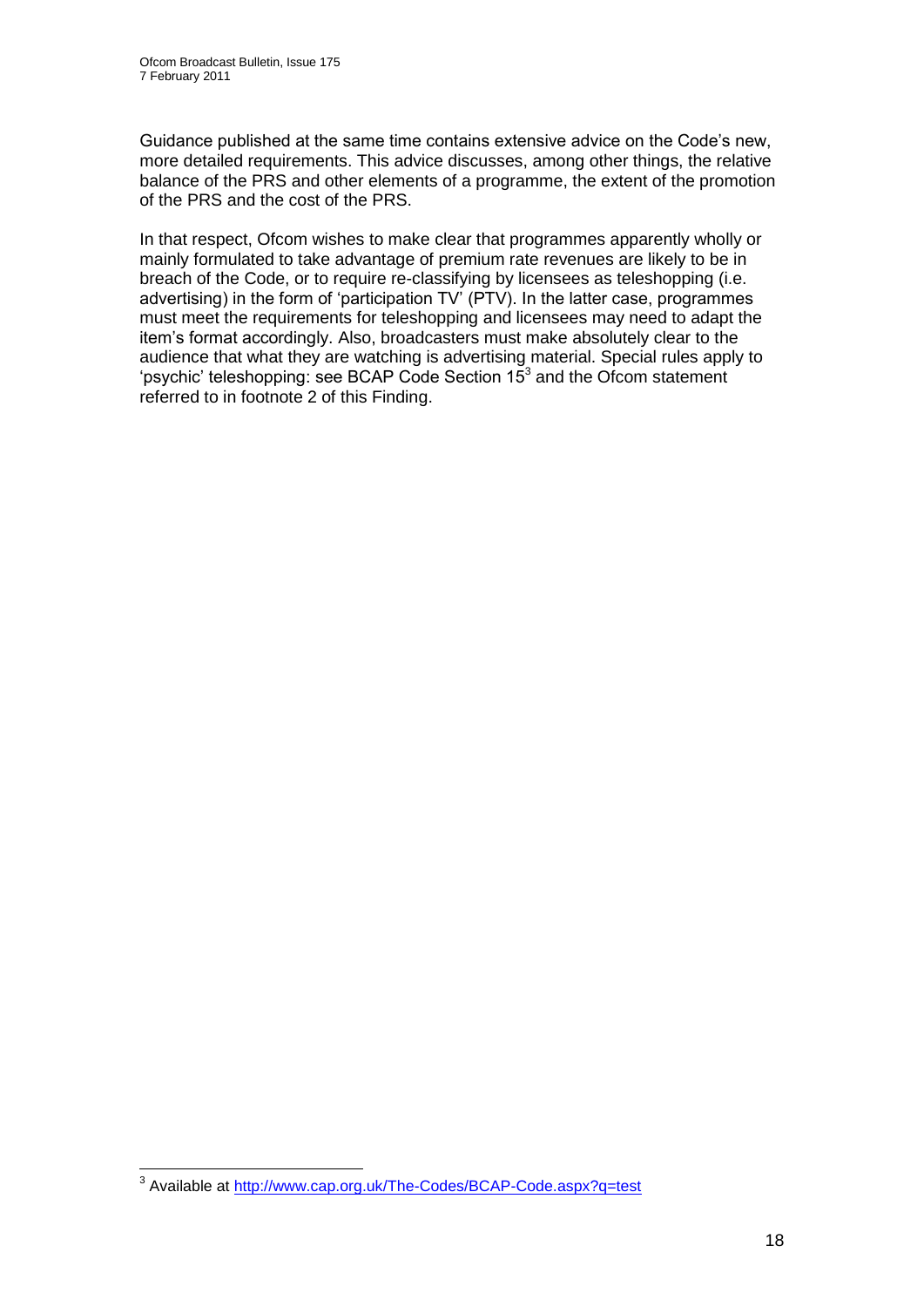# **In Breach**

## **JC Halliday sponsorship of Instant Traffic and Travel**

*Q97.2, 21 October 2010, 08:30*

#### **Introduction**

Q97.2 is a local radio station that broadcasts to the Coleraine area in Northern Ireland. Its travel update bulletin featured a sponsorship credit by a local branch of a garage firm, JC Halliday, which contained the following claim.

*"JC Halliday Bushmills, 20% cheaper than Kwik Fit: Oil and filter special only £39.99."*

A complainant claimed that this comparison was inaccurate and that Kwik Fit charged less than the sponsor for certain oil and filter changes.

Rule  $9.3<sup>1</sup>$  of the Code states: "Sponsorship on radio and television must comply with … the advertising content … rules that apply to that medium."

Rule 3.9 of the BCAP Code<sup>2</sup> states: "Broadcasters must hold documentary evidence to prove claims … are capable of objective substantiation."

Rule 3.33 of the BCAP Code states: "Advertisements that include a comparison with an identifiable competitor must not mislead, or be likely to mislead, consumers about either the advertised product or service or the competing product or service."

Ofcom asked Northern Media Group, the owner of Q97.2, and the sponsor, for its comments under these rules.

#### **Response**

1

Northern Media Group accepted that the sponsor credit did not meet the standards required by these rules and said that approval for this particular credit was overlooked, owing to the relocation of its production department, which is based at one of its other radio stations, Q102.

The broadcaster explained that "due to the upheaval of the office move, a member of staff incorrectly sent the tag [sponsorship credit] to be broadcast before it was finally signed off." It added that the "tag was played on four occasions, all on 21 October 2010" (between 07:20 and 08:40) and upon discovering the error, it immediately removed the sponsorship credit from further broadcast.

With regard to Rule 3.9 of the BCAP Code, the broadcaster admitted that it did not hold documentary evidence of the claim made in the sponsor credit prior to its

 $1$  This case was considered by Ofcom under the September 2010 Code (which was in force at the time of this broadcast). Broadcasters should note that, as of 20 December 2010, a new version of the Code is now in force, and in particular, a new Section Ten: Commercial communications in radio programming. Full information is available at: <http://stakeholders.ofcom.org.uk/consultations/bcrradio2010/statement/>

 $2$  The UK Code of Broadcast Advertising, which can be found at: <http://www.cap.org.uk/The-Codes/BCAP-Code.aspx>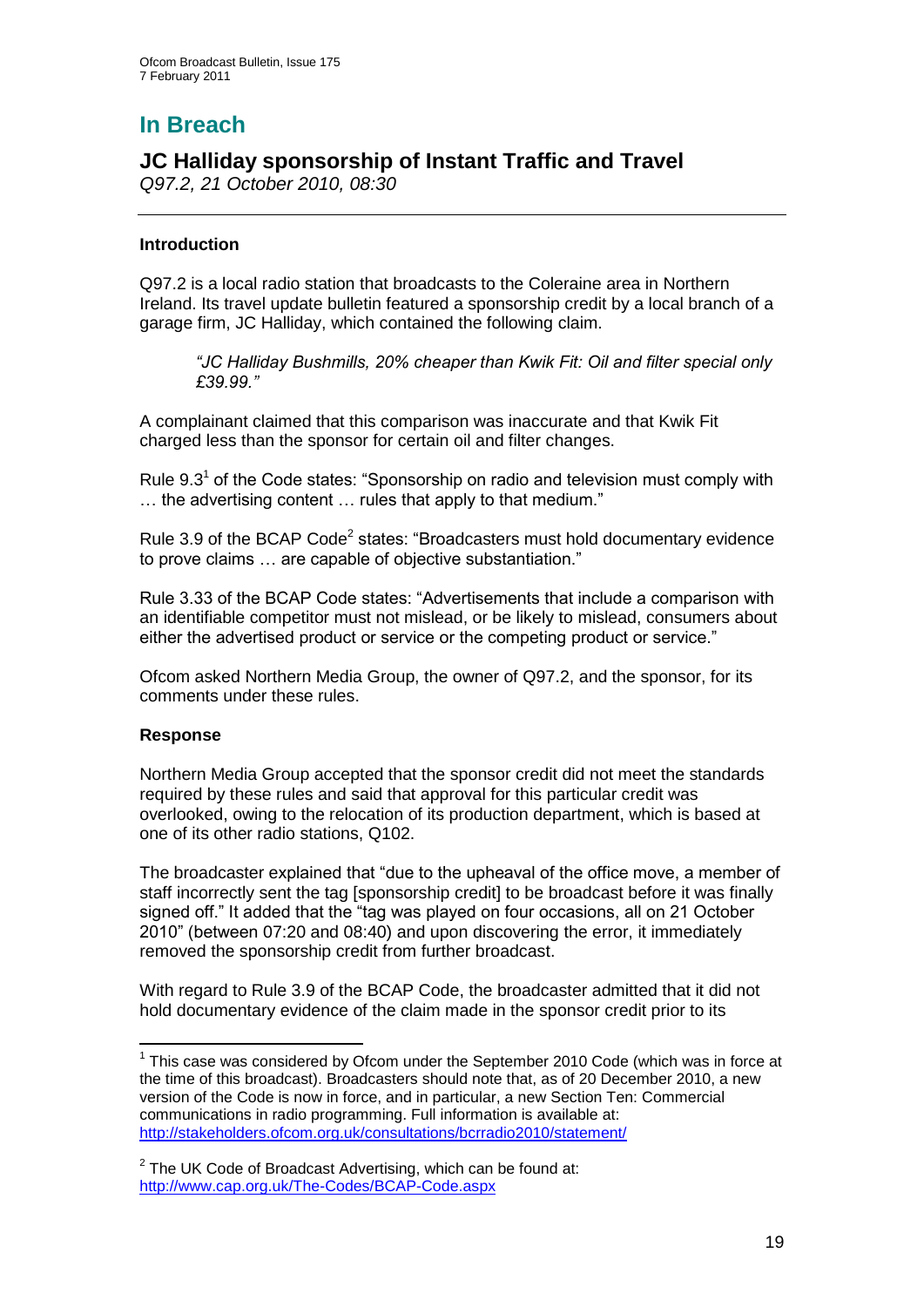broadcast. However, it stated that it was in the process of obtaining this, having already received some relevant documentation from the sponsor. It added that obtaining documentary evidence prior to broadcast was part of its normal internal approval procedures, which, in this case, were overlooked.

Northern Media Group wished to point out Q97.2"s "previous good record in regard to advertising rules and codes".

JC Halliday said it was not its "goal to wrongly advertise". It argued that its own research found that the price quoted by Kwik Fit for an oil and filter change for one specific make of vehicle was £49.95. The sponsor acknowledged that it charged the same price as Kwik Fit for oil and filter changes on other makes of vehicle but added that this was due to Kwik Fit having "different prices for different grading of oil", of which it had not been aware at the time it had conducted its research.

#### **Decision**

Ofcom did not consider that the cost difference quoted in the sponsorship credit for an oil and filter change for one particular make of vehicle was representative of general price differences. By JC Halliday"s own admission, the difference in cost varied considerably, depending on a number of factors.

Since all oil and filter changes by JC Halliday were not 20% cheaper than those carried out by Kwik Fit, as the sponsorship credit claimed, Ofcom concluded that the credit was likely to have misled listeners, in breach of Rule 3.33 of the BCAP Code.

Ofcom noted that procedural failures led to Q97.2 holding no documentary evidence in support of the sponsor"s claim that its "*oil and filter special" was* "*20% cheaper than Kwik Fit".* Holding appropriate substantiation prior to the broadcast of advertising claims is an important means by which to ensure consumer protection. In this instance Q97.2 did not hold documentary evidence to support fully the sponsor"s claim, in breach of Rule 3.9 of the BCAP Code.

As the sponsorship credits breached BCAP Code requirements, they were also in breach of Rule 9.3 of the Code, which requires that sponsorship must comply with advertising content rules.

Ofcom noted Northern Media Group"s explanation of how the sponsorship credit had been broadcast erroneously on four occasions, and its acceptance that it had not complied with relevant rules. We welcomed Q97.2"s swift removal of the sponsorship credit from the schedules as soon as it became aware of its error. Nevertheless, Ofcom expects the broadcaster to ensure that appropriate contingencies are in place to ensure consistent Code compliance in the future.

#### **Breach of Rule 9.3 of the Code Breaches of Rules 3.9 and 3.33 of the BCAP Code**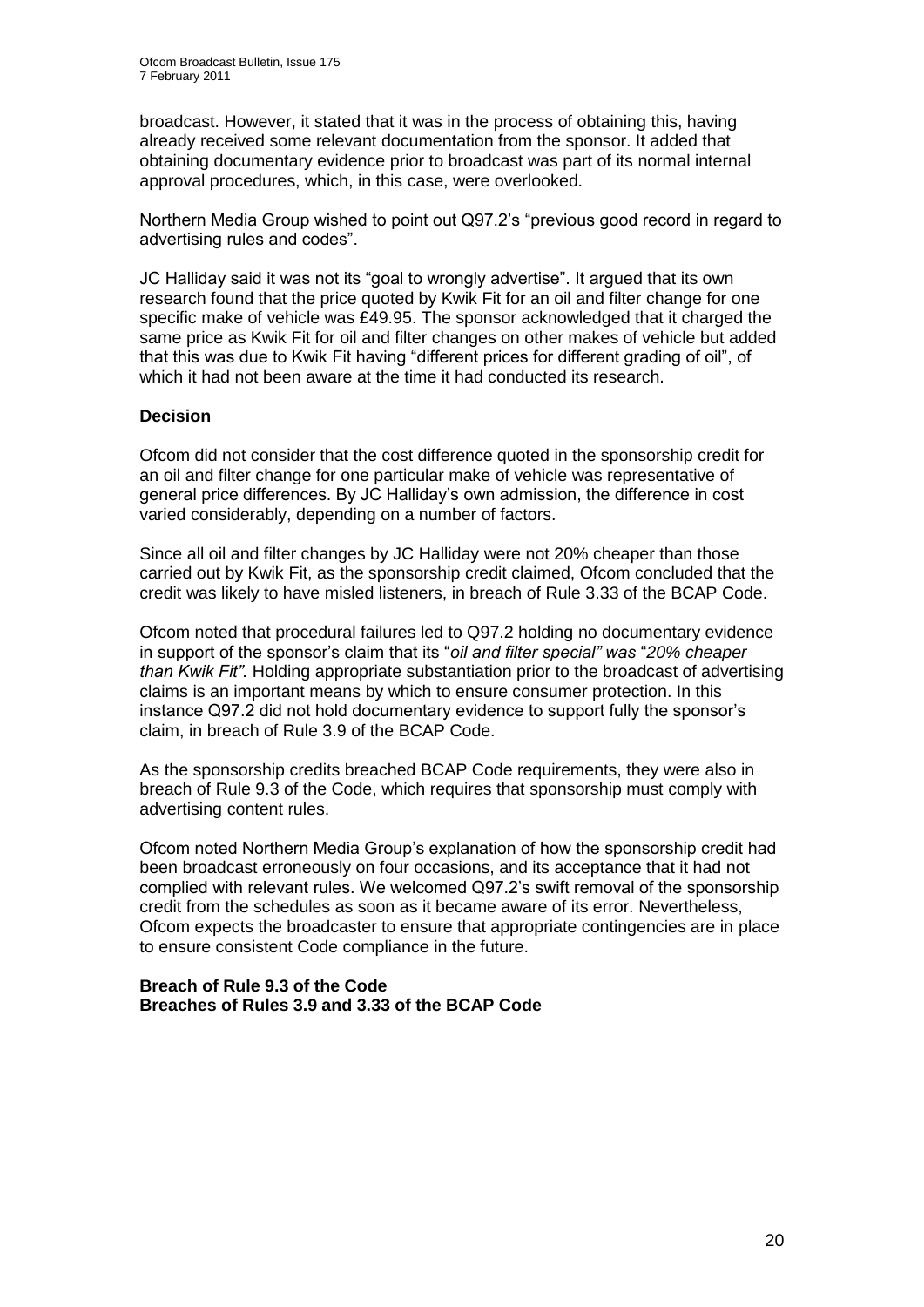# **Resolved**

## **Comedy Circus KE Superstars**

*Sony Entertainment Television Asia, 20 October 2010, 15:00*

#### **Introduction**

Sony Entertainment Television Asia ("SET Asia") is a general entertainment channel aimed at a UK-based Asian audience. *Comedy Circus KE Superstars* is a stagebased comedy sketch show.

Ofcom received a complaint about references to Vodafone within the programme, which the viewer believed to be product placement.

On reviewing the material, Ofcom noted that Vodafone appeared to be the sponsor of the programme, and branding for the company appeared on the programme set and during on-screen graphics.

In addition, Ofcom noted that on one occasion during the programme, while the female presenter was talking, a caption appeared which read *"Jewellery Sponsored By Silver Queen".* 

Ofcom asked SET Asia how the material complied with the following Code rules in Sections Nine and Ten<sup>1</sup>:

- Rule 9.5 There must be no promotional reference to the sponsor, its name, trademark, image, activities, services or products or to any of its other direct or indirect interests. There must be no promotional generic references. Non-promotional references are permitted only where they are editorially justified and incidental.
- Rule 10.4 No undue prominence may be given in any programme to a product or service; and
- Rule 10.5 Product placement is prohibited.

#### **Response**

1

The broadcaster said that *Comedy Circus KE Superstars* had not been scheduled to be broadcast. However, the previous programme had finished early and *Circus KE Superstars* was transmitted as an additional programme, in error.

SET Asia said all of its programmes are sourced from its parent channel in India which are then edited in India to ensure they comply with Ofcom's regulations.

SET Asia said it has taken steps to remind staff that such mistakes must be avoided in the future, including refresher training for the editing team and "strict monitoring procedures" at the transmission stage for a second compliance check in the UK.

 $1$  This case was considered by Ofcom under the September 2010 Code (which was in force at the time of this broadcast).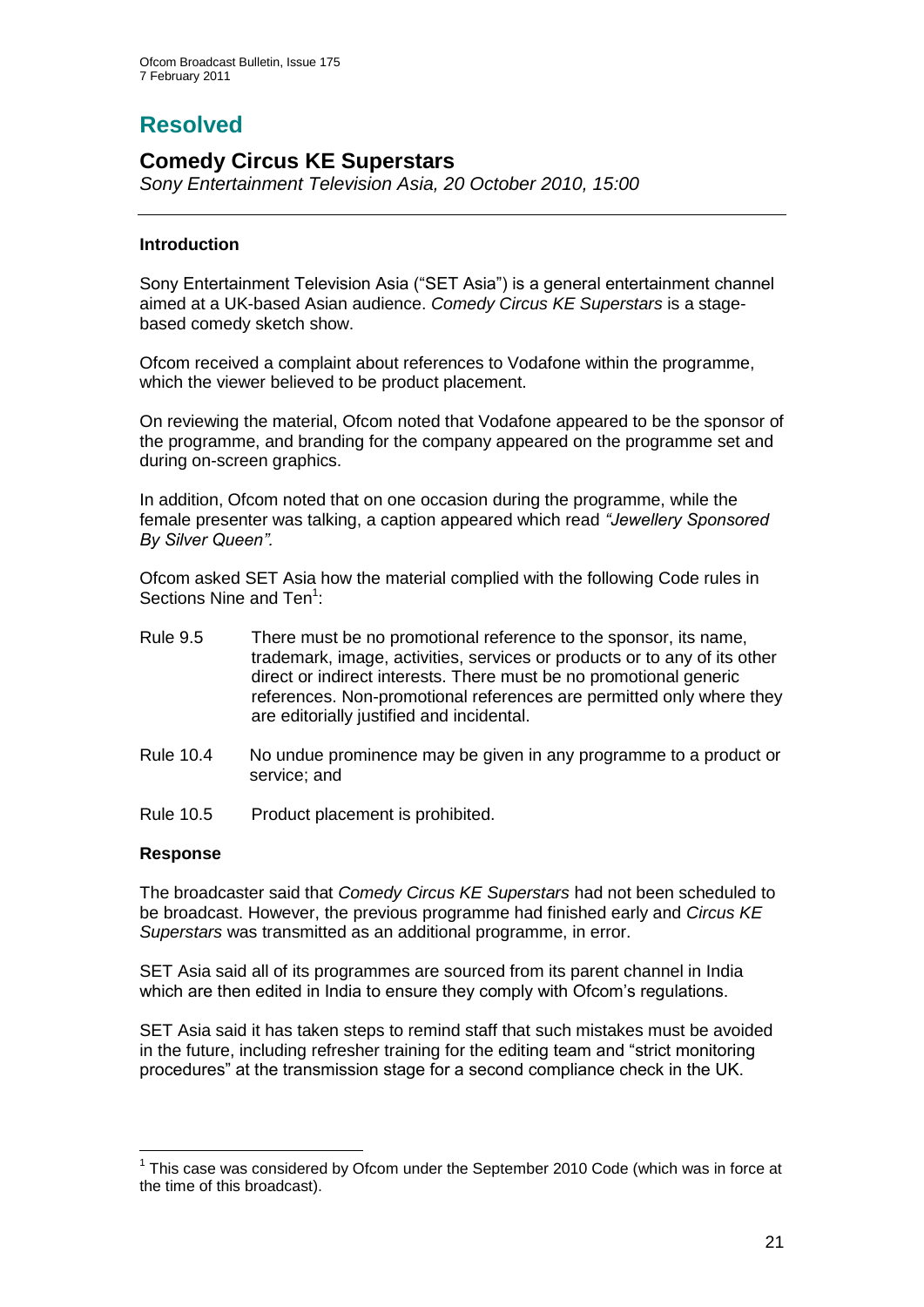The broadcaster said that no payment or other valuable consideration was received by its Indian parent company for the reference to the jewellery.

#### **Decision**

Rule 9.5 of the Code prohibits any promotional reference to the sponsor, its name, trademark, image, activities or products. It also prevents non-promotional sponsor references within programme that are not editorially justified and incidental.

In this case, the Vodafone branding in graphics and on the set during this programme identified the sponsorship arrangement. As such, they had clearly been placed deliberately by SET Asia"s parent channel in India, and could not be described as incidental.

Rule 10.5 of the Code prohibits product placement. The Code sets out that, for the purposes of this rule, arrangements covering the inclusion of products or services in a television programme acquired from outside the UK (and films made for cinema) are not considered to be product placement, provided that no broadcaster regulated by Ofcom and involved in the broadcast of that programme (or film) directly benefits from the arrangement.

Ofcom noted that in this case the broadcaster noted its parent company did not receive any payment or other valuable consideration for the reference to the jewellers. Its broadcast on SET Asia was therefore not in breach of Rule 10.5.

However, Rule 10.4 makes clear that "undue prominence" may result from:

- the presence of, or reference to, a product or service in a programme where there is no editorial justification; or
- the manner in which a product or appears or is referred to in a programme.

In this case, there was no editorial justification for the on-screen caption referring to the supplier of jewellery worn by the presenter.

Ofcom notes that the programme"s transmission on SET Asia occurred due to an error. Further, we note the steps taken by SET Asia as a result of the broadcast, including further training for the compliance team in India and a second stage of compliance in the UK.

While we have concerns about the broadcast of this material, in light of the actions taken by the broadcaster and its good compliance record in this area Ofcom considers this matter resolved.

#### **Resolved**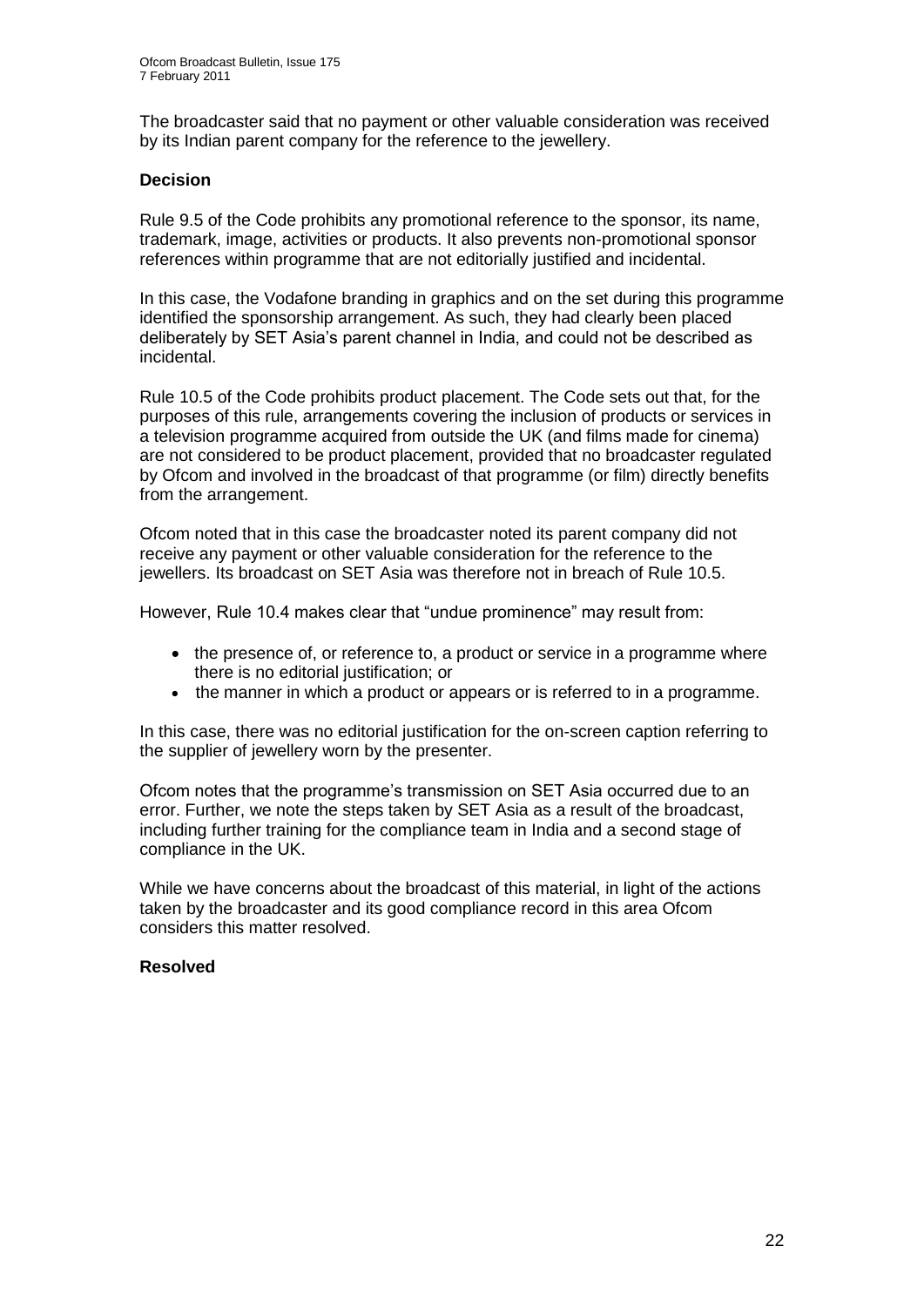# **Resolved**

## **In Demand with Luke Wilkins**

*Kerrang! Radio, 10 November 2010, 19:15*

#### **Introduction**

Kerrang! Radio is a station that specialises in rock music. The station regularly runs a feature called "Hot or Not" in which two songs are played and listeners are invited to vote for their favourite. Listeners can submit their vote via email, the broadcaster"s Facebook page, or by premium rate text message costing 25 pence.

Ofcom received a complaint from a listener about the feature broadcast on 10 November 2010. The complainant was concerned that, during the feature, the presenter had disqualified one of the songs and cancelled the vote, allegedly because he suspected the band in question was using the vote for publicity purposes. The complainant considered the presenter"s actions were unfair given that some listeners had already paid to cast their vote.

Ofcom therefore sought comments from Bauer Media ("Bauer"), the owner of Kerrang! Radio, under Rule 2.14 of the Code which states that:

"Broadcasters must ensure that…listeners are not materially misled about…voting."

#### **Response**

Bauer said that the presenter had no authorisation to cancel the vote and when questioned, could offer no justification for doing so. It accepted that this raised compliance issues with regard to Rule 2.14 of the Code.

The broadcaster subsequently took disciplinary action against the presenter and began contacting the 32 listeners who had voted by text message, to arrange a refund and invite them to a future live event by way of apology.

In order to avoid a recurrence, Bauer said that Kerrang! Radio had "since reminded all presenters of the Ofcom Broadcasting Code and their responsibilities and has reiterated the processes to be followed by all presenters on air."

#### **Decision**

Audiences pay to participate in voting exercises on the basis that their vote contributes to determining an outcome. Rule 2.14 requires broadcasters to be transparent when explaining how votes influence the result so that viewers and listeners can make an informed decision about taking part.

On this occasion, listeners were invited to vote on the basis that the song that obtained the most votes would be declared the winner but owing to the presenter"s decision to disqualify one of the songs, this did not happen. As listeners" votes did not contribute to the outcome as advised, Ofcom considered that those who had paid a premium rate to place their vote were materially misled by the promotion of this exercise.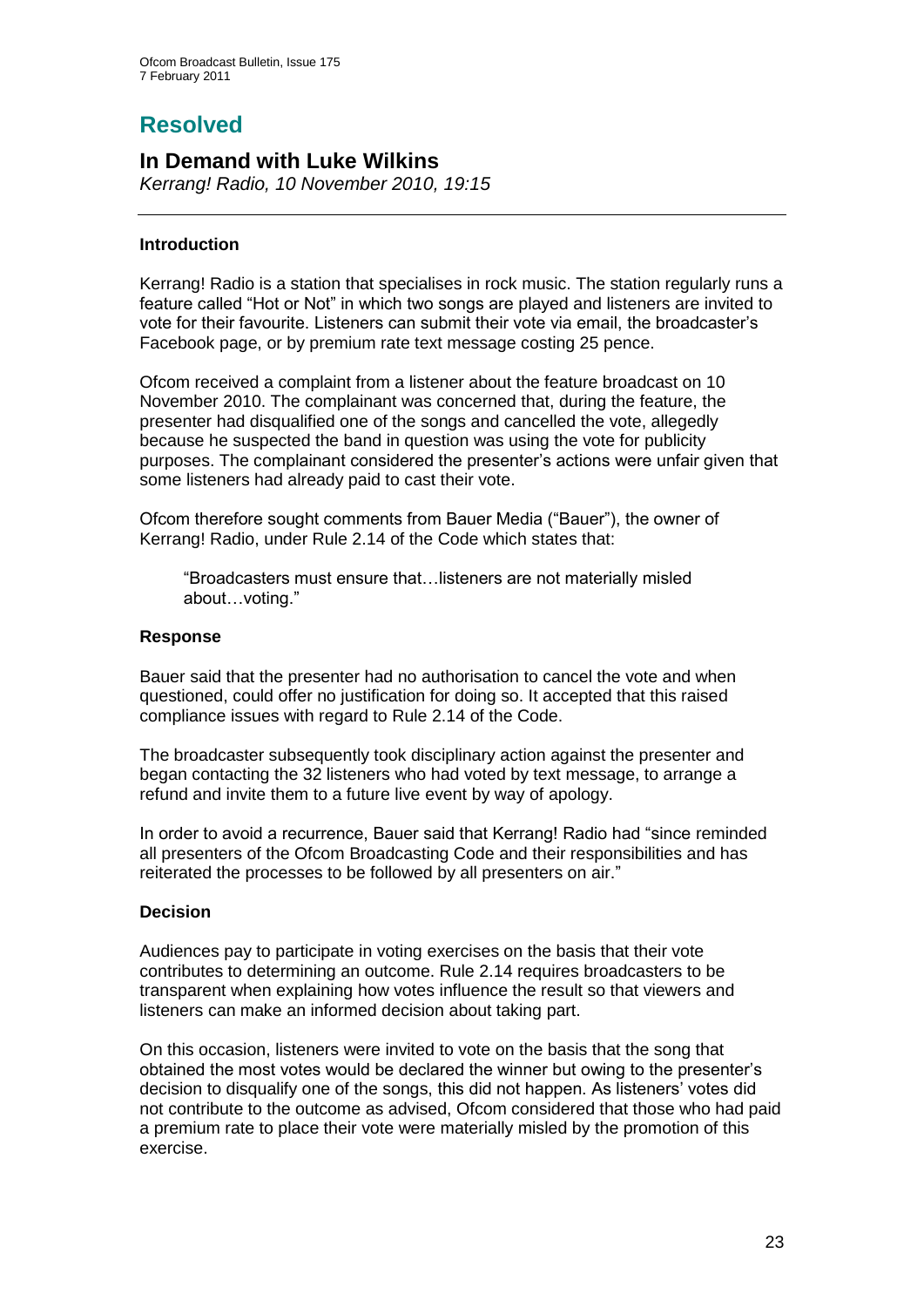However, Ofcom accepted that this incident occurred due to the presenter's actions rather than a decision to cancel the vote by the broadcaster"s management, and as such, it had not been the broadcaster's intention to deliberately mislead its audience. We also noted the swift remedial action taken to refund listeners who had voted by text message. Ofcom therefore considers the matter resolved.

#### **Resolved**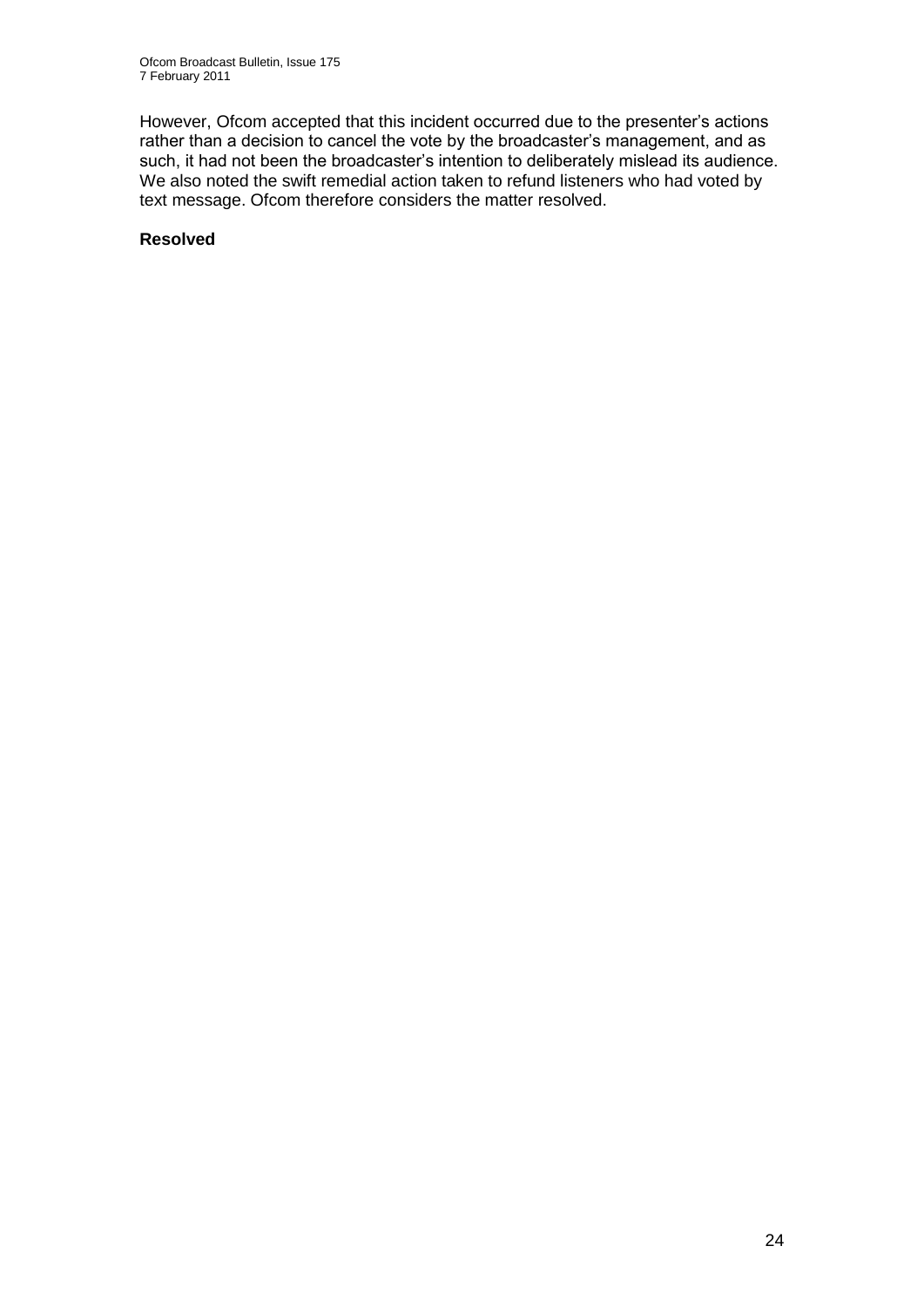# **Advertising Scheduling Cases**

## **Resolved**

## **Resolved findings table**

*Code on the Scheduling of Television Advertising compliance reports*

Rule 4b of the Code on the Scheduling of Television Advertising ("COSTA") states: [On non-PSB channels] "time devoted to television advertising and teleshopping spots must not exceed an average of 12 minutes of television advertising and teleshopping spots for every hour of transmission across the broadcasting day, of which no more than 9 minutes may be television advertising."

| <b>Channel</b>                             | <b>Transmission</b><br>date and time | Code and<br>rule /<br>licence<br>condition | <b>Summary finding</b>                                                                                                                                                                                                                                                                                                            |
|--------------------------------------------|--------------------------------------|--------------------------------------------|-----------------------------------------------------------------------------------------------------------------------------------------------------------------------------------------------------------------------------------------------------------------------------------------------------------------------------------|
| Crime &<br>Investigation<br><b>Network</b> | 8 October 2010,<br>23:00             | <b>COSTA</b><br>Rule 4b                    | Crime & Investigation Network<br>transmitted seven seconds more<br>advertising than permitted in a<br>single hour.<br>Ofcom recognises that this is the<br>first issue of this type on Crime &<br>Investigation Network, and notes<br>steps the licensee says it has<br>taken to address the failure.<br><b>Finding: Resolved</b> |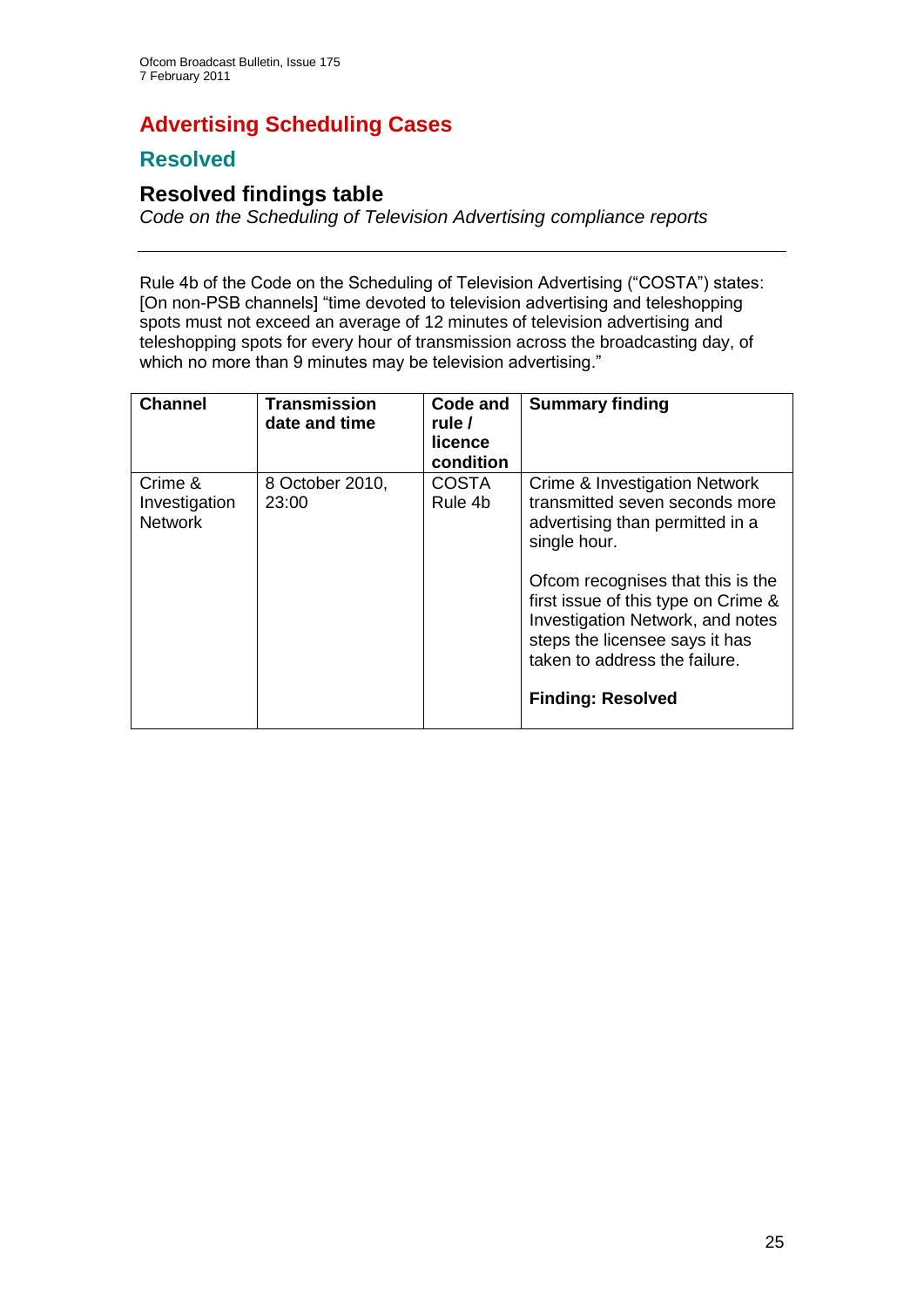## **Broadcast Licence Condition Cases**

## **In Breach**

#### **Non-provision of radio service**

*Voice of Africa Radio, community radio service for Newham, London, week commencing 11 December 2010 to week commencing 8 January 2011*

This finding was originally published on 4 February 2011.

#### **Introduction**

On 16 December 2010 Ofcom discovered, via routine monitoring, that Voice of Africa Radio, the company holding a licence to provide a community radio service of the same name for the African community in Newham, London, had ceased broadcasting its licensed service.

Accordingly, Ofcom spoke to a representative of Voice of Africa Radio on 22 December 2010 who confirmed that the station was not broadcasting. Ofcom wrote to Voice of Africa Radio to ask how the licensee was complying with the following two conditions in its licence relating to format delivery.

1. Condition 2(1) contained in Part 2 of the Schedule to the licence, which states that:

"The Licensee shall provide the Licensed Service specified in the Annex<sup>1</sup> for the licence period."

2. Condition 2(4), contained in Part 2 of the Schedule to the licence, which states that:

"The Licensee shall ensure that the Licensed Service accords with the proposals set out in the Annex\* so as to maintain the character of the Licensed Service throughout the licence period."

#### **Response**

Voice of Africa Radio was given the opportunity to make representations to Ofcom on how it considered it was complying with the licence conditions referred to above. Ofcom did not receive formal representations from Voice of Africa Radio by the deadline given.

On 20 January 2010 we again spoke to a representative at Voice of Africa Radio. At this stage the station representative refuted claims that the station had been off air for a considerable amount of time and instead stated that the station had only ceased broadcasting for a few hours on 22 December 2010.

#### **Decision**

1

<sup>&</sup>lt;sup>1</sup> The annex sets out the radio station's 'key commitments'. Voice of Africa Radio's key commitments can be found here:

<http://www.ofcom.org.uk/static/radiolicensing/Community/commitments/cr070.pdf>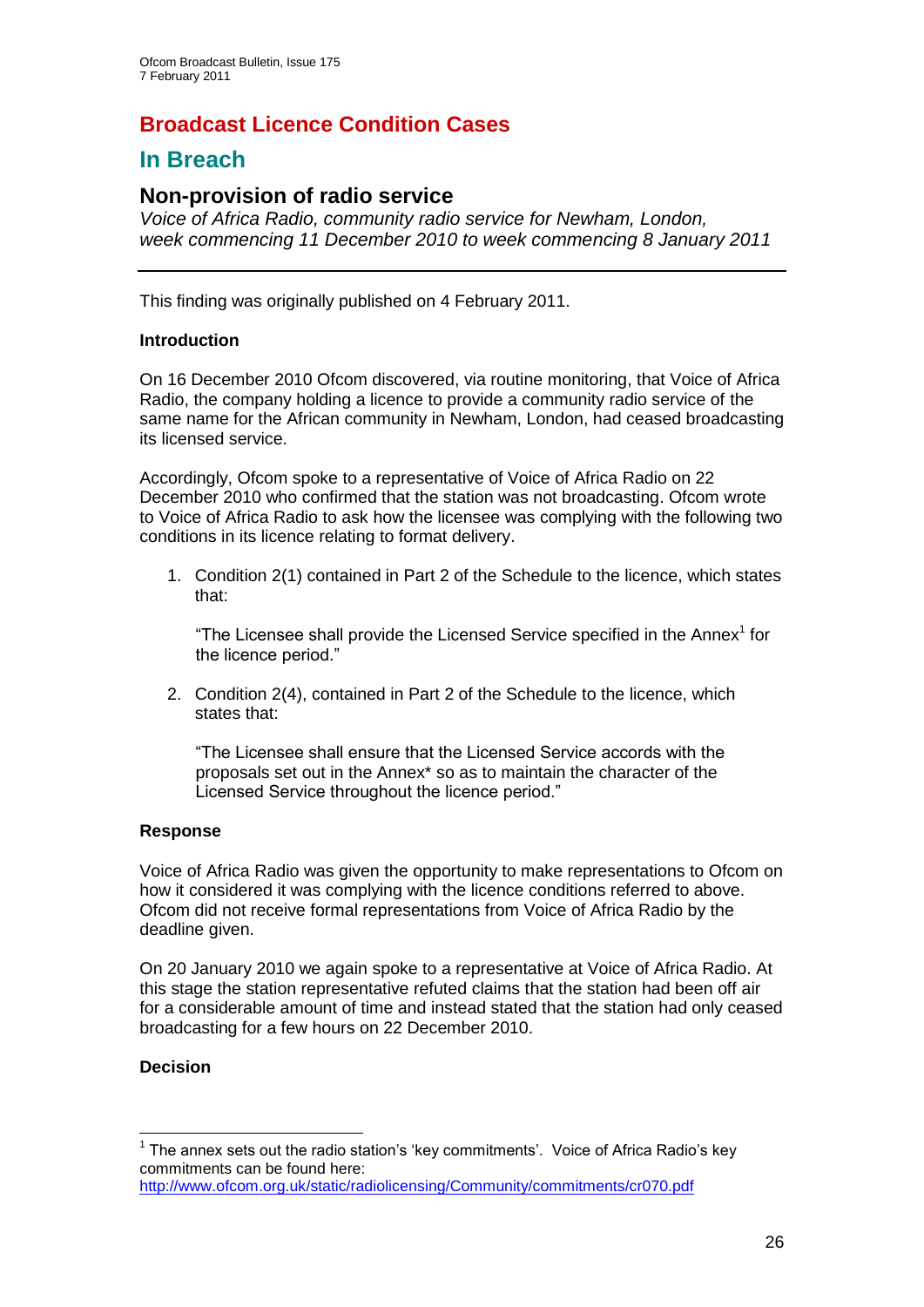Spectrum monitoring of the frequency used by the station indicates that Voice of Africa Radio was broadcasting a "blank carrier" from some point during the week commencing 11 December 2010 to some point during the week commencing 8 January 2011. This means that the station was not transmitting broadcast content and was effectively jamming the frequency, which contravenes the terms of the licensee"s Wireless Telegraphy Act Licence.

By ceasing to broadcast its licensed service Voice of Africa Radio was clearly in breach of the above licence conditions. Ofcom has therefore formally recorded this breach by Voice of Africa Radio.

Provision by a Licensee of its licensed service is the fundamental purpose for which a community radio licence is granted. Ofcom has a range of duties in relation to radio broadcasting, including securing a range and diversity of local radio services which are calculated to appeal to a variety of tastes and interests, and the optimal use of the radio spectrum. These matters find expression in, or are linked to, the licence condition requiring the provision of the specified licensed service. Where a licensed service is not being provided in accordance with the licence, none of the required community radio programme output is provided as set out in the Licensee's key commitments. These include "social gain" (such as opportunities for discussion) and access to and participation in the service (volunteering opportunities, for example). This is to the potential disadvantage of the target community, and in addition, choice for listeners is reduced.

Finally, it is not an optimal use of the radio spectrum to have allocated frequencies not used for the purpose for which they have been allocated. In London in particular demand for FM frequencies is very high. The last round of Community Radio licensing in London at the end of 2009 attracted over 30 applications, with limited opportunity to award licences due to the lack of suitable FM spectrum availability in London.

Ofcom has formally notified the Licensee that we are considering these licence contraventions for the statutory imposition of a statutory sanction in light of their seriousness.

**Breach of Licence Conditions 2(1) and 2(4) in Part 2 of the Schedule to the community radio licence held by Voice of Africa Radio (licence number CR070).**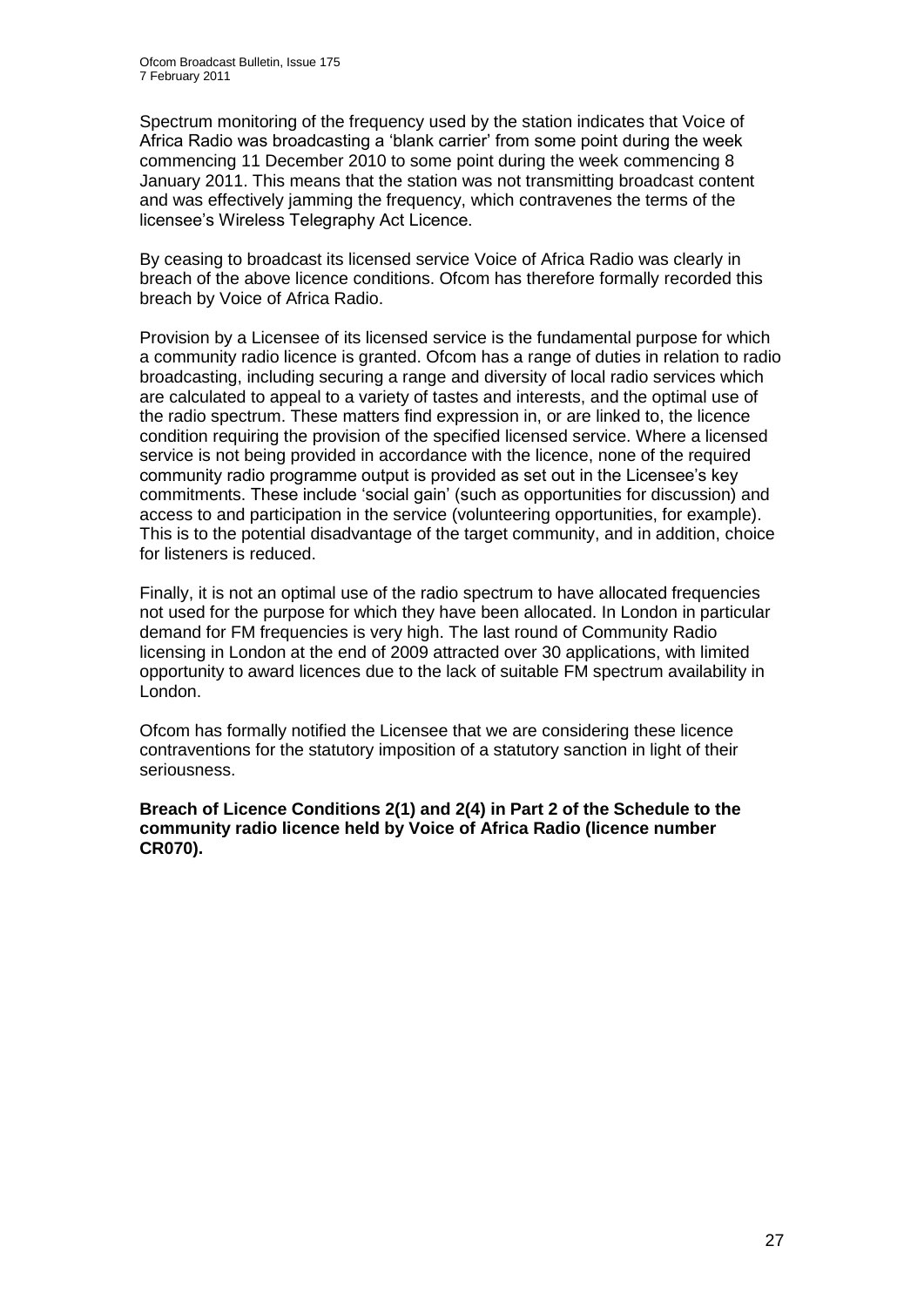# **In Breach**

## **Breach of Licence Condition**

*Afan FM, 11 to 16 December 2010 and 18 to 20 December 2010*

This finding was originally published on 4 February 2011.

#### **Introduction**

1

Afan FM is a community radio station providing a service for young people in Neath and Port Talbot in Wales and has a particular focus on those aged 11 to 25. It has been on air since April 2007 and the output is presented by volunteers. The licence is held by Neath Port Talbot Broadcasting C.I.C. (Since 7 January 2011 the station has been re-named XS.)

The station"s licence includes as an annex a "key commitments" document which sets out what the radio station is required to broadcast (which is based on the promises made by the station in its original application for the licence).

On 23 December 2010 Ofcom received a complaint indicating that the station was "…playing nothing but music. There is no news and no presenters on air. It has been the case since 11th December. I am hearing the same music and adverts every hour…" Accordingly, Ofcom wrote to the licensee, Neath Port Talbot Broadcasting C.I.C., for its comments on this.

The licensee said that the station"s IT network failed on 11 December 2010 "rendering our entire infrastructure unable to function, including back office and all studio facilities. As a result of this we were unable to provide the full service programming as stipulated in our Key Commitments." The licensee was advised by its engineer that "the only feasible outcome was that they should carry out an emergency programme of remedial work designed to restore service to the station at the earliest opportunity."

Ofcom wrote to the licensee again on 10 January 2011 to ask how it felt its output complied with the following two licence conditions relating to key commitments delivery.

1. Condition 2(1) contained in Part 2 of the Schedule to the licence, which states that:

"The Licensee shall provide the Licensed Service specified in the Annex $<sup>1</sup>$  for</sup> the licence period."

2. Condition 2(4), contained in Part 2 of the Schedule to the licence, which states that:

"The Licensee shall ensure that the Licensed Service accords with the proposals set out in the Annex\* so as to maintain the character of the Licensed Service throughout the licence period."

 $1$  The annex sets out the radio station's 'key commitments'. Afan FM's key commitments can be found here:

<http://www.ofcom.org.uk/static/radiolicensing/Community/commitments/cr005.pdf>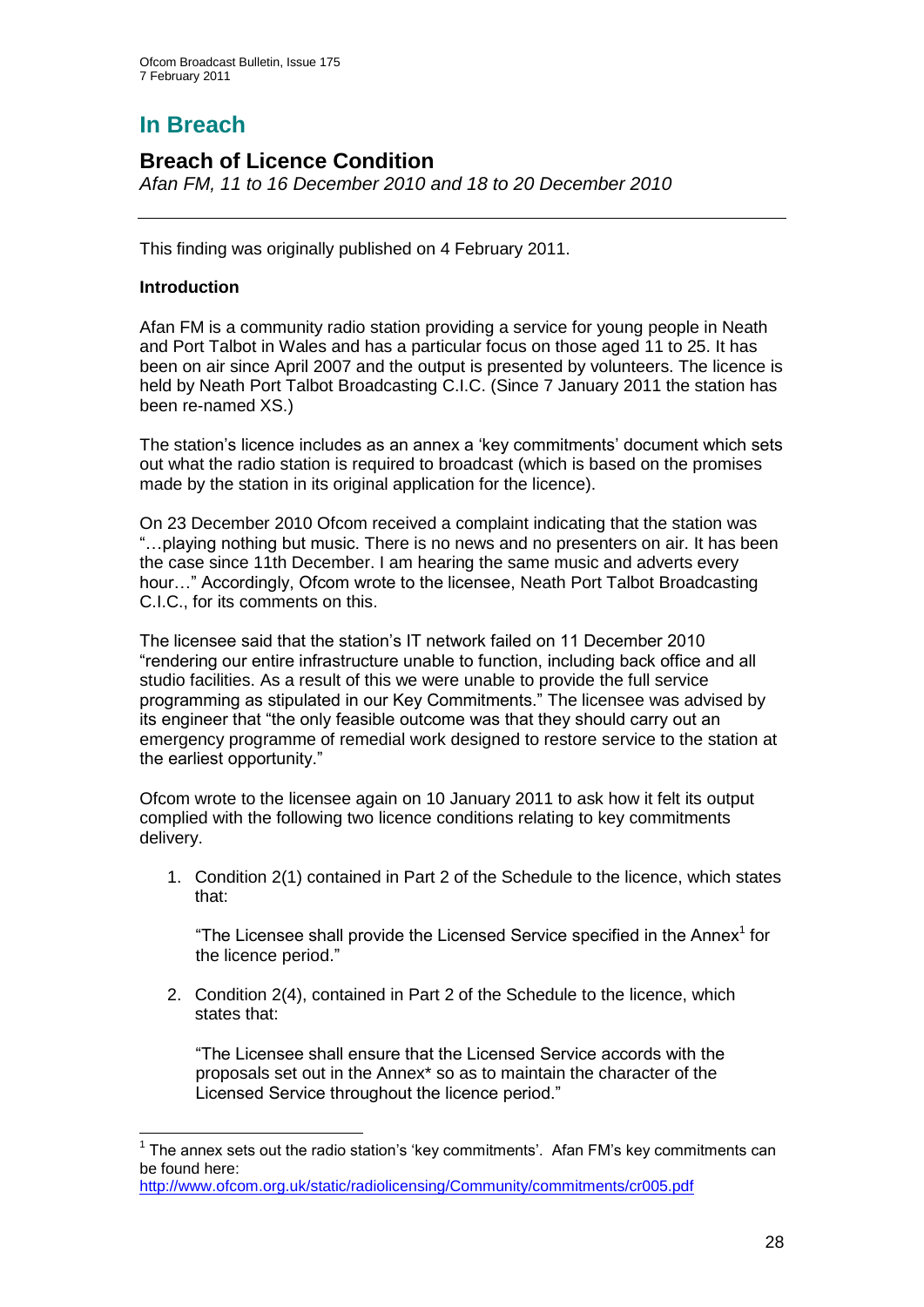#### **Response**

The licensee stated that after the IT failure on 11 December it broadcast an automated music service for the next ten days. The station representative said this comprised "a three-hour segment followed by a different two-hour segment and in addition several pre-recorded complete shows were inserted into the schedule". Afan FM provided a live service for the day on 17 December 2010 to "support our listeners through the worst period of winter weather and snow in over 20 years." The licensee said that, when the station"s playout system ceased operation, it was felt that the station would "better serve our audience to continue providing a very basic music service in preference to ceasing broadcasting and taking the service off air. Regrettably, we did not advise Ofcom of this situation."

#### **Decision**

In mid-November, prior to the complaint under consideration, Ofcom had agreed to a two-week suspension of the full licensed service for the period 26 December 2010 to 7 January 2011, to enable changes to studio and transmission arrangements to be made.

Given this, we were concerned that we were not informed of the problems that arose and the subsequent failure to provide the service over the period 11 to 20 December (with the exception of 17 December). By ceasing to broadcast its licensed service over the period in question, Neath Port Talbot Broadcasting C.I.C was clearly in breach of the above licence conditions. Ofcom has therefore formally recorded this breach by Neath Port Talbot Broadcasting C.I.C.

Provision by a Licensee of its licensed service is the fundamental purpose for which a community radio licence is granted. Ofcom has a range of duties in relation to radio broadcasting, including securing a range and diversity of local radio services which are calculated to appeal to a variety of tastes and interests, and the optimal use of the radio spectrum. These matters find expression in, or are linked to, the licence condition requiring the provision of the specified licensed service. Where a licensed service is not being provided in accordance with the licence, the required community radio programme output is not provided. These include "social gain" (such as opportunities for discussion) and access to and participation in the service (volunteering opportunities, for example). This is to the potential disadvantage of the target community, and in addition, choice for listeners is reduced.

As made clear above, Ofcom may, in exceptional circumstances, agree to a short temporary change to output on the licensed service. The periods from 11 to 16 December and 18 to 20 December were not subject to such an agreement. Because of the prior agreement to suspend normal output from 26 December to 7 January, listeners in Neath and Port Talbot did not have a full service (including all key commitment promises) for a period of around four weeks.

Ofcom has formally notified the Licensee that we are considering these licence contraventions for the imposition of a statutory sanction in light of their seriousness.

**Breach of Licence Conditions 2(1) and 2(4) in Part 2 of the Schedule to the community radio licence held by Neath Port Talbot Broadcasting C.I.C (licence number CR005).**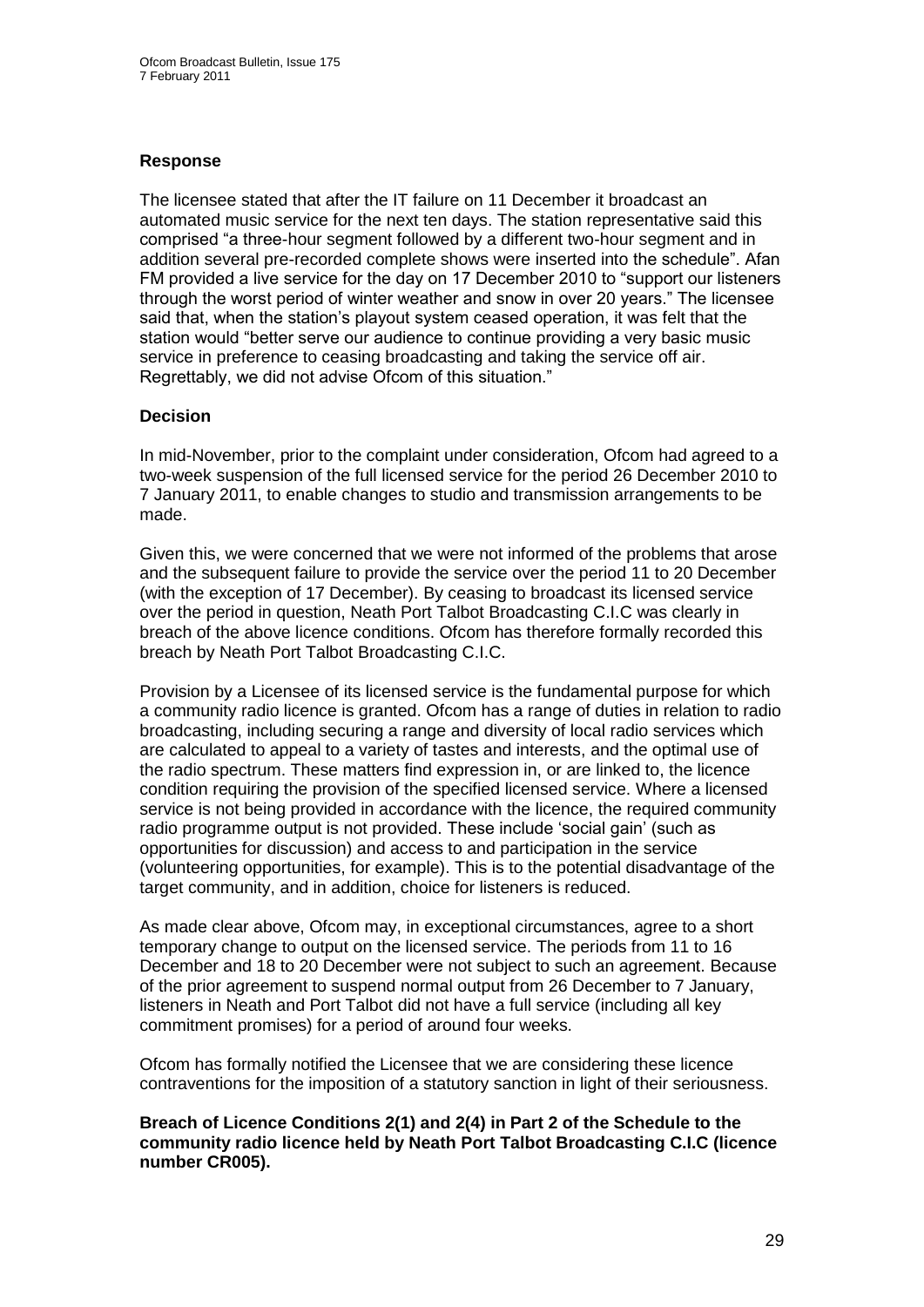## **Fairness and Privacy Cases**

## **Not Upheld**

## **Complaint by Mr Andrew Evan-Jones on his own behalf and on behalf of ATM Spas and Things**

*The Ferret, ITV1 Wales, 15 March 2010*

**Summary:** Ofcom has not upheld this complaint of unfair treatment and unwarranted infringement of privacy in the programme as broadcast.

ITV Wales broadcast an edition of its consumer affairs programme *The Ferret* in which a report about a contract for Mr Evan-Jones to supply a pool liner to a client (Ms Corns) was included.

Mr Evan-Jones complained that he was treated unfairly and that his privacy was unwarrantably infringed in the programme as broadcast.

In summary, Ofcom found that:

- Mr Evan-Jones" contract with Ms Corns was not portrayed unfairly. In addition, Mr Evan-Jones gave informed consent for his contribution to the programme and was offered an appropriate and timely opportunity to respond to the allegation of wrongdoing which was made about him in the programme as broadcast.
- Mr Evan-Jones did not have a legitimate expectation of privacy with regard to the broadcast of his contribution to the programme.

#### **Introduction**

On 15 March 2010, ITV1 Wales broadcast an edition of its consumer affairs programme *The Ferret*. This edition featured a report about a glass fibre spa swimming pool lining, which Mr Evan-Jones had been contracted to fit for a customer, Ms Nichola Corns.

The presenter interviewed Ms Corns at her home where she showed him the empty foundation works for the pool for which she had paid another contractor £20,000. She expressed her dissatisfaction that the pool lining had not been fitted by Mr Evan-Jones as agreed. Specifically, she said that initially Mr Evan-Jones had delayed the date on which the pool lining was to be fitted but provided a reason for this delay. She added that after a further delay, he explained that the pool lining was warped and therefore he would need to order another one but that this could not been done for the original price of £8,000 and would now cost around £15,000 and be made of rubber rather than glass fibre. Ms Corns also said that when she told Mr Evan-Jones that this was not acceptable to her he handed back her deposit cheque and refused to do the job.

Mr Evan-Jones, who owns ATM Spas and Things, the company contracted to fit the spa-swimming pool lining, did not appear in the programme. However, part of the report took place outside his business premises and both his name and that of his business was included in the report. In addition, at the end of the report, the presenter explained that when one of the programme makers had telephoned Mr Evan-Jones for a response to the claims which would be made about him in the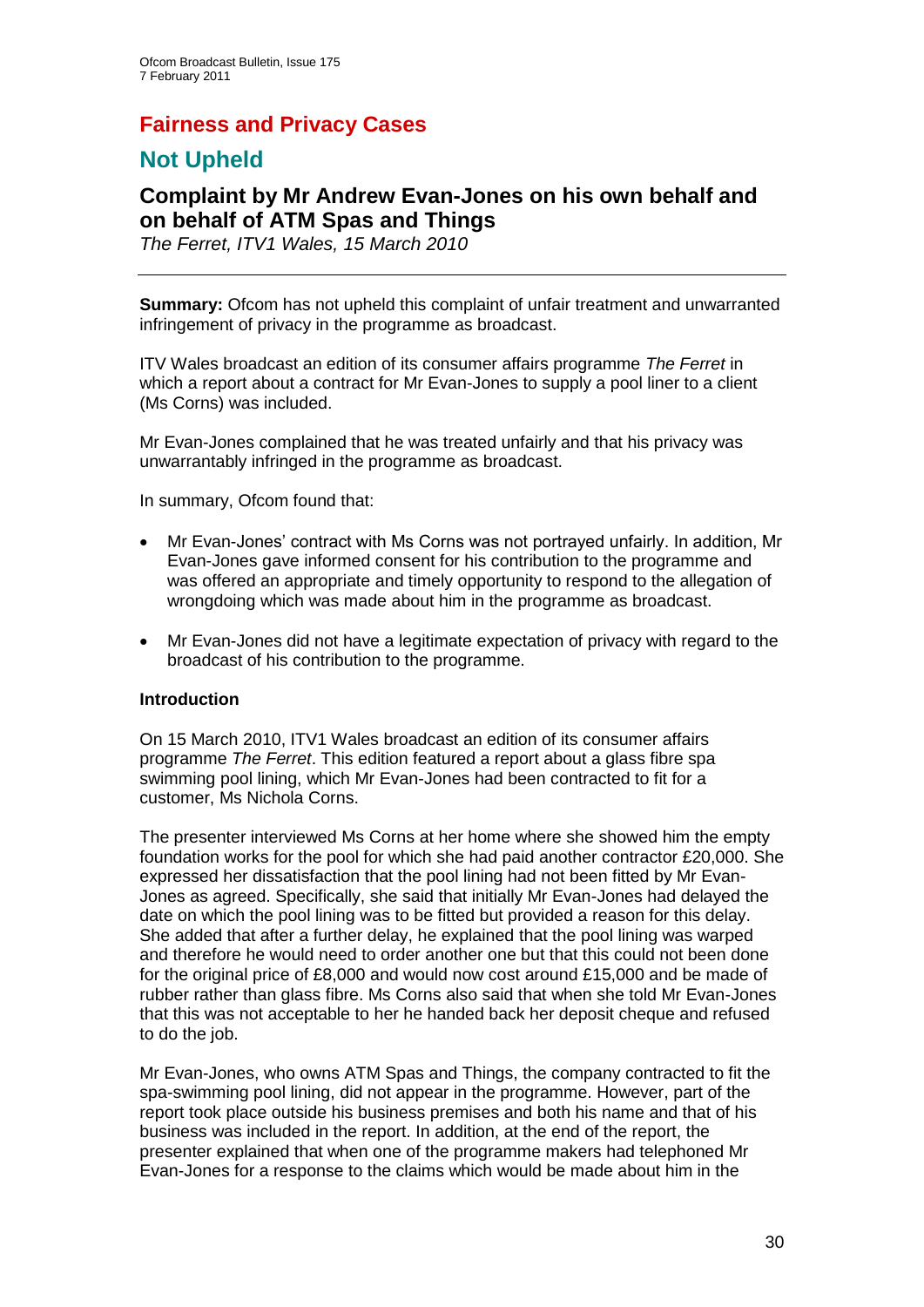programme, he said: *"I can"t deal with this now. My father has recently died. Contact me in a couple of months and I"ll talk to you then"*.

Mr Evan-Jones complained to Ofcom that he was treated unfairly in the programme as broadcast.

#### **The Complaint**

#### **Mr Evan-Jones' case**

In summary, Mr Evan-Jones complained that he and his company were treated unfairly in the programme as broadcast in that:

a) He did not give informed consent for his contribution (namely his explanation of why he did not feel able to respond to the claims to be made about him) to be included in the programme. Specifically, Mr Evan-Jones complained that when the programme makers telephoned him they did not explain to him any of the following: that he was being asked to contribute to the programme; the nature of the programme; and why he was being asked to contribute.

By way of background Mr Evan-Jones said that he had offered to appear in a future programme to discuss these matters but wasn't sure if the broadcaster would take up this offer.

- b) He and his company were unfairly portrayed in that the report did not provide a true and factual account of the events that had occurred during the course of his contractual relationship with Ms Corns from 2008 onwards.
- c) The omission of the pool manufacturer from the programme resulted in unfairness to Mr Evan-Jones and his company because it furthered the false impression given by the programme that he was the pool manufacturer. In fact his company, ATM Spas and Things, was a pool retailer and installer and therefore the manufacturing fault with the pool was outside his and his company"s control.

By way of background Mr Evan-Jones added that a project of this nature required products and materials and labour which were supplied via numerous sources. In this case one of the main items was a fibreglass pool shell. He also said that his skills allowed him to install a pool of this kind but not to manufacture it and that the manufacturer was prepared to make a further pool shell but that the customer was not prepared to wait.

d) He was not given an appropriate and timely opportunity to respond to the claims made about him in the programme in light of the fact that he received a phone call on either a Thursday or Friday in March 2010 asking him to comment on events which took place in 2008.

In summary Mr Evan-Jones complained that his privacy was unwarrantably infringed in the programme as broadcast in that:

e) The programme included personal information about him (namely that his father had recently died at the time the programme makers asked for a response to the claims which would be made about him in the programme) without his consent. Mr Evan-Jones added these comments were very personal and given to the programme makers only to explain why he was unable to contribute at that time.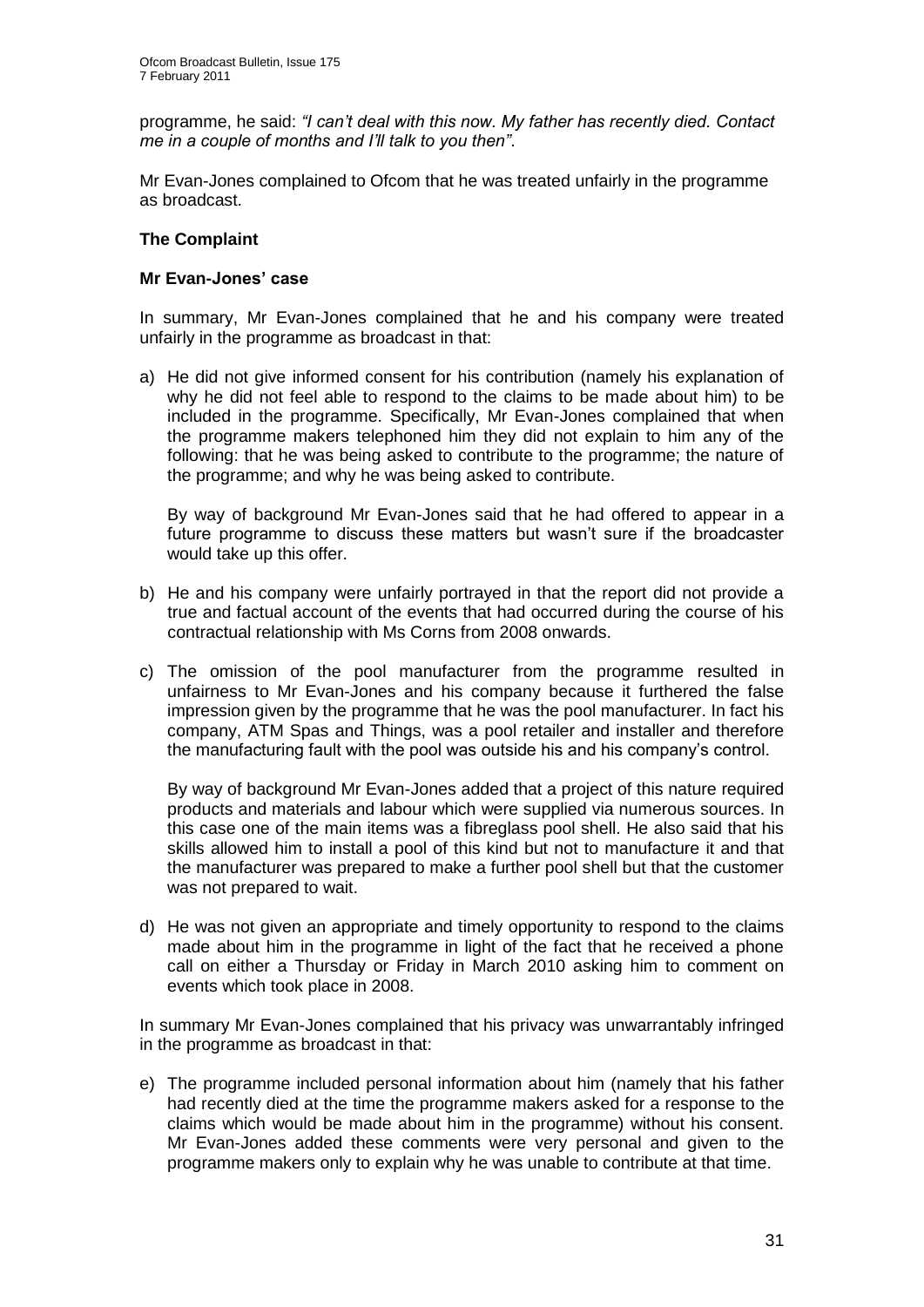#### **ITV's case**

In summary, ITV responded to Mr Evan-Jones" complaint that he was unfairly treated as follows:

a) ITV responded to the complaint that Mr Evan-Jones did not give informed consent for his contribution to the programme in that when the programme makers called him they did not explain: the fact that he was being asked to contribute; the nature of the programme; or why he was being asked to contribute.

The broadcaster said that Mr Evan-Jones had understated the level of detail discussed in this conversation and had omitted to mention that at the time of the call the programme makers had already contacted him twice in writing to seek his contribution.

ITV said that the first contact was by a letter sent on 9 March 2010 (a copy of which was provided to Ofcom) which set out the nature of the programme, summarized Ms Corns concerns, and sought Mr Evan-Jones" side of the story. The second contact was by an email sent via the 'contact us' link on Mr Evan-Jones" website. ITV said that because messages sent via such links do not leave the author with a copy it did not have one of this email but that it understood the content to be the same as the letter.

The broadcaster said that having received no response to either the letter or email the programme makers rang Mr Evan-Jones on the afternoon of 11 March 2010. It also said that the journalist who made this call told Mr Evan-Jones: who she was; that she was calling about the problems associated with Ms Corns" pool liner; and that she was seeking his comments in order to be able to present both sides of the story. ITV added that in response Mr Evan-Jones told her that his father had recently died; that he did not wish to speak to her at the moment; and that he suggested that she contact him again in a couple of months.

ITV argued that in light of these contacts Mr Evan-Jones would have understood the purpose for which his comment was being sought. It also added that although Mr Evan-Jones had said in his complaint that he was not aware of the nature of the programme he had contacted *The Ferret* in 2006 regarding a proposed story about another Spa company.

- b) In response to this head of complaint ITV argued that the programme did provide a true and factual account of the events which had occurred during the course of Mr Evan-Jones" contractual relationship with Ms Corns. It also said that in the absence of further details of the ways in which Mr Evan-Jones felt the report had failed to do this (other than that specified in and responded to under head c) of the complaint) it could not add anything further.
- c) ITV denied that the report was unfair to Mr Evan-Jones or his company with respect to the omission of the pool manufacturer. It said that Ms Corns had understood that Mr Evan-Jones" company was both supplying and manufacturing the pool but that even if the construction of the pool was subcontracted to another party (Mr Steven Cutler) Ms Corns had contracted solely with Mr Evan-Jones for both construction and installation of the pool liner and therefore he was liable for any defects in the manufacture of the pool liner.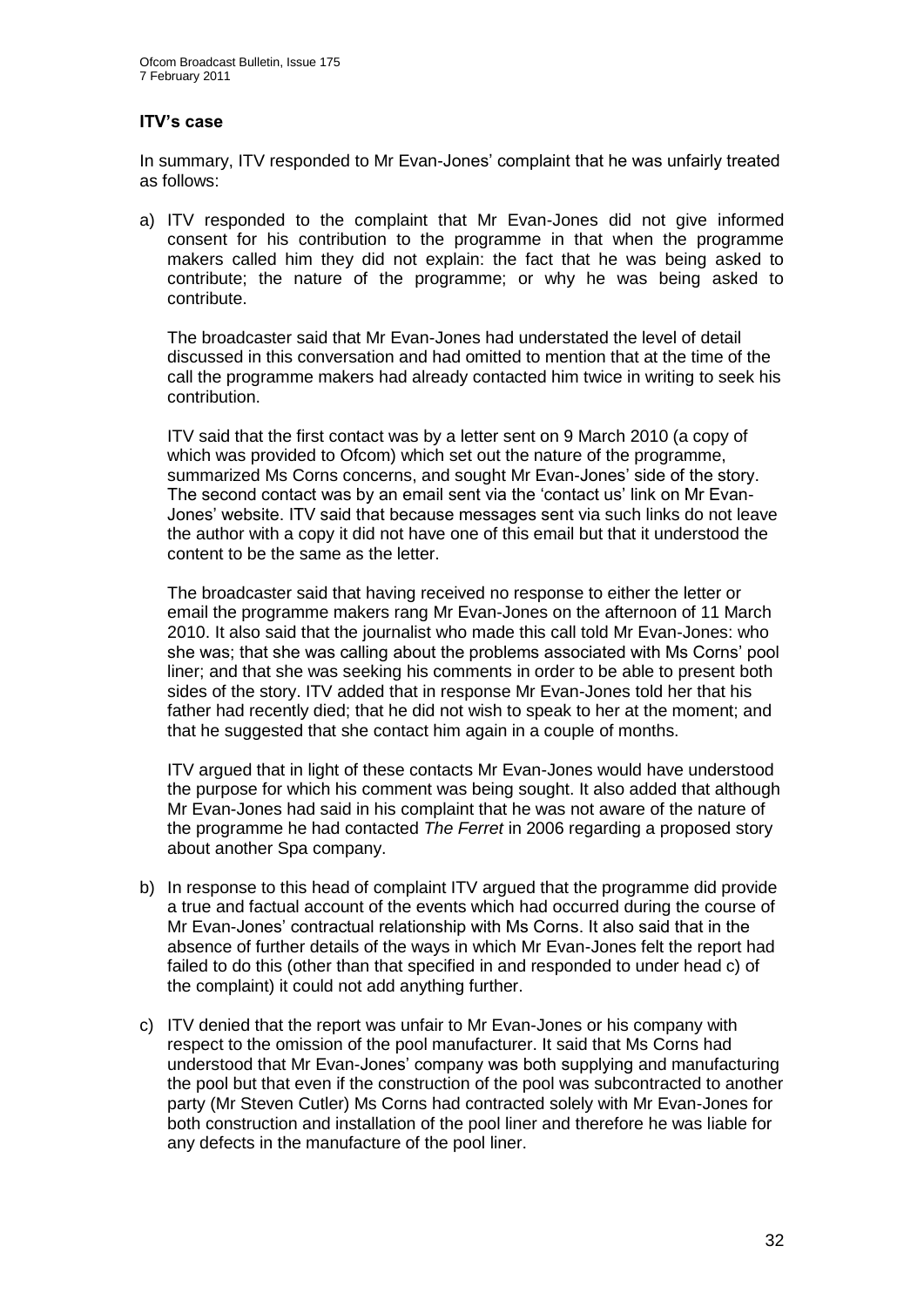ITV added that its letter to Mr Evan-Jones inviting a response to the report made it clear that Ms Corns believed that Mr Evan-Jones was building the pool in that it included the following statements: "… you told her that you (could) no longer make and deliver the pool for the price agreed" and "… you have told her that you can only make and deliver a pool for a higher quote".

In response to Mr Evan-Jones" complaint that the manufacturer was prepared to make a further pool shell but that the customer was not prepared to wait, ITV said that Ms Corns had told the programme makers that Mr Evan-Jones had told her that he was unable to build another pool shell for the same price but could do so for a significantly higher price and, that she could not agree to that higher price.

d) In response to Mr Evan-Jones" complaint that he was not given an appropriate and timely opportunity to respond, ITV said that on Tuesday 9 March 2010 he was sent an invitation to respond to the report, sent via both email and post, (a copy of which was provided to Ofcom). It added that when he did not respond a follow-up phone call was made to him on Thursday 11 March 2010.

In summary, ITV responded to Mr Evan-Jones" complaint that his privacy was unwarrantably infringed in the programme as broadcast as follows:

e) ITV responded to Mr Evan-Jones' complaint that his privacy was infringed in that the programme included the information that his father had recently died at the time he had been asked for a response to the item about him without his consent. It said that Mr Evan-Jones would have understood that the call during which he told one of the programme makers that he did not wish to speak at the moment because his father had recently died was a follow-up to the earlier written requests for a response. It added that given that Mr Evan-Jones had no reservation in giving this information to a reporter seeking his comments on the item the programme makers did not feel that he regarded it as private information and noted that he did not ask that it should not be mentioned in the programme. ITV also said that in light of the fact that this information was given to the reporter by Mr Evan-Jones to explain why he did not wish to take part in the programme the programme makers felt it was only fair to reflect it in the programme to avoid the impression that Mr Evan-Jones had unreasonably declined to contribute.

#### **Decision**

Ofcom"s statutory duties include the application, in the case of all television and radio services, of standards which provide adequate protection to members of the public and all other persons from unfair treatment and unwarranted infringement of privacy in, or in the making of, programmes included in such services.

Where there appears to have been unfairness in the making of the programme, this will only result in a finding of unfairness, if Ofcom finds that it has resulted in unfairness to the complainant in the programme as broadcast.

In carrying out its duties, Ofcom has regard to the need to secure that the application of these standards is in the manner that best guarantees an appropriate level of freedom of expression. Ofcom is also obliged to have regard, in all cases, to the principles under which regulatory activities should be transparent, accountable, proportionate and consistent and targeted only at cases in which action is needed.

In reaching its decision on Mr Evan-Jones" complaint, Ofcom considered all the relevant material provided by both parties. This included a recording of the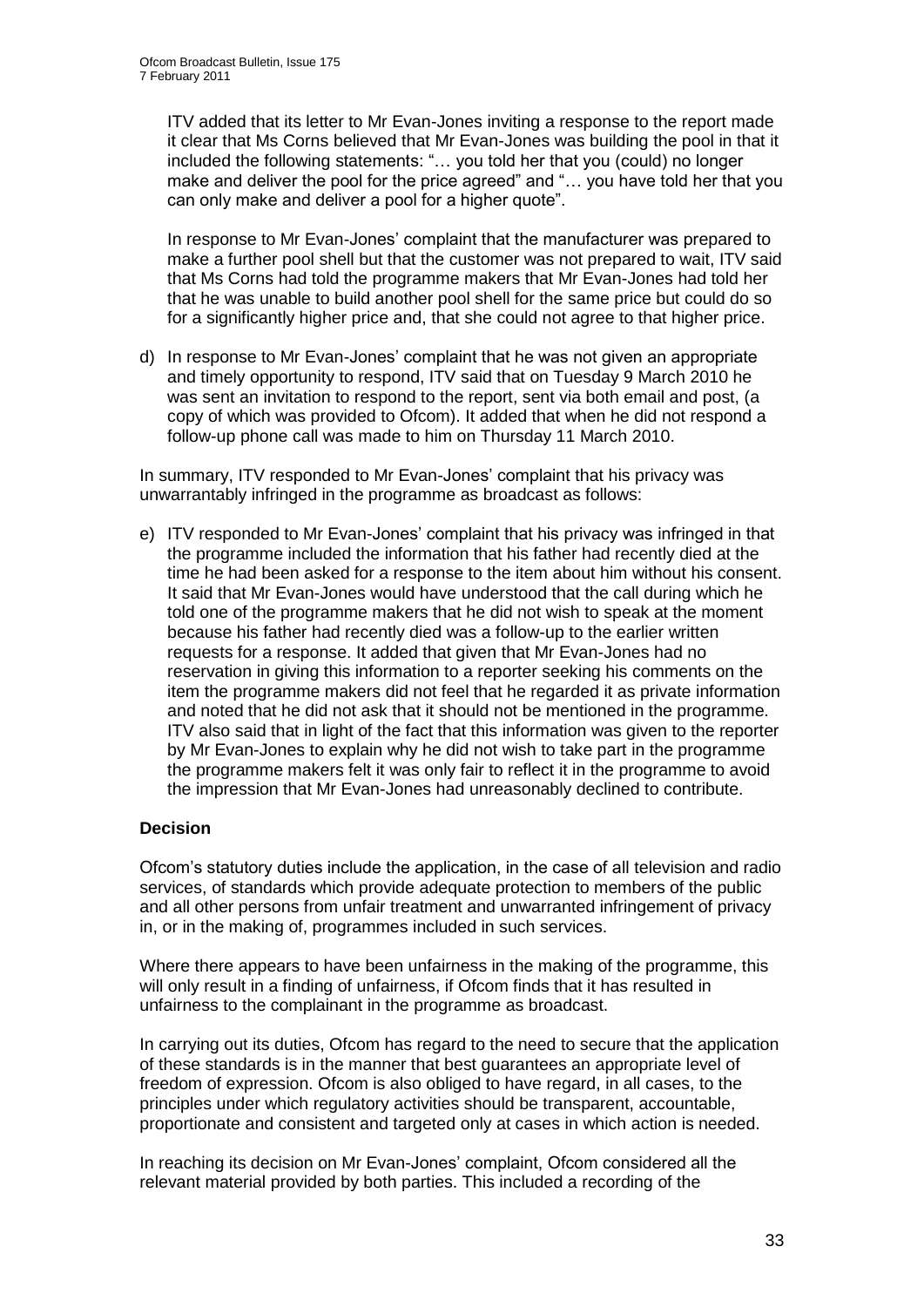programme as broadcast, a transcript of the report on Mr Evan-Jones and both parties" written submissions (including copies of correspondence between them).

In considering Mr Evan-Jones" complaint of unfair treatment in the programme as broadcast Ofcom took account of Rule 7.1 of the Ofcom Broadcasting Code ("the Code"), which provides that broadcasters must avoid unjust or unfair treatment of individuals or organisations in programmes.

a) Ofcom first considered Mr Evan-Jones' complaint that he did not give informed consent for his contribution to the programme.

In relation to this specific head of complaint Ofcom took account of Practice 7.3 which states that "where a person is invited to make a contribution to a programme (except when the subject matter is trivial or their participation minor) they should normally, at an appropriate stage: be told the nature and purpose of the programme, what the programme is about and be given a clear explanation of why they were asked to contribute and when (if known) and where it is likely to be first broadcast".

Ofcom noted that Mr Evan-Jones" contribution to the programme as broadcast consisted of an explanation, given by the reporter, regarding why Mr Evan-Jones had not responded to the programme makers' requests for his comments on the subject of the report (i.e. Mr Evan-Jones" alleged failure to fulfil his contract to supply and fit a pool liner for a cost £8,000).

The reporter said: *"Well it"s nearly 18 months now that Nichola* [Ms Corns] *has been trying to get Andrew Evan-Jones from Spas & Things here on the Bedwas House Industrial Estate near Caerphilly to fix her pool. We wrote to him over a week ago – no reply. So we phoned him last week and this is what he had to say: "I can"t deal with this right now, my father has recently died. Contact me in a couple of months and I"ll talk to you then.""*

Ofcom recognised that in his complaint Mr Evan-Jones said that when one of the programme makers called him they did not explain: the fact that he was being asked to contribute; the nature of the programme; or why he was being asked to contribute. However, Ofcom also recognised that, in its response to the complaint, the broadcaster said that the journalist who made this telephone call recalled telling Mr Evan-Jones: who she was; that she was calling about the problems associated with Ms Corns" pool liner; and that she was seeking his comments in order to be able to present both sides of the story.

Having noted this disagreement between the parties Ofcom also noted that its role was not to determine what information was or was not given to Mr Evan-Jones" during this telephone conversation but rather to address itself to the issue of whether the programme makers took reasonable steps to ensure that Mr Evan-Jones" gave informed consent for his contribution to the programme.

In this context, Ofcom observed that while ITV acknowledged that there was no written record of this telephone conversation, the programme makers had sent a letter to Mr Evan-Jones (by post and email) two days before making this call. This letter (a copy of which was provided to Ofcom): explained that *The Ferret* was a consumer programme; set out Ms Corns" position with regard to her contract with Mr Evan-Jones for the supply and fitting of a pool liner; and, invited Mr Evan-Jones "to take part in a television interview so that [he could] explain what has happened and what can be done".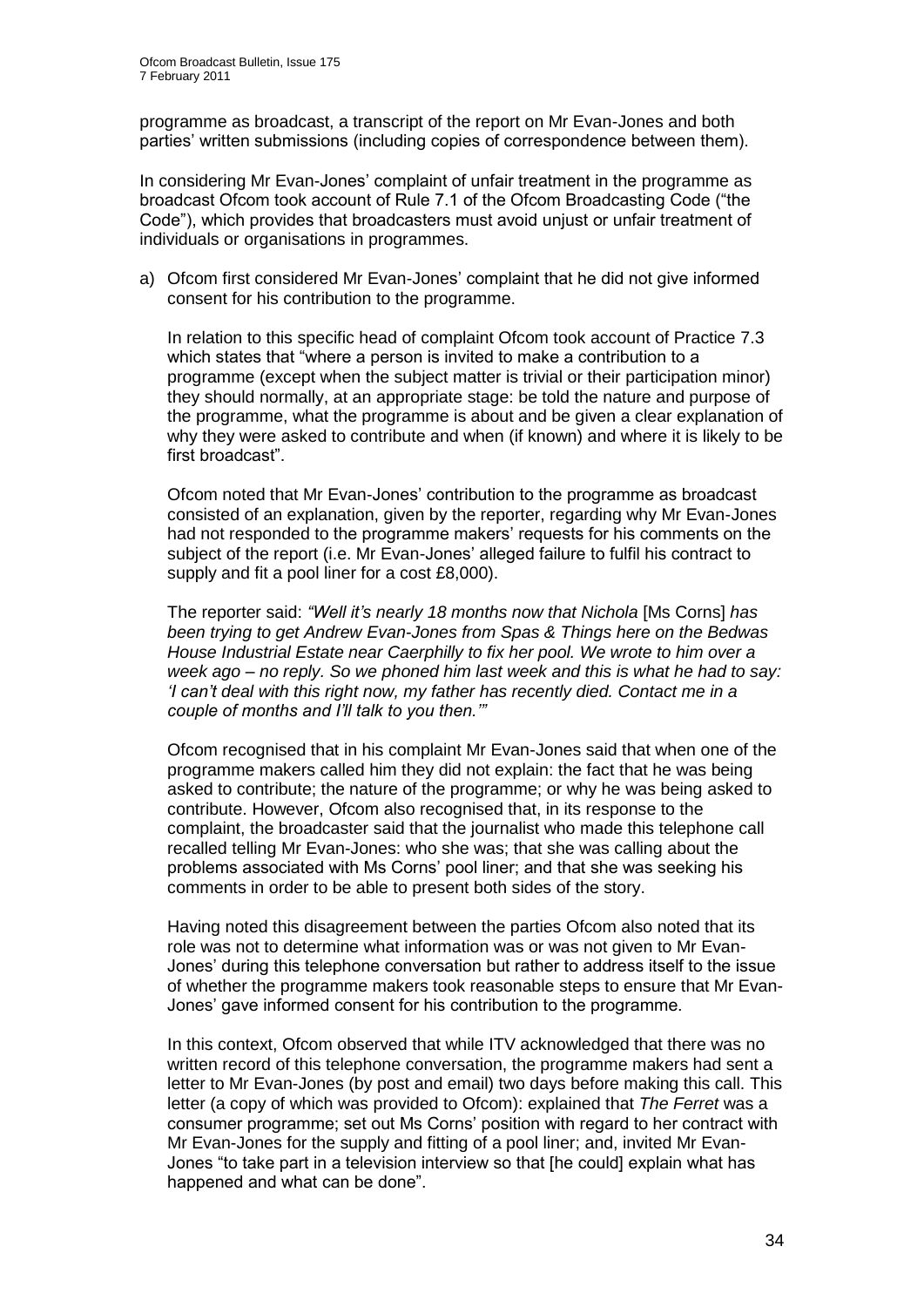Ofcom also noted that Mr Evan-Jones had emailed the makers of *The Ferret* in October 2006 in relation to a feature on another spa pool/hot tub supplier in the region which he understood would be featured in an edition of the programme. Specifically, he had asked the programme to offer any customers of this other supplier who had paid a deposit but not been supplied with a spa a discount on a spa from his company.

Taking account of the factors noted above, it is Ofcom"s view that, prior to telling the journalist from *The Ferret* who called him on 11 March 2010 that he did not wish to speak to her at present and that his father had recently died, Mr Evan-Jones would have understood: the nature of the programme; the fact that he was being asked to comment on his contractual relationship with Ms Corns; and the fact that any comment he might make could well be reflected in the programme as broadcast.

In light of these conclusions, Ofcom considers that Mr Evan-Jones gave informed consent for his contribution to the programme and therefore it found no unfairness to Mr Evan-Jones in this respect.

b) & c) In Ofcom"s view the complaints at heads b) and c) that Mr Evan-Jones was unfairly portrayed (because the report did not provide a true and factual account of events and because it omitted to make clear he was only a pool retailer and installer, rather than a pool manufacturer) were linked in that they were both about the portrayal of Mr Evan-Jones" contractual relationship with Ms Corns in the programme. It therefore considered these heads of complaint together.

In considering this part of the complaint Ofcom took particular account of Practice 7.9 of the Code which provides that, before broadcasting a factual programme, broadcasters should take reasonable care to satisfy themselves that material facts have not been presented, disregarded or omitted in a way that is unfair to the individual or organisation.

Ofcom noted that in considering these heads of complaint its role was not to establish conclusively from the broadcast programme or the submissions and supporting material, whether the programme provided a true and factual account of events surrounding Mr Evan-Jones" contractual relationship with Ms Corns but rather to address itself to the issue of whether the programme makers took reasonable care in relation to material facts in order to avoid unfairness.

Ofcom observed that the report informed viewers that in the course of having her own home built Ms Corns decided that she wanted to have an indoor spa pool.

The reporter said:

*"When planning her spa pool Nichola did some research and found a local company. The owner, Andrew Evan-Jones, said he could make a glass fibre pool liner for £8,000. This was at a discount because Nichola agreed to allow the custom-made pool to be used for sales promotions. She decided to pay her builder separately to make the foundations."*

Ofcom also observed that the report, which included extracts of an interview with Ms Corns, showed her explaining that through her research she had found that these pools *"were originally around £25,000"*. She also said at this cost she would have had to have had the pool on the surface rather than sunk into the ground, that Mr Evan-Jones had told her that *"the pools he was making would*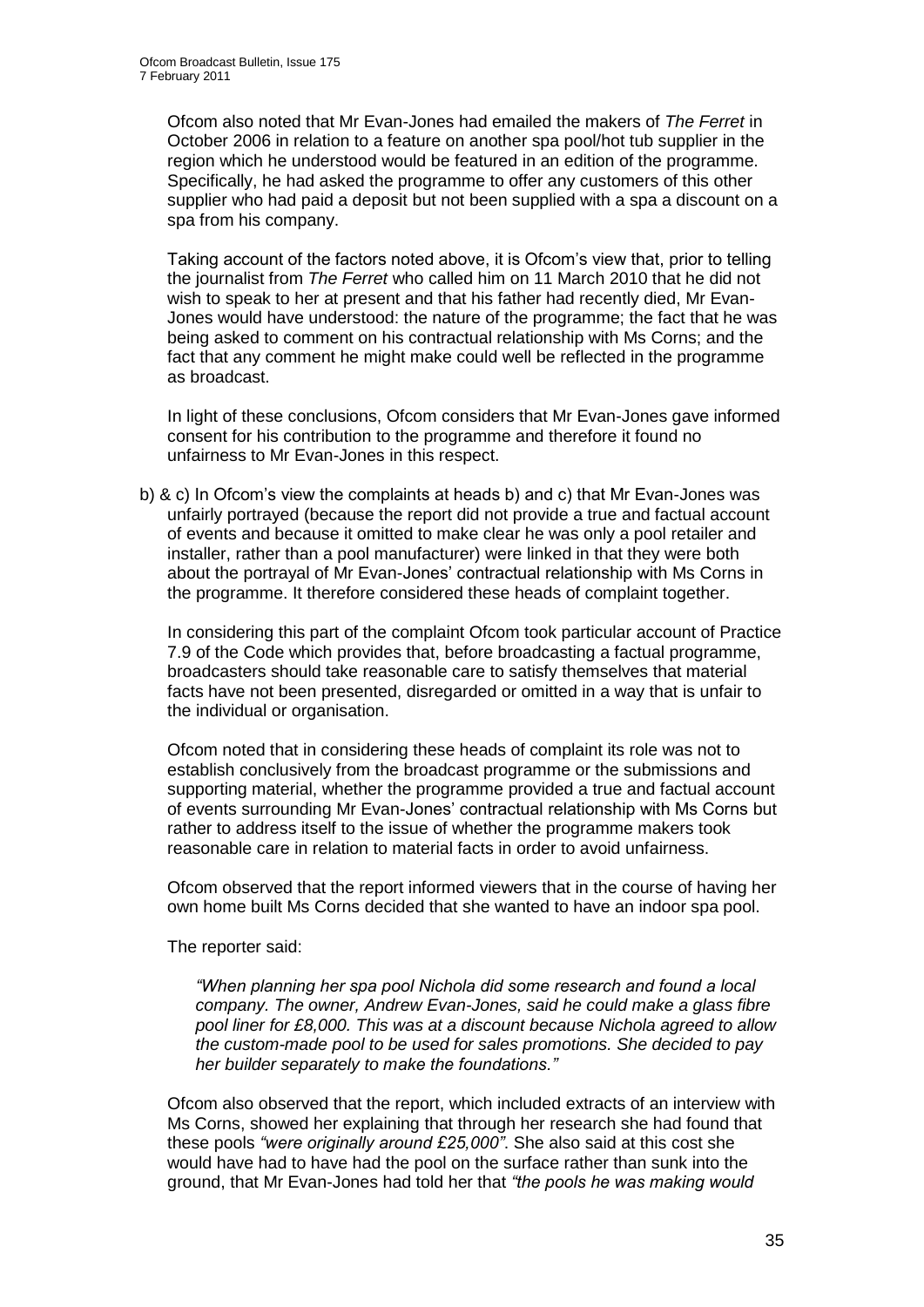*allow them to be in as well as out* [of the ground]*"* and that she had responded *"if the cost would be able to be around the same figure for actually him making the pool and us doing the groundworks that would be best all round"*.

The reporter explained that: Ms Corns went ahead with the preparation of the room where the pool was to be fitted and that this work cost her £20,000; she visited Spas and Things on a number of occasions *"to see progress"* and; that *"she was delighted when a delivery date was arranged. But then there was a problem".* 

Ofcom noted that Ms Corns was shown saying:

*"He explained that he wanted to perfect it a little bit more – that he had taken it off the mould and it had one or two scratches. I went straight down, concerned, to take a look at these scratches. There wasn"t much but I felt that he wanted it perfect. I was happy with that and we re-scheduled a new date."*

The reporter said:

*"Nichola"s timetable anxiety was eased a little now. But before the pool liner was delivered Nichola received a phone call to say that it would not be arriving."*

Ms Corns explained that when she had visited him Mr Evan-Jones had said:

*"it* [the pool] *was held for two weeks by chains and it was held in an awkward position, although he assured me it would be fine. When he came apparently, which I don"t even know if I can believe, when he came to load the pool onto the crane he realised that the pool had warped".*

The reporter said:

*"Nichola was devastated. She then received a further blow when Andrew Evan-Jones said he could no longer make a replacement swim spa pool for the price he had originally quoted".*

Ofcom also noted that the reporter said:

*"Nichola says Andrew Evan-Jones told her he could make a spa swim pool but it would now cost a total of £15,000 and it wouldn"t be glass fibre but rubber. Nichola told him she had no money left to cover the extra cost".* 

In addition, Ofcom noted that the reporter also explained that Mr Evan-Jones had repaid Ms Corns deposit and that when Ms Corns had subsequently searched for another company to supply a similar pool *"all the quotes were double what she had accepted from Andrew Evan-Jones* [and that] *with no extra budget left Nichola was stuck with an expensive hole in the ground and Andrew Evan-Jones has terminated their professional relationship"*.

It was therefore clear to Ofcom that the viewers would have understood the following:

• that Ms Corns had agreed with Mr Evan-Jones that he would supply and fit a fibre glass pool liner in the ground in a room in her new home at a cost of £8,000;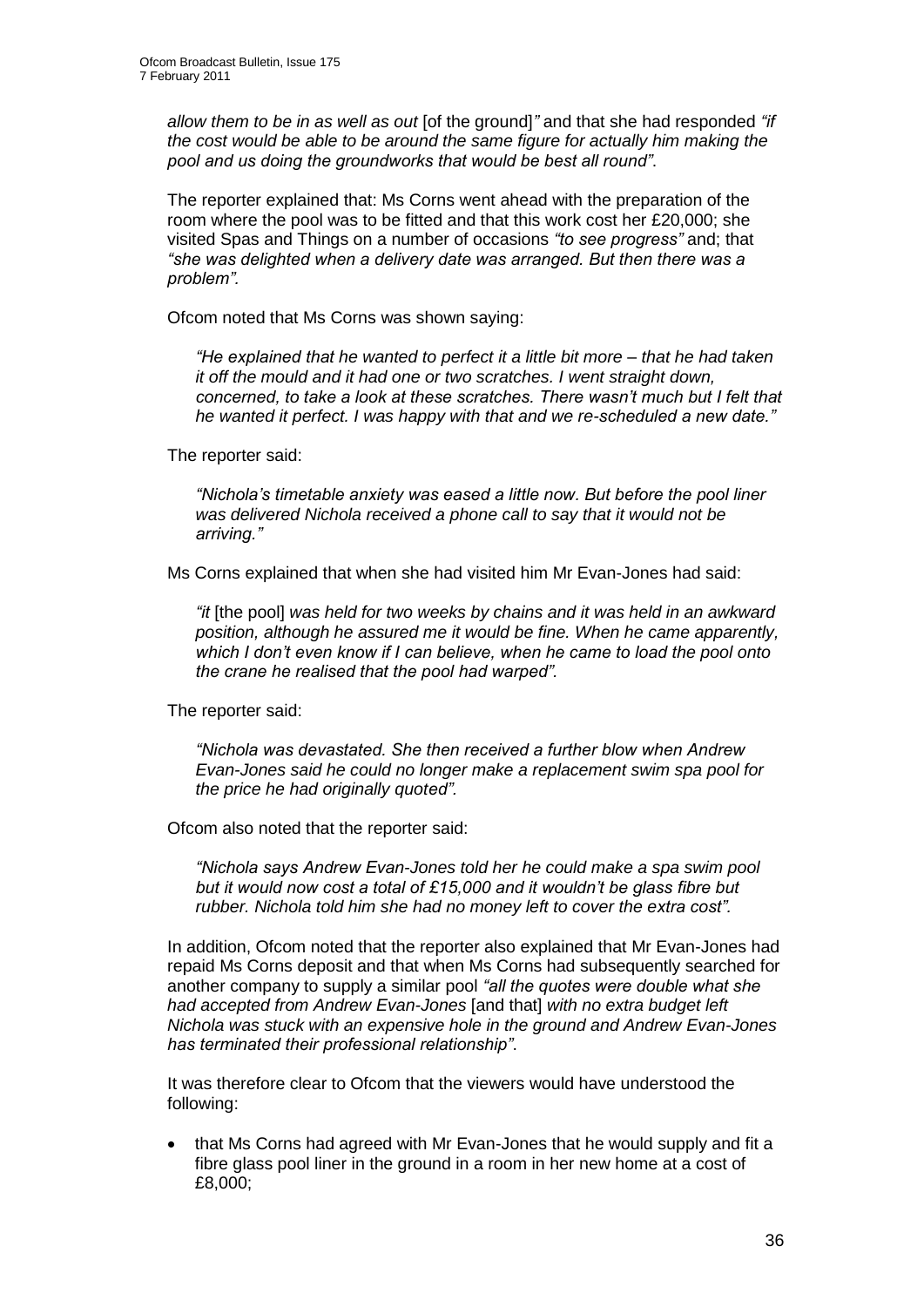- that she had gone ahead and spent £20,000 on groundworks on this basis;
- that initially the delivery of the pool liner had been delayed;
- that subsequently Mr Evan-Jones had told Ms Corns that the fibre glass pool liner had been damaged while being hung from a chain and therefore it could not be fitted; and
- that he could no longer supply a fibre glass pool liner for £8,000 but rather could only supply a rubber liner at a cost of £15,000.

It was also clear to Ofcom that viewers would have understood that when Ms Corns had told Mr Evan-Jones that this was not acceptable he had repaid her deposit and ended their contractual relationship.

In light of the above observations, Ofcom considered that the programme had claimed that Mr Evan-Jones had failed to fulfil his contract with Ms Corns to supply and fit a fibre glass pool liner at a cost £8,000. In considering whether it was unfair for the programme to make this claim, Ofcom looked at the source of this information.

Ofcom observed that the programme had based the claim on information supplied to it by Ms Corns and the reporter's own inspection of the room in which the pool liner was to be fitted.

In Ofcom's view, Ms Corns was a credible witness regarding, the contract she had made with Mr Evan-Jones and her contacts with him throughout their contractual relationship. Ofcom also observed that the programme makers had at their disposal the reporter"s inspection of the room in which preparatory groundworks had taken place at the time of filming. Ofcom considered that it was reasonable for them to rely on this evidence that the pool liner that Mr Evan-Jones had contracted to supply to Ms Corns had not been supplied and fitted on the terms originally agreed between them.

In addition, Ofcom recognised that, as ITV noted in its response, Mr Evan-Jones did not set out any specific aspects of the way which the programme portrayed his contractual relationship with Ms Corns which he regarded as either not true or not factually correct. Nor did Mr Evan-Jones challenge Ms Corns" position with regard to this contractual relationship as set out in the programme as broadcast.

Ofcom also considered the matter of whether Mr Evan-Jones was unfairly portrayed in that the omission of the pool manufacturer from the report furthered the false impression that he was a pool manufacturer when he was only a pool retailer and installer and therefore the manufacturing fault with the pool was outside his control.

In Ofcom"s opinion, viewers would not have been aware that Mr Evan-Jones did not manufacture pool liners himself but rather only supplied and fitted them. However, as already noted above, Ofcom believes that they would have understood the central message of the programme to be that Ms Corns had contracted with Mr Evan-Jones to supply and fit a glass fibre pool liner at a cost of £8,000 and that he had had not done so but had instead offered to supply and fit a rubber pool liner at a cost of £15,000. In this context the fact that programme did not include the manufacturer of the fibre glass pool liner, or explain that Mr Evan-Jones did not manufacture pool linings, would not in Ofcom"s view have materially affected viewers" understanding of his contractual relationship with Ms Corns.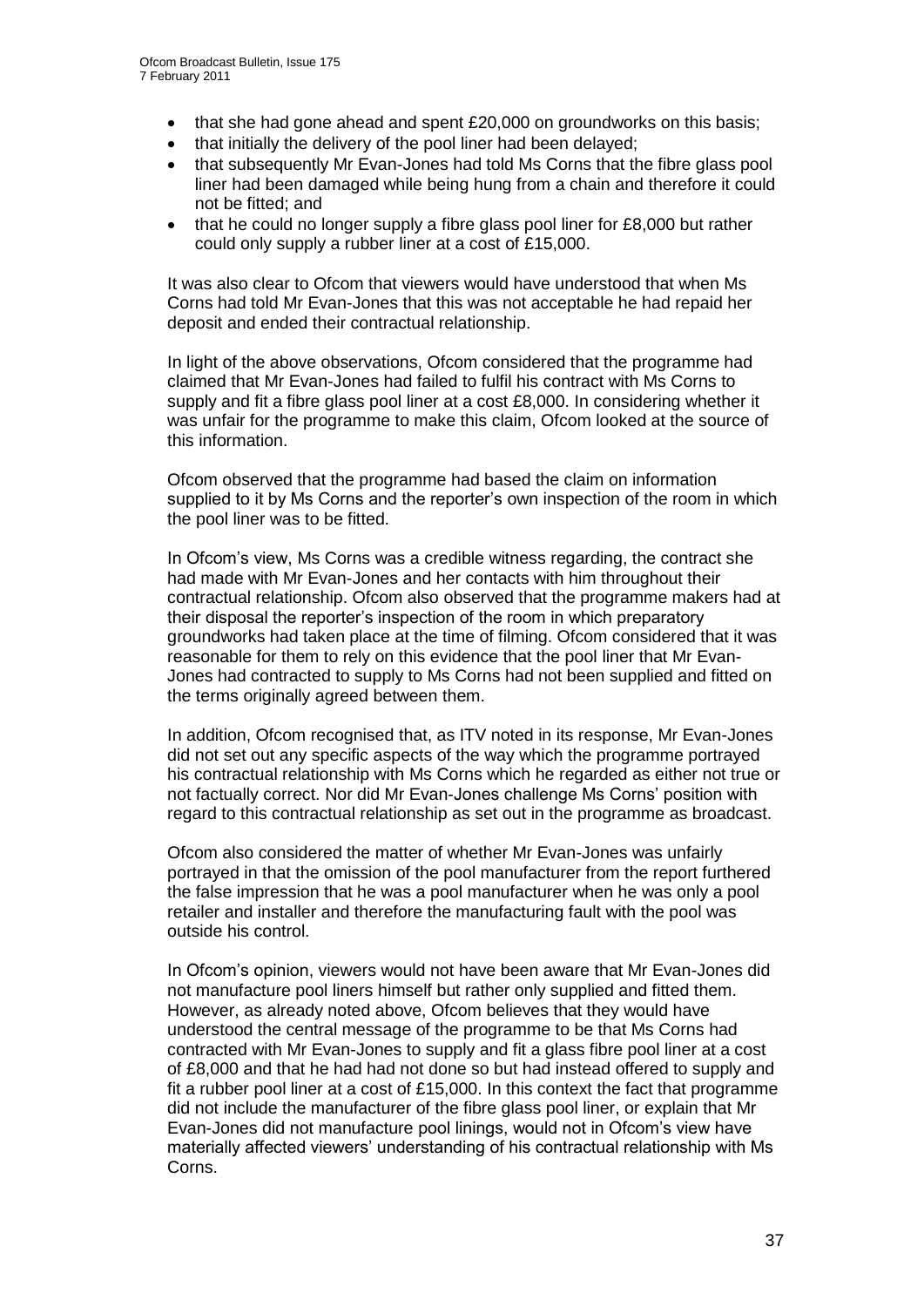In addition, as noted in the decision at head a) above, Mr Evan-Jones was offered an opportunity to respond to the report (the matter of whether it was incumbent upon the broadcaster to offer Mr Evan-Jones an opportunity to respond and, if so, whether it did so in an appropriate and timely manner is considered under head d) below). However, in the context of this complaint of unfair portrayal, Ofcom noted that Mr Evan-Jones was informed about the nature of the programme and Ms Corns" position with regard to her contract with him for the supply and fitting of a pool liner. In light of this Ofcom considers that had Mr Evan-Jones wished to do so he could have made clear to the programme makers that he was not a pool manufacturer and made any other additional points he wished to make with regard to his contractual relationship with Ms Corns.

In light of the factors noted above, namely that:

- the programme makers took reasonable care with material facts in relation to this matter by relying on Ms Corns" account of her contractual relationship with Mr Evan-Jones;
- Mr Evan-Jones provided no information to challenge this account;
- viewers" understanding of Mr Evan-Jones contractual relationship with Ms Corns would not have been affected by the fact that they were not made aware that he did not manufacture pool liners; and
- Mr Evan-Jones was given (although he did not avail himself of) an opportunity to explain to the programme makers that he was not a pool manufacturer or to make any other points he wished to about his contractual relationship with Ms Corns.

Ofcom found no unfairness to Mr Evan-Jones in respect of the complaint that he was unfairly portrayed in the programme as broadcast with regard to his contract with Ms Corns.

d) Ofcom then considered Mr Evan-Jones" complaint that he was not given an appropriate and timely opportunity to respond to the claims made about him in the programme in that he received a phone call on either a Thursday or Friday in March 2010 asking him to comment on events which took place in 2008.

In considering this head of complaint, Ofcom considered Practice 7.11 of the Code which provides that if a programme alleges wrongdoing or incompetence or makes other significant allegations, those concerned should normally be given an appropriate and timely opportunity to respond.

As noted above, in Ofcom"s view the programme claimed that Mr Evan-Jones failed to fulfil his contract to supply and fit a fibre glass pool liner at an agreed cost of £8,000 and instead offered to supply and fit a rubber pool liner at a cost of £15,000. It considers that this constitutes an allegation of wrongdoing and that therefore it was incumbent upon the programme makers to offer Mr Evan-Jones an appropriate and timely opportunity to respond to the allegation which would be made in the programme.

Ofcom then went on to assess if the broadcaster gave Mr Evan-Jones such an opportunity.

Ofcom observed that as noted in head a) above, Mr Evan-Jones was invited to respond to the claims in the programme about the pool liner he was contracted to supply and fit via a letter sent to him by the programme makers on 9 March 2010.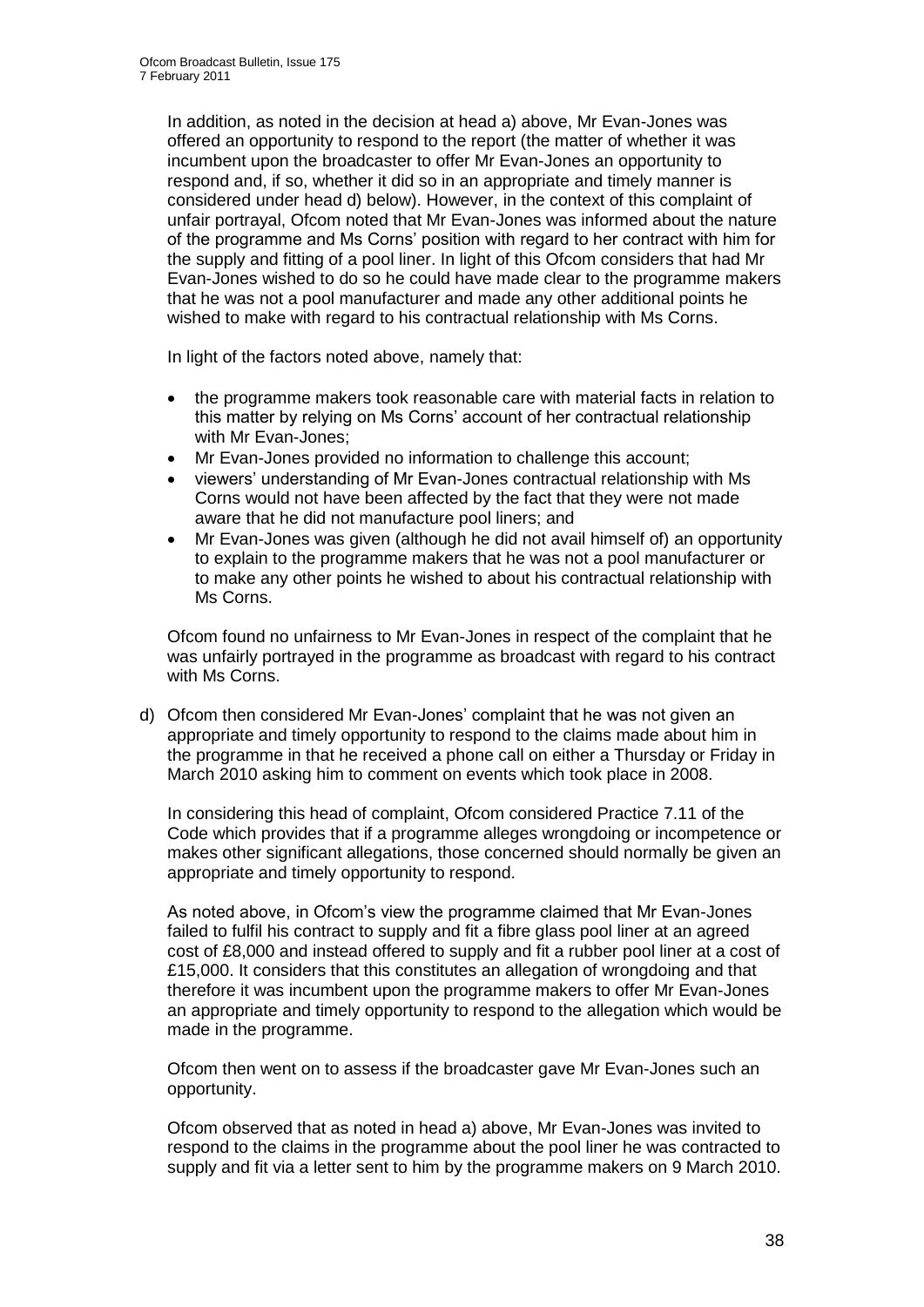It again observed that this letter explained that *The Ferret* was a consumer programme; set out Ms Corns" position with regard to her contract with Mr Evan-Jones for the supply and fitting of a pool liner; and, invited Mr Evan-Jones "to take part in a television interview so that [he could] explain what has happened and what can be done". Ofcom also observed that this was followed up by a telephone call made by one of the programme makers to Mr Evan-Jones on 11 March 2010.

In this context, Ofcom noted that in the letter inviting Mr Evan-Jones to respond to the claims which would be made about him the programme makers indicated that Ms Corns had informed them that Mr Evan-Jones had agreed to fit the pool liner for £8,500. However the programme said that she had told theme that Mr Evan-Jones had agreed to fit the pool liner for £8,000.

There is clearly a discrepancy between the figures given in the letter inviting Mr Evan-Jones to respond and the programme. However, in Ofcom"s view the extent of this discrepancy is not such that it would materially have affected Mr Evan-Jones" understanding of the allegation being made about his contractual relationship with Ms Corns and therefore his ability to respond to it.

Ofcom recognised that Mr Evan-Jones complained that in March 2010 he was asked to respond to claims which concerned matters that had taken place in 2008. Ofcom noted that these matters concerned Mr Evan-Jones" contractual relationship with a former client. Therefore, notwithstanding the passage of time between the events and the request for a response to the claims being made about them Ofcom considered that Mr Evan-Jones" could reasonably be expected either to remember these events and/or have access to a client file relevant to them.

In light of this conclusion, as well as the other factors noted above, Ofcom considers that Mr Evan-Jones was offered a timely and appropriate opportunity to respond to the programme as broadcast.

In light of the fact that Mr Evan-Jones chose not to respond to the allegation of wrongdoing made about him, Ofcom did not go on to consider whether his response was represented fairly, as required by Practice 7.6 of the Code. However, Ofcom did note that, in its response to the complaint, the broadcaster said that the programme included the information that Mr Evan-Jones" had told the programme makers that he could not respond and that his father had recently died in order to avoid unfairness to him by omitting to explain why he chose not to comment, as Practice 7.12 of the Code requires if such an omission would be unfair.

Given its conclusion that Mr Evan-Jones was offered a timely and appropriate opportunity to respond to the programme as broadcast. Ofcom found that he was not treated unfairly in this respect.

e) Ofcom went on to consider Mr Evan-Jones" complaint that his privacy was unwarrantably infringed in the programme as broadcast in that it included the information that his father had recently died at the time he had been asked for a response without his consent.

In Ofcom"s view, the individual"s right to privacy has to be balanced against the competing right of the broadcaster to freedom of expression. Neither right as such has precedence over the other and where there is a conflict between the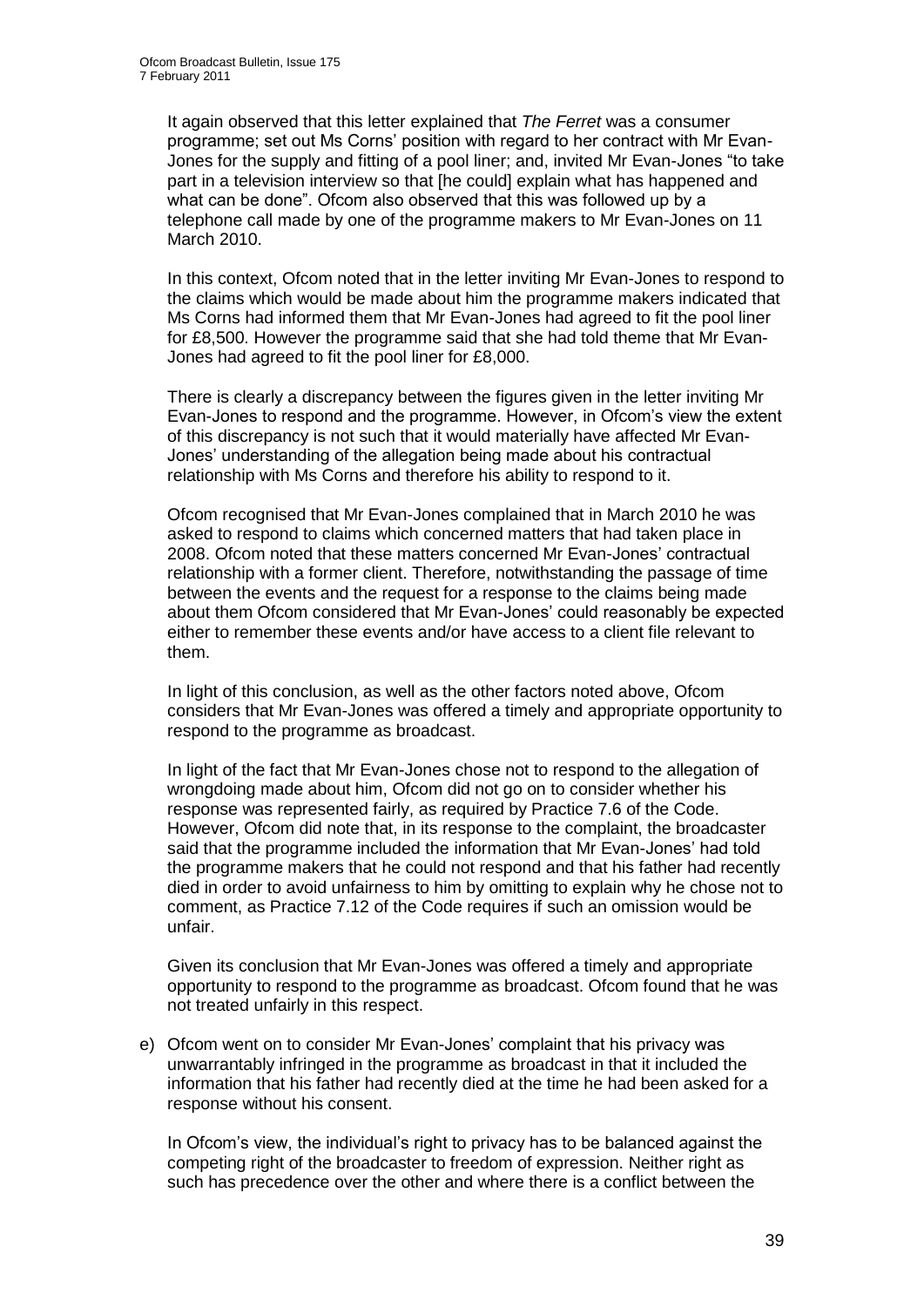two, it is necessary to intensely focus on the comparative importance of the specific rights. Any justification for interfering with or restricting each right must be taken into account and any interference or restriction must be proportionate.

This is reflected in how Ofcom applies Rule 8.1 of Ofcom"s Broadcasting Code ("the Code") which states that any infringement of privacy in programmes or in connection with obtaining material included in programmes must be warranted. Ofcom also had regard to Practice 8.6 of the Code which states that if the broadcast of a programme would infringe the privacy of a person, consent should be obtained before the relevant material is broadcast, unless the infringement of privacy is warranted.

In considering whether or not there had been an unwarranted infringement of Mr Evan-Jones" privacy in the programme as broadcast, Ofcom first assessed the extent to which he had a legitimate expectation of privacy in respect of the material that was broadcast.

Ofcom observed that the programme included the reporter explaining that during a phone call asking for his response Mr Evan-Jones had said: *"I can"t deal with this right now, my father has recently died. Contact me in a couple of months and I"ll talk to you then."*

The information that a person"s close relation has recently died may give rise to a legitimate expectation of privacy.

However, in the particular circumstances of this case, Ofcom considers that Mr Evan- Jones did not have a legitimate expectation of privacy due to the way in which this information was given to the programme maker.

As noted in the decision at head a) above Ofcom concluded that Mr Evan-Jones gave informed consent for his contribution to the programme (namely his explanation of why he did not feel able to respond to the claims to be made about him) because prior to telling the programme maker that he did not wish to speak to her at present and that his father had recently died, he would have understood: the nature of the programme; the fact that he was being asked to comment on his contractual relationship with Ms Corns; and the fact that any comment he might make could well be reflected in the programme as broadcast.

Taking into account its conclusion that Mr Evan-Jones gave informed consent for his contribution to the programme, Ofcom found that his privacy was not unwarrantably infringed by the inclusion of this contribution in the programme as broadcast.

**Accordingly, Ofcom has not upheld Mr Evan-Jones' complaint of unfair treatment and unwarranted infringement of privacy in the broadcast of the programme.**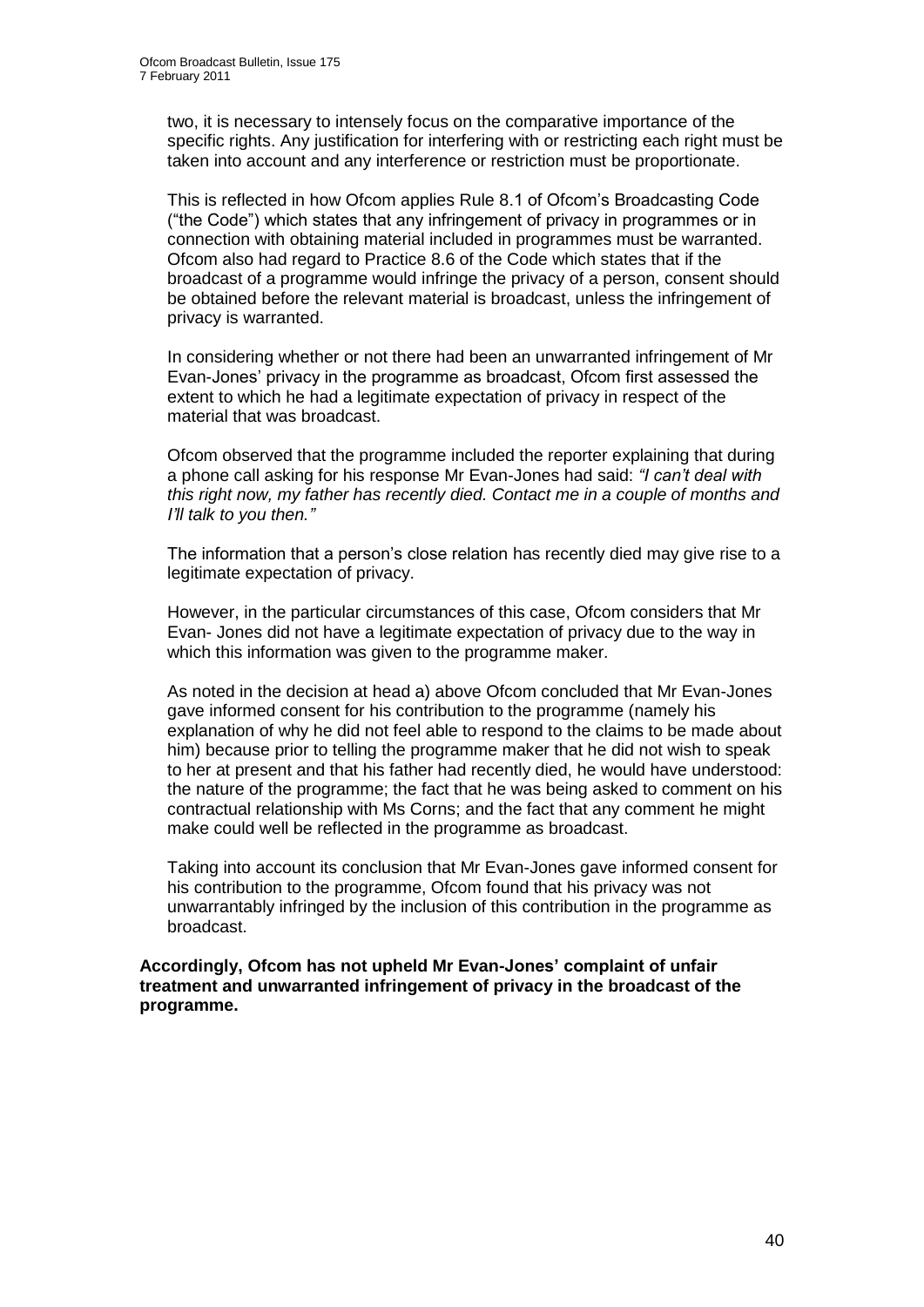# **Not Upheld**

## **Complaint by Ms Claudine Hope on behalf of Mr Joe Power**

*Derren Brown Investigates: The Man Who Contacts the Dead, Channel 4, 10 May 2010*

**Summary:** Ofcom has not upheld this complaint of unfair treatment made by Mr Joe Power.

Derren Brown investigated claims made by Mr Power, a psychic medium from Liverpool, that he was able to communicate with the dead. The programme included footage of Mr Power conducting two one-on-one readings (with Wanda and Roz) and a session with several actors from *Hollyoaks*.

In summary, Ofcom found that:

- Mr Power was provided with sufficient information about the programme before participating in it.
- Material facts concerning the Wanda, *Hollyoaks* and Roz readings were presented fairly.
- Testimony given by Lee, Mr Brown's driver, about the car that belonged to one of the *Hollyoaks* actors, and Mr Power"s written statement were edited fairly.

#### **Introduction**

On 10 May 2010, Channel 4 broadcast an edition of *Derren Brown Investigates*, a three part series that investigated people who claimed to have paranormal powers. In this programme, *The Man Who Contacts the Dead*, Mr Brown explored the claim made by Mr Joe Power, a psychic medium from Liverpool, that he was able to communicate with the dead. Mr Brown spent five days with Mr Power, footage of which was included in the programme.

The programme included footage of Mr Power conducting two one-on-one readings (with Wanda and Roz) and a session with several actors from *Hollyoaks*.

#### The Wanda Reading

The first reading was with Wanda, who was chosen by the production team from a list of people who had contacted Mr Power"s company. Before the reading began, Wanda confirmed to Mr Brown that she had not disclosed any information to Mr Power in advance. Mr Power correctly identified several facts, such as that Wanda"s mother and father-in-law were deceased. Mr Brown described the reading as *"fantastic"* and said that either the reading was proof of Mr Power"s abilities or that he had carried out research on Wanda.

At the end of the programme, the narrator said that a few weeks later it had transpired that Wanda lived next door to Mr Power"s sister and Mr Power"s response that he was surprised to learn that Wanda lived next door to his sister, was read out.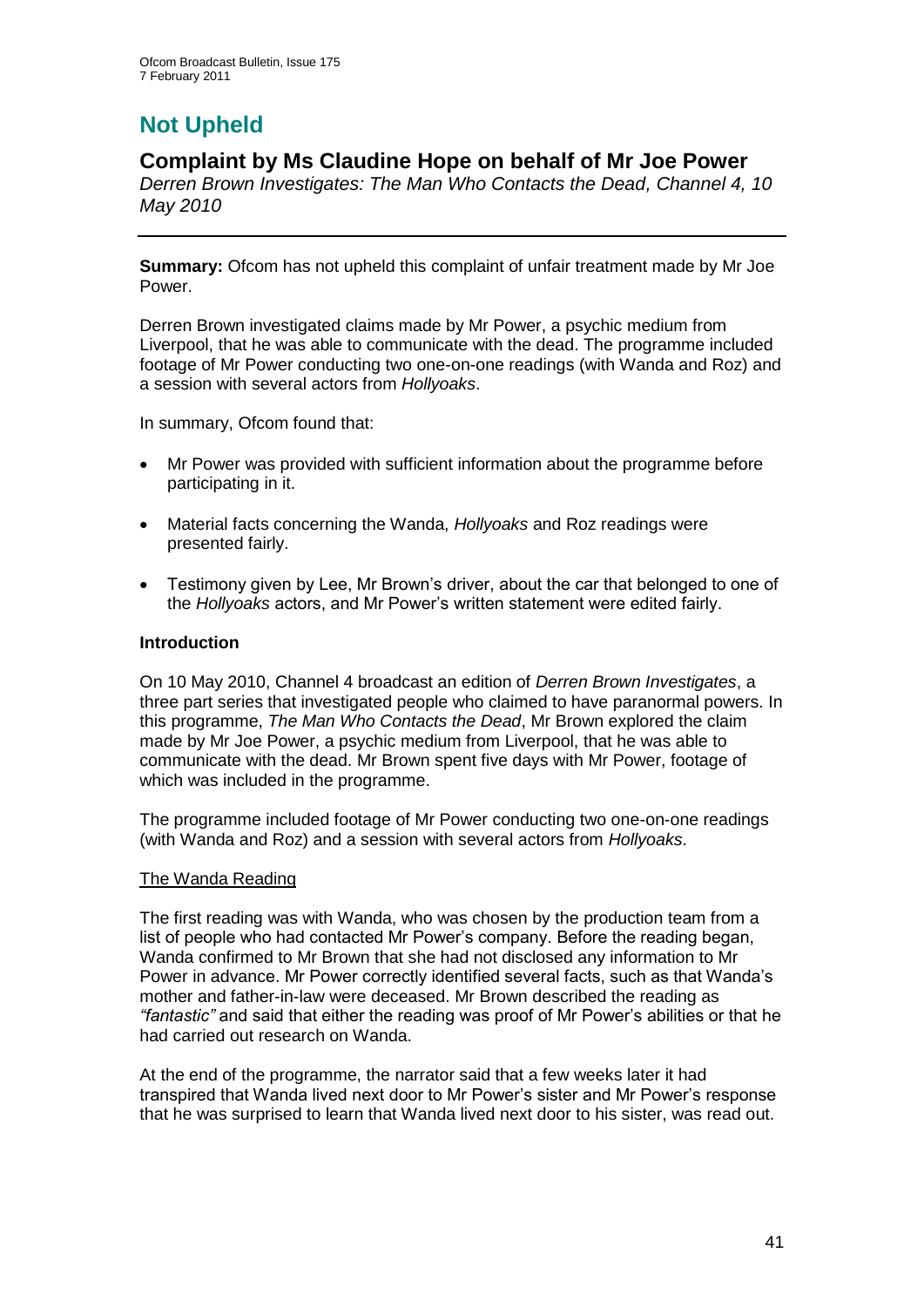#### The *Hollyoaks* Readings

Mr Power attended the studios of *Hollyoaks* to perform "aura" readings, in which he would tap into a person"s energy field to reveal insights into them. During the readings Mr Power told Mr Chris Fountain that he had legal problems with a vehicle (Mr Fountain subsequently revealed he had been issued a parking ticket that morning) and told Miss Claire Cooper that she drove a Mini.

After the session Mr Brown interviewed Lee, his driver, who said he saw Mr Power in the car park while Ms Cooper parked her car before his reading with her. At the end of the programme, Mr Brown put this allegation to Mr Power, who responded by saying, *"You are totally clutching at straws".*

#### The Roz Reading

Mr Brown said that in order to test Mr Power properly, the programme makers had independently arranged a reading. The programme makers placed an advertisement in a local newspaper and picked respondent Roz, who was asked to use a fictitious name ("Pam") and address. Before Mr Power arrived, Mr Brown spoke with Roz in her home. During the reading it appeared that Mr Power was unable to hit upon as many facts as he had done in Wanda"s case, and afterwards Roz said that she was *"disappointed"* in the outcome of the reading. Mr Power expressed annoyance that Mr Brown had spoken with Roz beforehand.

Mr Power complained to Ofcom on his behalf that he was treated unfairly in the programme as broadcast.

#### **The Complaint**

In summary, Mr Power complained that he was treated unfairly in the programme in that:

- a) He was misled as to the nature and purpose of the programme in that he was wrongly told it would be fair and balanced and that it would merely follow him as he went about his work.
- b) The programme makers presented, disregarded or omitted material facts in a way that was unfair to Mr Power. In particular:

#### The Wanda Reading

- Mr Power had informed the programme makers as he arrived at Wanda"s house that she lived next door to his sister and that he had already done several readings on her street.
- Mr Power had no prior contact with Wanda. The programme makers chose her from a list of people who had recently contacted Mr Power to arrange a reading.

#### The *Hollyoaks* Readings

• The programme makers had no proof that Mr Power saw Ms Cooper in her car outside the studios. Off camera Lee had admitted he was unsure about what he saw, but on camera said that he was sure.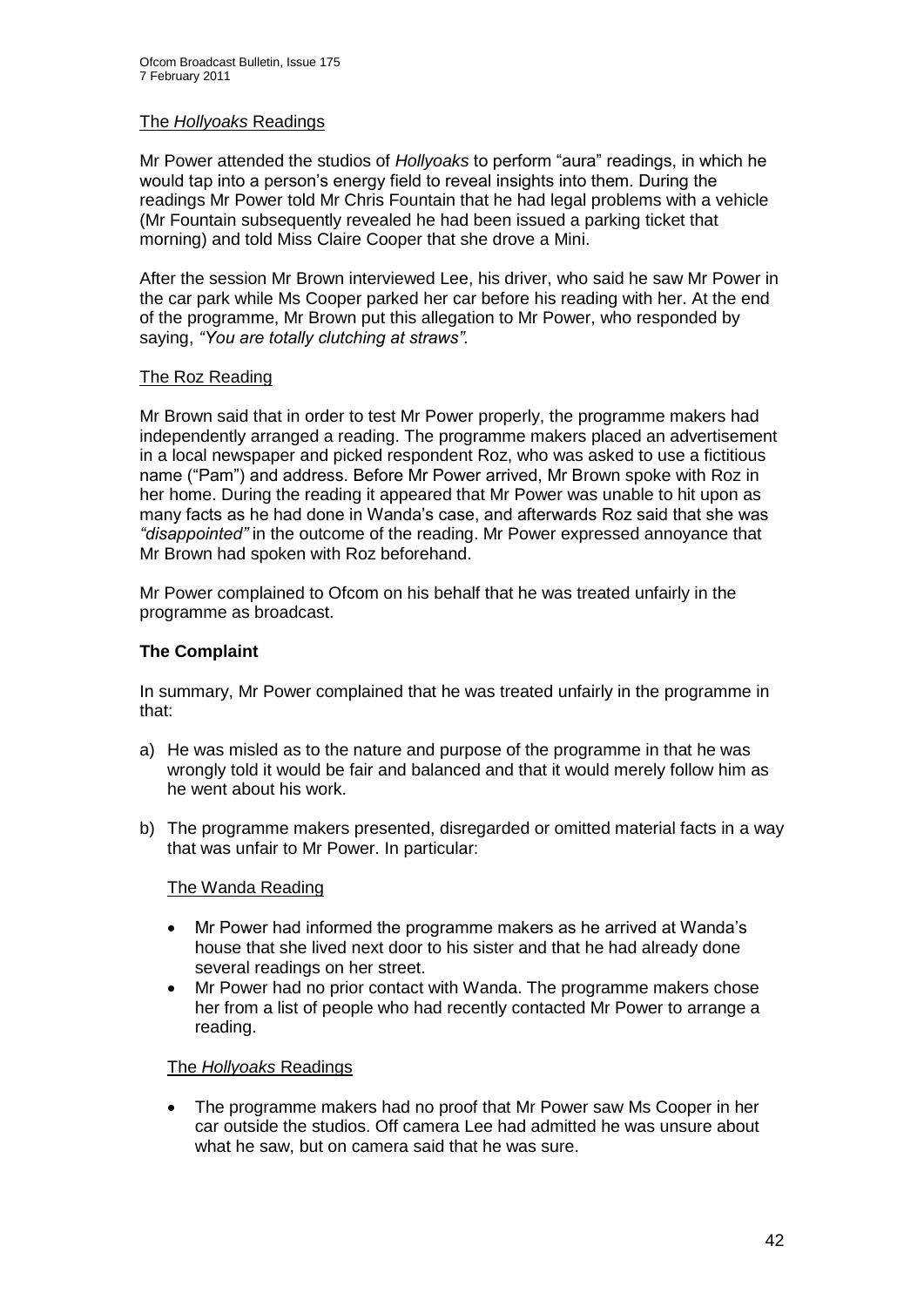At no point during the time Mr Power and Lee were outside did any car pull alongside in the car park and Mr Power did not see a Mini pull into the car park or drive past him.

#### The Roz Reading

- The programme makers set up the session which led to an unfair reading. The programme makers asked Roz to use a different name and to switch address. The programme makers unfairly told Roz that Mr Power had got word of her address before the reading, when he had not.
- c) The programme was unfairly edited, for example:
	- Lee"s less confident account was edited out of the programme.
	- Mr Power"s written statement was edited so as to leave out the passage in which he said that he had raised the issue of Wanda living next door to his sister on the day of recording.

#### **Channel 4's statement**

a) Channel 4 said that the programme makers approached Mr Power in November 2008, with a view to him being the central contributor to the programme. It was explained to him that the programme would involve a critical examination of his work and Mr Power made it clear that he understood this. He would not have had the impression that he was merely being followed as he went about his work.

Channel 4 said that the nature and purpose of the programme was explained to Mr Power on a number of occasions and that he acknowledged that. At the start of production Mr Power conducted a filmed interview with the programme"s director, who remarked that Mr Brown was a sceptic. Channel 4 said that the programme description at the top of the contributor release form signed by Mr Power stated clearly that the programme would "explore" the unexplained and that Mr Brown would observe the central subject while "trying to understand more about the phenomenon" but that he would also look at it from a "sceptical perspective".

Channel 4 also said that Mr Brown"s sceptical position in relation to paranormal phenomena was well established and that it was apparent that Mr Power was aware of this.

b) Channel 4 said that the programme included footage of various readings carried out by Mr Power. In some of them, Mr Power appeared to be successful. Channel 4 said that a "fair and balanced" programme may not consist entirely of segments which portrayed the programme subject in a positive light. It said that, while the programme did show unsuccessful readings, which portrayed Mr Power less favourably, he was provided with an opportunity to respond to any substantive allegations made within the programme and his responses were fairly reflected within the broadcast programme.

#### The Wanda Reading

Channel 4 said that Mr Power had not informed the programme makers that his sister lived next door to Wanda prior to him carrying out a reading with her, but that the information only emerged after filming when the programme makers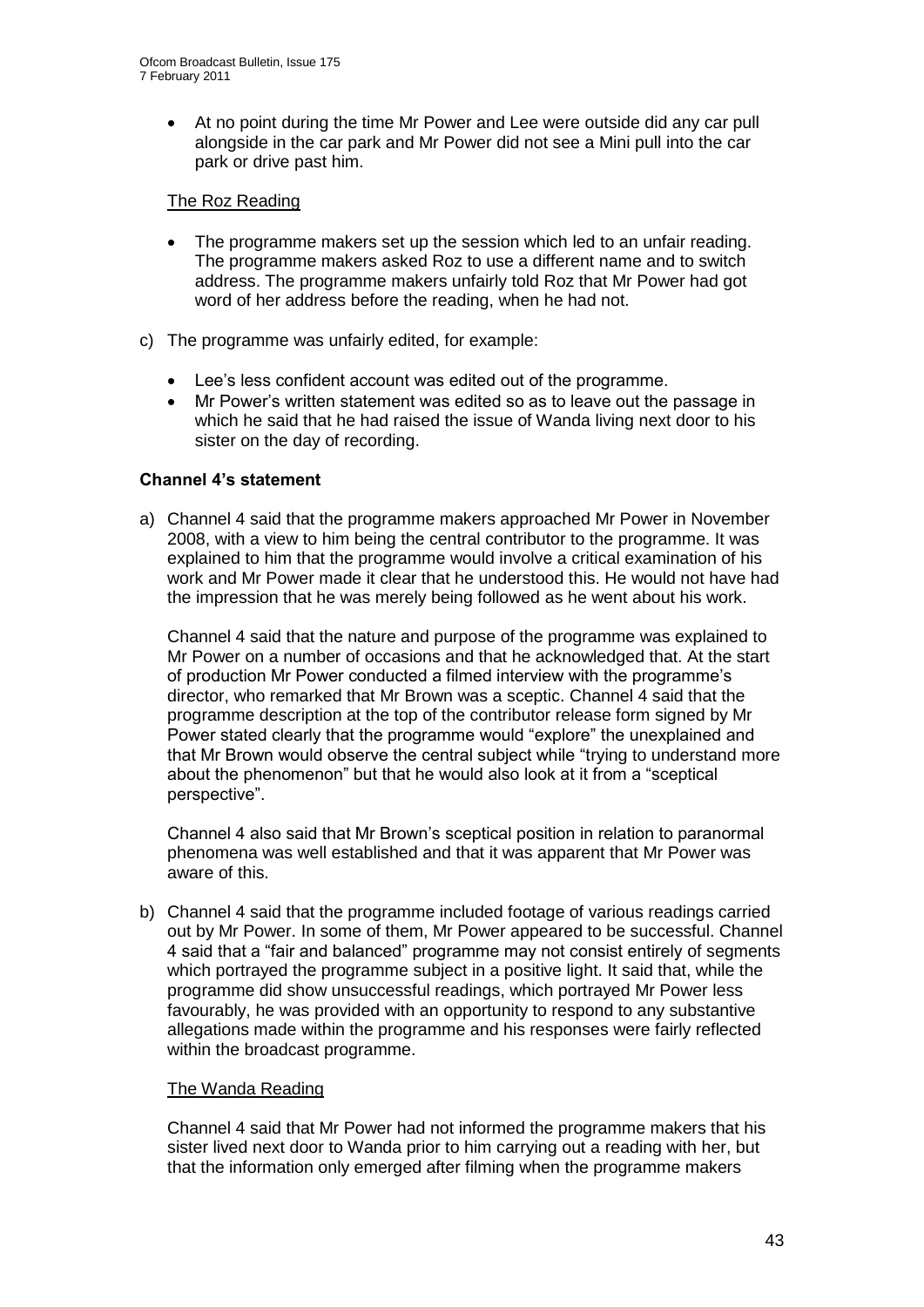carried out various background searches to ensure the thoroughness of their journalism. It said that, in the interests of fairness, it asked Mr Power to clarify if his sister lived next door to Wanda. In response Mr Power said he had told the director that his sister lived next door to Wanda whilst waiting to film the reading with her. Channel 4 said that this was the first time the programme makers had notice of such an assertion and that the director said that Mr Power had not told him this.

Channel 4 also said that, the untransmitted footage of the Wanda reading showed that at no point from his arrival until his departure did Mr Power mention to Mr Brown, to Wanda or to anybody else in the house, that his sister lived next door. Channel 4 provided Ofcom with internal correspondence, which it said provided a strong indication that the programme makers had no idea that Wanda lived next door to Mr Power"s sister until after the reading took place.

Channel 4 said that, in light of these discoveries, excerpts of Mr Power"s response were included in the programme, for example a comment that *"Joe said that he had been surprised to find out that Wanda lived next door to his sister".*

In relation to Mr Power"s complaint that the programme makers selected Wanda from a list of people who had recently contacted him, Channel 4 said that it was made clear in the programme that the programme makers had done this.

#### The *Hollyoaks* Reading

Channel 4 said that the programme did not claim to have any proof that Mr Power saw Ms Cooper in her mini in the car park, save for Lee's testimony that Mr Power was in the car park when Ms Cooper pulled up in her Mini. Lee had told the production team what he had seen without prompting, he freely disclosed this information on camera and did not later retract what he said on camera.

Channel 4 said that the programme did not definitively assert that Mr Power saw Ms Cooper in her Mini in the car park, but that, as Lee"s testimony was included in the programme, it was put to Mr Power in the final interview. Mr Power denied having seen Ms Cooper in her car and his denial was included in the programme. Channel 4 said that the Lee"s response to Mr Power, namely that he could not be certain that he saw Mr Power see Ms Cooper in the Mini, was consistent with the claim made in the programme.

#### The Roz Reading

Channel 4 said that the programme makers did not do anything which would have had a material effect upon a genuine reading. In order to ensure that Mr Power was treated fairly a significant section of the programme was dedicated to Mr Power"s right to reply following this reading.

Channel 4 said that the reason for changing Roz"s name and address was in order to remove any suggestion that Mr Power might have found out details of her through prior research and that this was entirely in keeping with the fair and balanced approach of the programme.

c) As regards the complaint that the programme was unfairly edited, Channel 4 reiterated its response to the complaint at head b) above about the circumstances surrounding Lee"s testimony and Mr Power"s statement about his sister living next door to Wanda.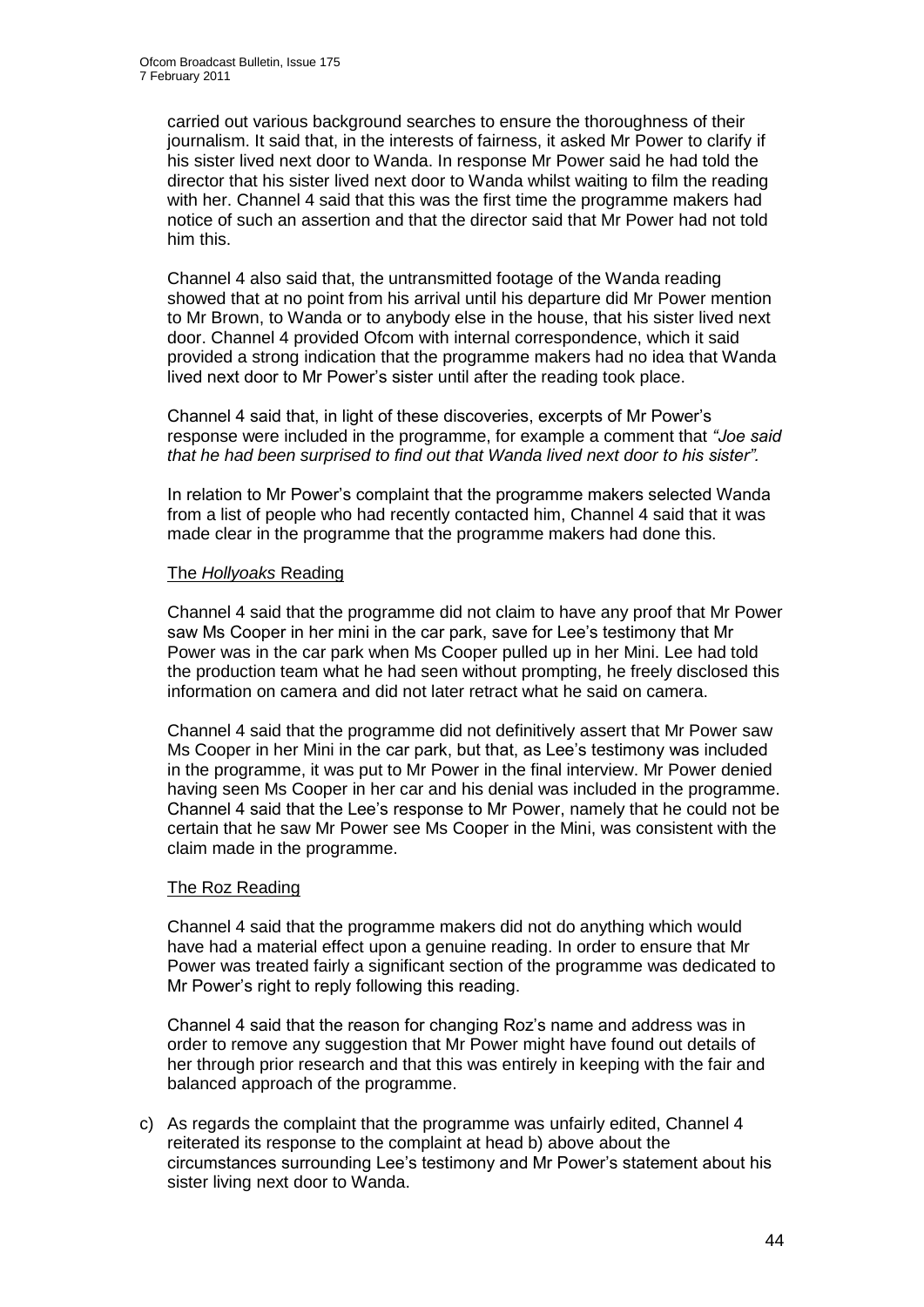#### **Mr Power's comments**

a) Mr Power said that he was told that this documentary would be different from what Mr Brown normally filmed and that it was a serious documentary in which Mr Brown would gain an insight into Mr Power"s life as a psychic medium. He said that at no point was it made clear to that the filming was to involve a critical examination.

Mr Power said that the interview in which he noted Mr Brown was a sceptic was no more than a conversation in which he spoke about Mr Brown and his show. Mr Power said that before signing the contributor release form he questioned the term "explore and investigate" and was told that this was "just for legal reasons". Mr Power said he was aware of Mr Brown being a sceptic but did not think the programme would be an investigation into his work. He said that he thought the programme was called "Derren Brown Unexplained" not "Investigates".

b) Mr Power said that any reading which may have been viewed as in his favour was pulled apart by Mr Brown telling viewers that Mr Power used techniques such as 'cold reading'.

#### The Wanda Reading

Mr Power repeated that he told the director about Wanda living next door to his sister whilst they were waiting to do the reading. Mr Power said that he told the only person that would need to know this, namely the director, who had told him to carry on.

Mr Power said that it was not fair for the programme makers to edit out the passage in his statement where he stated that he informed the director about his sister, as this left viewers with a false impression of him and of what happened on the day.

#### The *Hollyoaks* Reading

Mr Power stated that Lee"s testimony included in the programme was an assertion, and not the less confident statement he made off-air, to which Mr Power responded. Mr Power said that Lee stated it was Mr Brown who saw the Mini in the car park, not Mr Power.

#### The Roz Reading

Mr Power said that he was not told that the reading was to be a test or that the name or address may be changed. He said that such practice was not fair and balanced and not in keeping with how he usually worked. He said that it would have been impossible for him to have done any research on Roz beforehand because the programme makers had arranged the reading, not him.

c) Mr Power said that all of his statement was relevant, especially the part in which he said he told the director that his sister lived next to Wanda. Mr Power said that he did not know Wanda, did not have any information from Wanda or his sister prior to the reading, did not speak to his sister on the day of filming and had never had a conversation with his sister about her neighbour.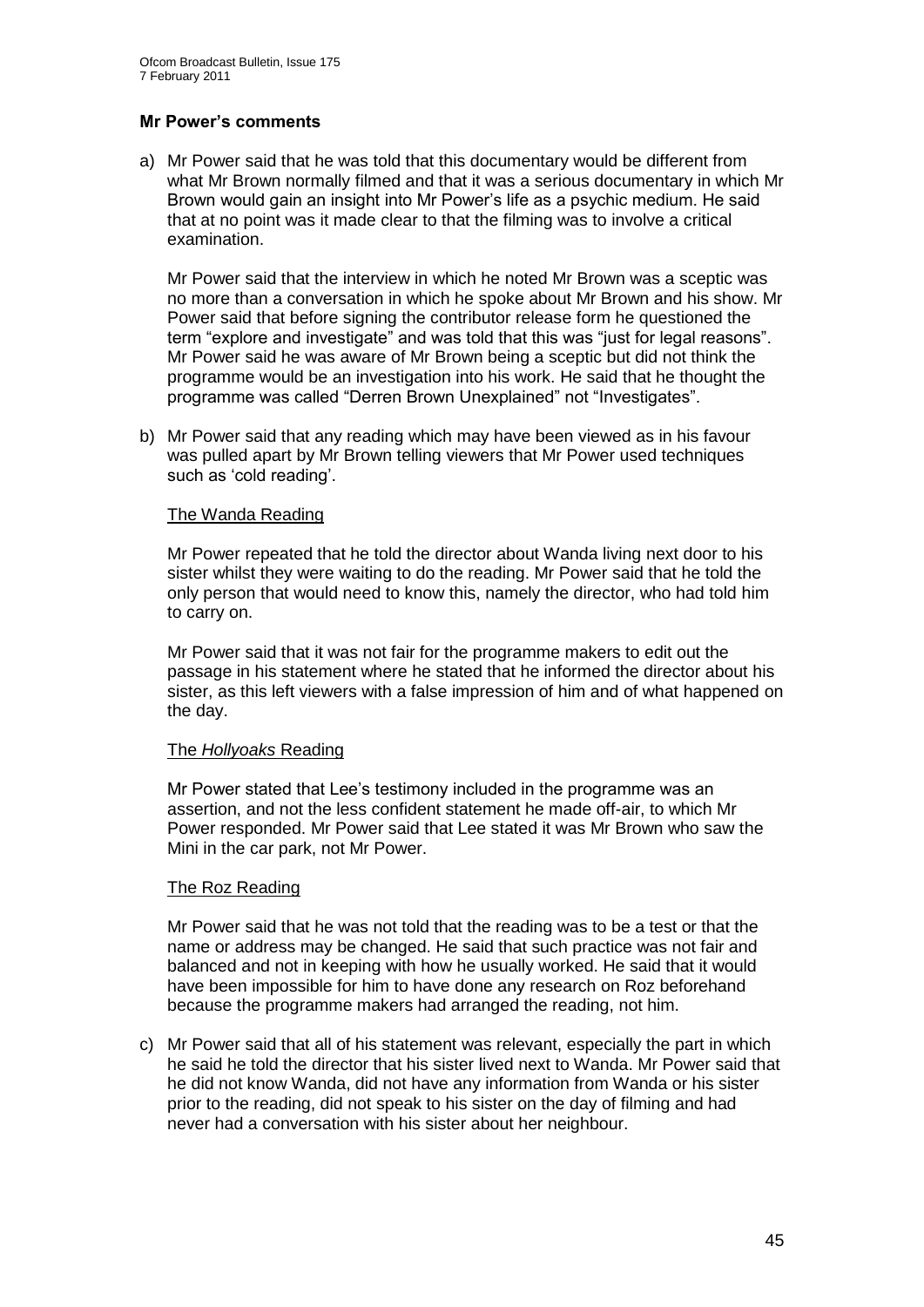#### **Channel 4's comments**

a) Channel 4 said that Mr Power first received a draft release form on 11 December 2008, a month before filming took place. The original draft included both the full programme description and the reference to testing and, after negotiation of a draft contract, the term "The Company shall be fair and balanced in its portrayal of you and your activities in the Programme" was agreed between the parties. Channel 4 said that the release form was signed in mid-December following a period of considered negotiation.

As regards the interview in which Mr Power discussed Mr Brown"s scepticism, Channel 4 said that Mr Power was responding to general questions about what to expect throughout the week of filming and that it was clear from the interview that he understood that the programme would include a sceptical examination of his work.

#### b) The Wanda Reading

Channel 4 repeated its assertion that Mr Power did not tell the director that his sister lived next to Wanda.

#### The *Hollyoaks* Reading

Channel 4 said that the programme did not assert that Mr Power and Ms Cooper were in the car park at the same time. It said that the programme included Lee"s testimony and Mr Power was given an opportunity to respond. Channel 4 said that Lee stood by his account of what he saw.

#### The Roz Reading

Channel 4 said that Roz"s name and address were changed merely as a precaution to rule out the possibility that Mr Power he could have obtained information about her. It said that, apart from the change of name and address, the conditions were exactly the same as for any other reading. Channel 4 said that, given that Mr Power regularly carried out readings at theatres where he did not know the subject"s name or address, there was no basis for his claim that this reading was unfair.

c) As regards the complaint that the programme unfairly edited Mr Power"s statement about the Wanda reading, Channel 4 said it was under no obligation to include his statement in its entirety. The discovery that Mr Power"s sister lived next door to Wanda was noted at the end of the programme and the relevant part of Mr Power"s response that he did not know about this in advance was also appropriately included at the end of the programme.

#### **Decision**

Ofcom"s statutory duties include the application, in the case of all television and radio services, of standards which provide adequate protection to members of the public and all other persons from unfair treatment and unwarranted infringement of privacy in, or in the making of, programmes included in such services.

In carrying out its duties, Ofcom has regard to the need to secure that the application of these standards is in the manner that best guarantees an appropriate level of freedom of expression. Ofcom is also obliged to have regard, in all cases, to the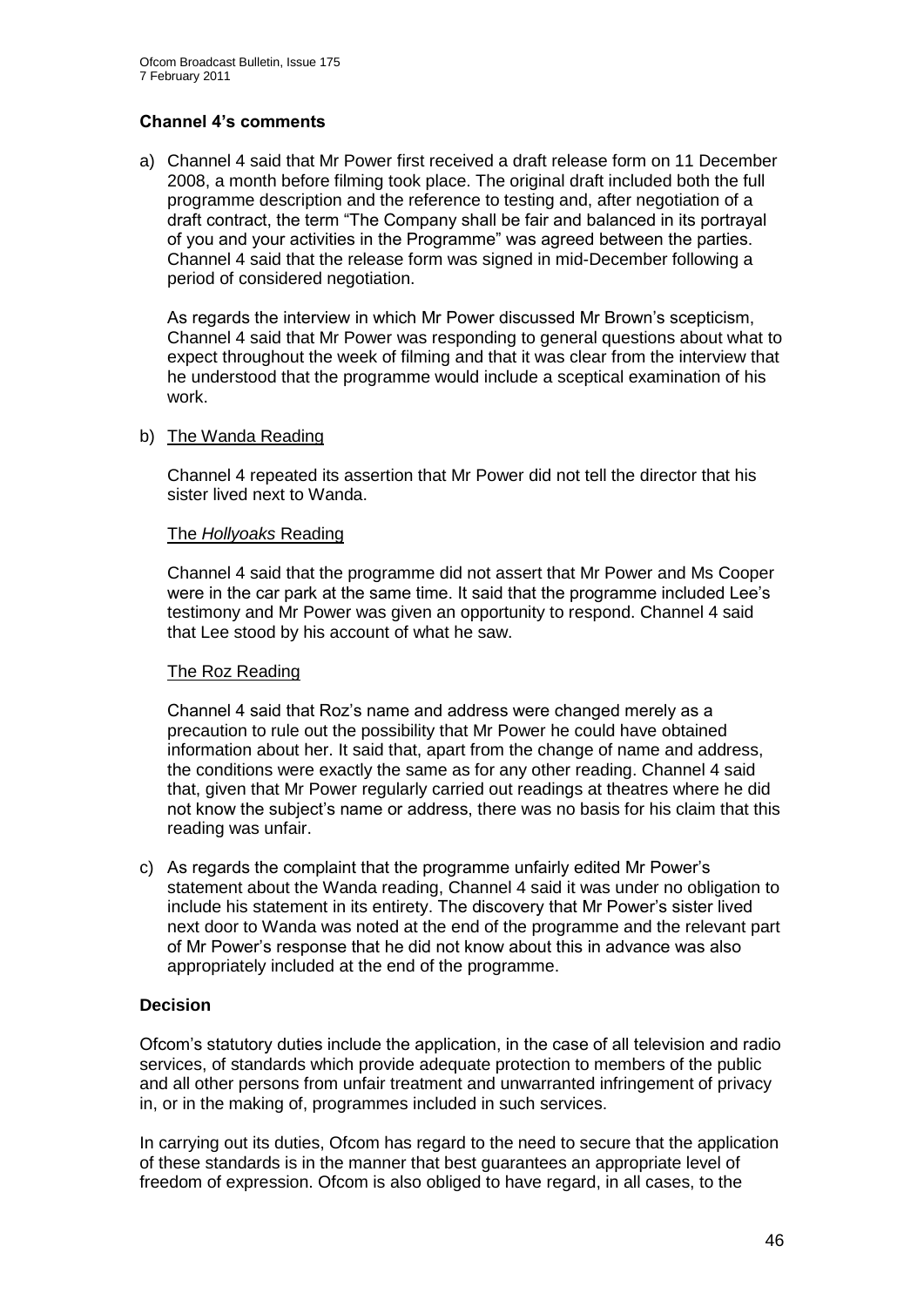principles under which regulatory activities should be transparent, accountable, proportionate and consistent and targeted only at cases in which action is needed.

In reaching its decision, Ofcom considered all the relevant material provided by both parties. This included a recording of the programme as broadcast and transcript, both parties" written submissions and their supporting materials.

When considering complaints of unfair treatment, Ofcom has regard to whether the broadcaster"s actions ensured that the programme as broadcast avoided unjust or unfair treatment of individuals and organisations, as set out in Rule 7.1 of the Code. Ofcom had regard to Rule 7.1 when reaching its decisions on the individual heads of complaint detailed below.

a) Ofcom first considered the complaint that Mr Power was misled as to the nature and purpose of the programme in that he was wrongly told it would be fair and balanced and that it would merely follow him as he went about his work.

In considering this part of the complaint, Ofcom took account of Practice 7.3 of the Code which states that in order for potential contributors to a programme to be able to make an informed decision about whether to take part, they should be given sufficient information about: the programme"s nature and purpose; their likely contribution; any changes to the programme that might affect their decision to contribute; and the contractual rights and obligations of both parties.

Ofcom cannot adjudicate as to the meaning of the term "fair and balanced" or how it was intended to manifest itself in the programme, but can only determine whether the complainant was treated fairly as required by the Code. When considering complaints about informed consent, Ofcom looks at the information given to the contributor prior to the programme and assess it against the nature and content of the programme itself.

Ofcom examined what information Mr Power had before he agreed to take part in the programme and then considered whether this accorded with the nature and purpose of the programme as broadcast. Ofcom noted that Mr Power had several sources of information about the nature and purpose of the programme namely a contributor release form, dialogue with the programme makers pre-production and what he knew of Mr Brown already.

#### *Contributor Release Form*

Ofcom noted that the programme description on the form included the following:

"The idea [...] is that Derren Brown shall spend time with the key subject of the documentary over several days, gaining an insight into the subject matter as Derren observes and talks to the central subject of the film as he/she does about his/her work. Derren is coming to the project with an open and objective outlook, trying to understand more about the phenomenon but also considering it from a sceptical perspective".

Ofcom considered that this description would have informed Mr Power that Mr Brown was to follow him as he went about his work and that the programme would have a sceptical element. In Ofcom"s view it was likely that, if a programme was described to a potential contributor as having a sceptical perspective whilst viewing paranormal phenomena, that contributor should expect to be questioned, if not, challenged. Ofcom also noted that Mr Power had sight of the programme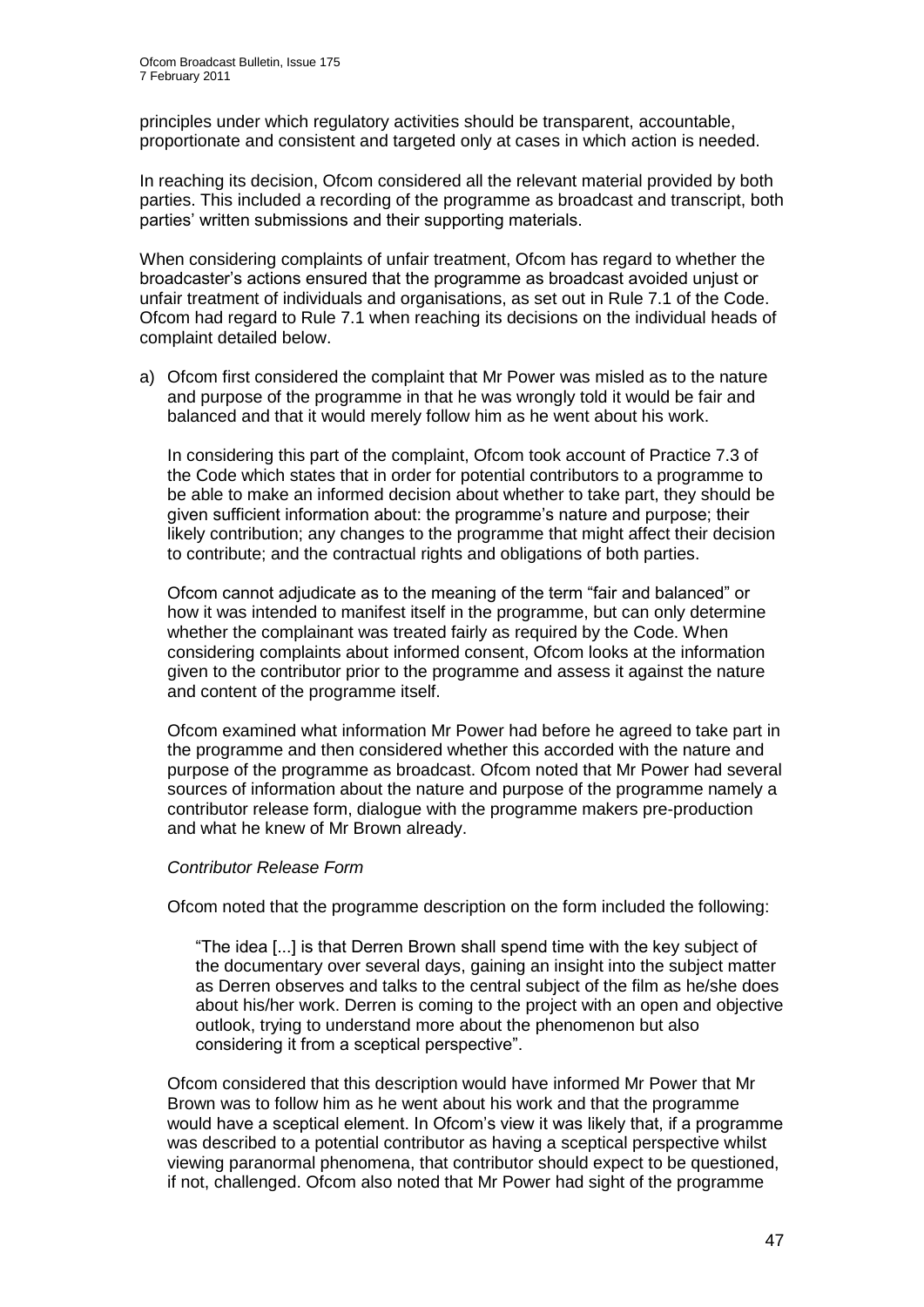description a month before filming began and signed the release form after negotiations had taken place.

#### *Dialogue with the programme makers*

Ofcom noted that there were extensive talks between the programme makers and Mr Power prior to the programme being made. Channel 4 provided Ofcom with a copy of the recording of one of the meetings and Ofcom noted that, when Mr Power was asked about what he intended to show Mr Brown during the week, he said:

"I"m looking forward to his discussions, his battles, his psychological explanations...I'm not; I'm not planning to show Derren nothing. I'm expecting, I"m hoping he"s gonna come around have a look to see what I"m doing erm obviously he"s gonna have an explanation to what I do. Okay I, I, I'm gonna let him enjoy it, I'm going enjoy his company yeah. I mean you know I"m looking forward to a discussion with erm maybe a few fireworks with him and maybe a nice glass of wine and champagne at the end of the week yeah. Erm, Derren will be what he does in life, he won"t change my opinion and I won't change his opinion. That's not being psychic, that's being common sense…Derren does what he does, he"s good. I do what I do. I, I can"t see why two people can"t come and spend time with each other and have disagreements or agreements of some sort".

Ofcom considered that these comments indicated that Mr Power was aware that Mr Brown was due to observe him performing and that there would be a potential clash of opinion. In particular Ofcom noted that Mr Power anticipated "fireworks" with Mr Brown and acknowledged that they had conflicting opinions.

#### *Mr Power"s knowledge of Mr Brown*

Ofcom noted that, in the same recorded interview, Mr Power made a number of comments about Mr Brown"s position on the paranormal, including the following remarks:

"…there"s no getting away from Derren is that he"s a pure sceptic…why can"t a sceptic meet a genuine medium?...Derren is a well known sceptic".

Ofcom considered that Mr Power clearly understood that Mr Brown was a sceptic.

Taking all of the above factors into account, Ofcom concluded that Mr Power"s understanding was that the programme was to be a documentary, presented by Mr Brown, which would observe Mr Power performing and that it would involve critical questioning of his work given the programme"s "sceptical" description and being presented by a "well known sceptic".

Ofcom then considered whether the programme as broadcast accorded with what had been represented to Mr Power, namely an observation of his work from a sceptical perspective.

Ofcom examined the first reading included in the programme, the Wanda reading and paid particular attention to how Mr Brown approached the reading. Ofcom noted that Mr Brown followed Mr Power performing a reading for Wanda, who had contacted Mr Power beforehand in order to arrange the reading. As they entered Wanda"s home, Mr Power left the room. Whilst he was away, Mr Brown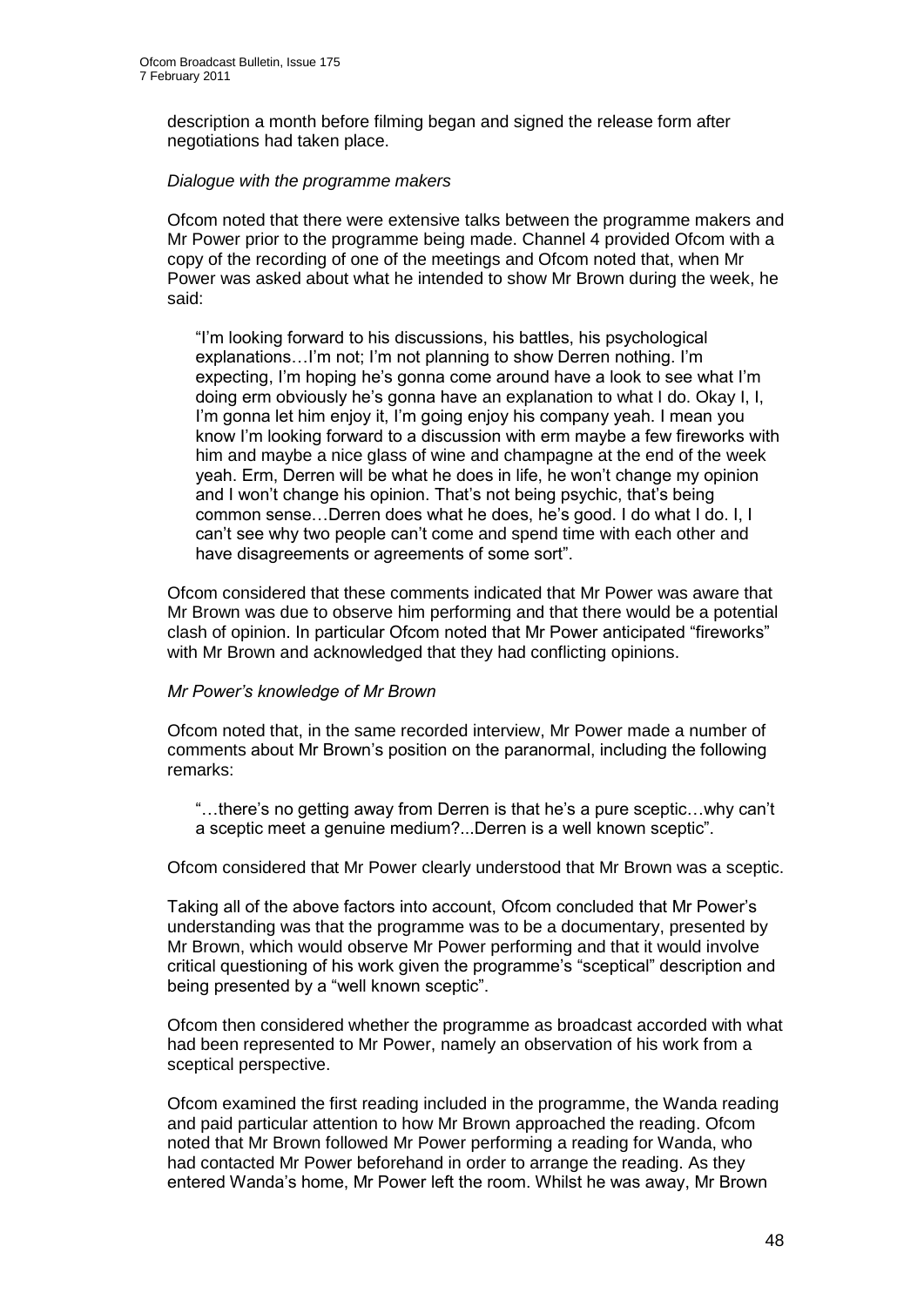asked Wanda whether she had previously given any information to Mr Power and she said she had not. Mr Power then re-entered the room and carried out the reading. Mr Brown did not participate in the reading. Once it had ended, Mr Brown asked Wanda how she was feeling and said that the reading was *"fantastic".* Mr Brown then interviewed Mr Power and said:

*"So I suppose what it comes down to for me is that"s either proof of your abilities and what you do is amazing and fantastic, or you know you"ve got someone to do research on her and it"s horrible".* 

Ofcom noted that Mr Brown observed the reading and asked whether there were any other possibilities as to how Mr Power may have come across the information that he produced. He considered the possibility that Mr Power"s paranormal talent was authentic and the possibility that it was not. Ofcom took the view that this approach was consistent with the representations made to Mr Power preproduction, as Mr Brown observed Mr Power"s work and posed sceptical questions both to Wanda and to Mr Power.

Ofcom considered that, with the exception of one of the *Hollyoaks* readings, in which Mr Brown conducted some of the reading (after being invited to do so by Mr Power), the remainder of the programme continued in a similar format. In Ofcom"s view, this format accorded with the information provided about the proposed programme to Mr Power.

Taking all of the above factors into account Ofcom did not consider that Mr Power was misled as to the nature and purpose of the programme.

Ofcom therefore found no unfairness in this regard.

b) Ofcom then considered whether the programme had presented, disregarded or omitted facts in a way that was unfair to Mr Power.

In considering this part of the complaint, Ofcom had regard to Practice 7.9 of the Code which makes clear that when broadcasting a factual programme broadcasters should take reasonable care to satisfy themselves that material facts have not been presented, disregarded or omitted in a way that is unfair to an individual or organisation.

#### The Wanda Reading

Ofcom first noted that there was a dispute of fact between the parties as regards whether Mr Power had told the programme makers that Wanda lived next door to his sister before he carried out the reading with her. Ofcom is not a fact finding tribunal and is therefore unable to adjudicate as to whether or not such a conversation took place. Ofcom will examine the issue of whether Mr Power"s written response on this point was edited fairly in head c) below.

Ofcom considered how the programme presented facts regarding how Wanda was selected to have her reading included in the programme. Ofcom noted that the programme described this as follows:

*"So Joe"s manager put forward several suggestions of new clients who had contacted her. From them we chose 46 year old Wanda for Joe to give a reading to".*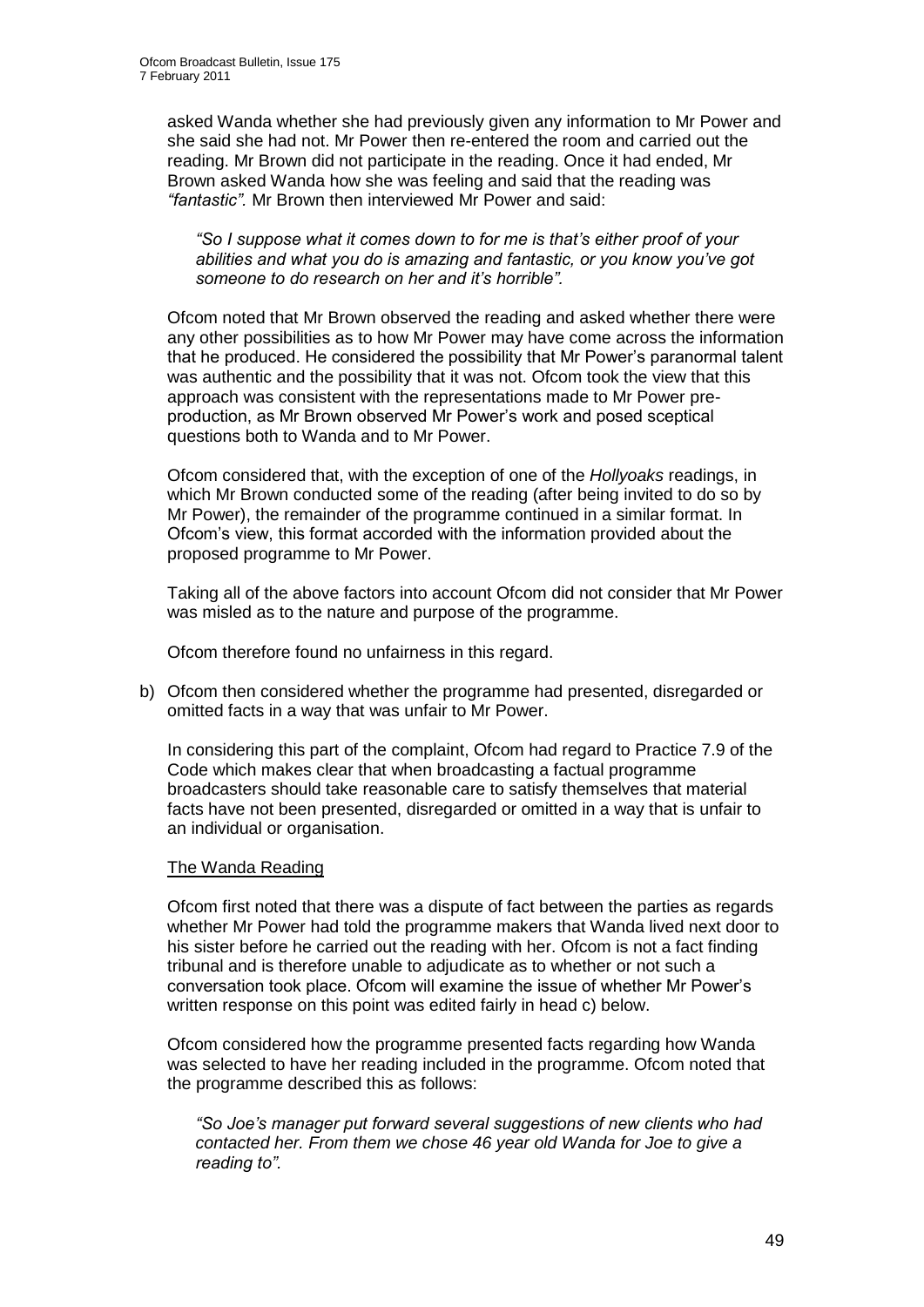Ofcom took the view that this was an accurate reflection of the selection process which matched the description and accorded with the correspondence provided by the complainant. Ofcom therefore took the view that this was a fair representation.

#### The *Hollyoaks* Reading

In considering how the programme makers presented the allegation that Mr Power saw Ms Cooper in her car outside the studios without proof, Ofcom first examined whether such an assertion was made in the programme itself.

Ofcom noted that Lee"s testimony was included in the programme as follows:

*"Well when he was outside with his car, Claire actually drove past in her Mini Cooper and pulled up alongside him, got out of the car and walked past into the building"*.

Mr Brown then said:

*"Now of course Joe may not have seen the mini, so I shall have to ask him".* 

Ofcom considered that there was no suggestion in the programme that there was any further evidence of Mr Power seeing Ms Cooper in her Mini.

As regards the assertion put forward by Mr Power in his complaint that he "did not see a Mini pull into the car park or drive past him", Ofcom noted that Mr Power was provided with an opportunity to respond to Lee's testimony and said:

*"I"m quite disgusted in that you"ve come to stoop this low which is totally fabrication on your behalf...I"ve never ever seen her"*.

Ofcom took the view that Mr Power"s response included in the programme was clear, unequivocal and fairly represented his response.

Ofcom concluded that the programme did not assert that it had any proof beyond Lee"s testimony and that Mr Power"s assertion that he did not see a Mini in the car park was fairly included in the programme.

#### The Roz Reading

Ofcom first examined whether material facts pertaining to how the programme makers had organised Roz"s selection and reading were presented fairly.

Ofcom noted that Roz was selected after she responded to a local newspaper advertisement placed by the programme makers and that she was asked to change her name to Pam and that her address was changed.

Ofcom noted the following introduction to this segment:

*"This time I wanted to arrange a reading which was independently organised by us. A woman called Roz answered an ad I put in the local paper and agreed to be read by Joe...I"ve asked her to use a fictitious name. And an address other than her own".*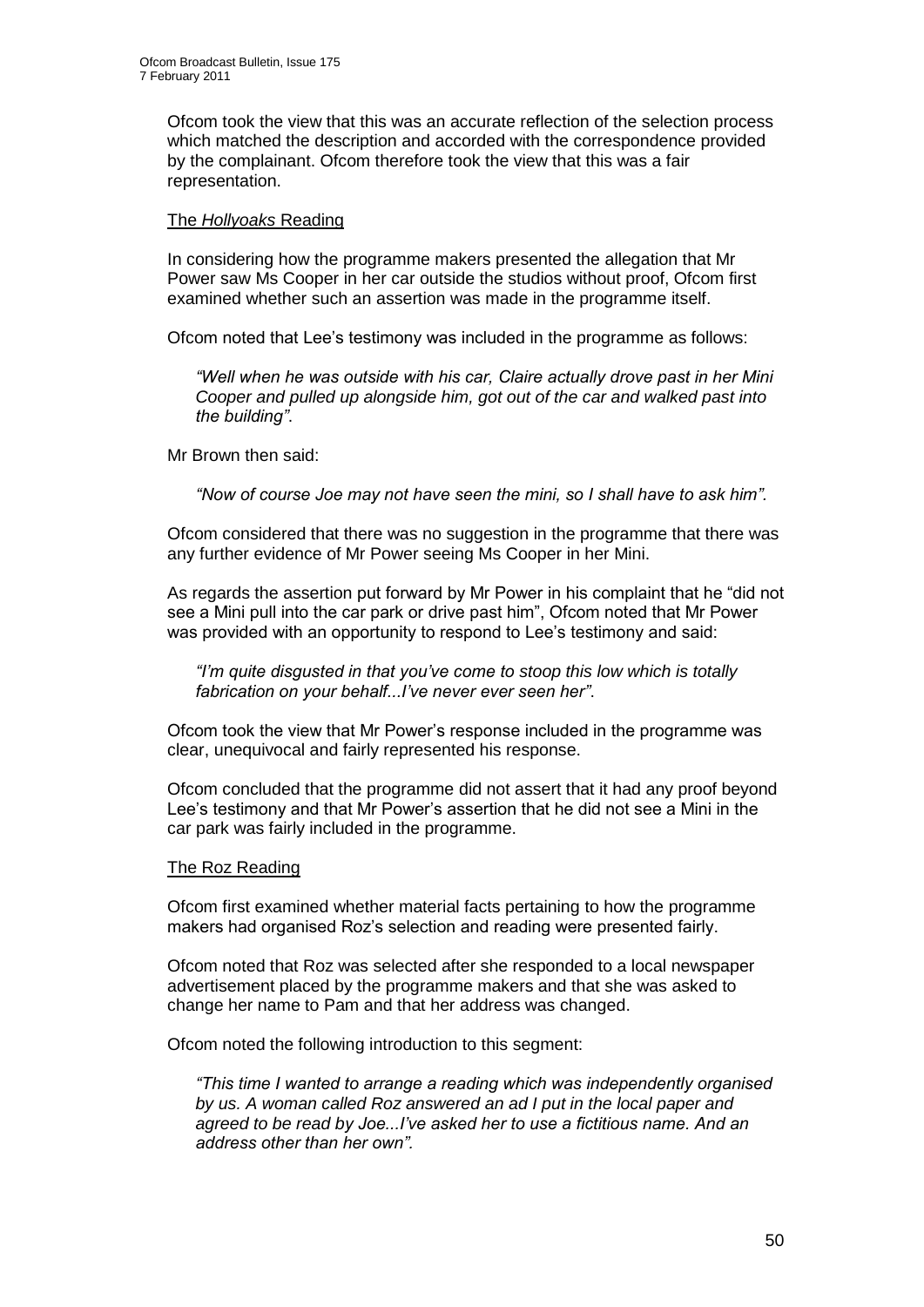Ofcom took the view that the context within which the Roz reading was carried out was presented fairly and included all material facts.

Ofcom noted that Mr Power stated, when asked about the reading:

*"I"m quite happy, your mum"s come through, she"s talked about the five kids that are good enough for me"*.

Further, Mr Power"s response to how the Roz reading was carried out by the programme makers, specifically the fact that Mr Brown spoke to Roz privately before Mr Power had arrived, was included in the programme. Mr Power, after the reading, said:

*"You shouldn"t have gone into the house, it was corruption".* 

Ofcom took the view that it would have been clear to viewers that Mr Power was unhappy with the way in which the programme makers had organised the session and that he considered that it affected the reading.

Taking all of the above factors into account, Ofcom found that material facts regarding all three readings were presented fairly.

c) Ofcom then considered the complaint that the programme was unfairly edited.

In considering this part of the complaint Ofcom took account of Practices 7.6 which states that when a programme is edited, contributions should be represented fairly.

#### *Lee"s testimony*

Ofcom first examined whether a less confident account given by Lee regarding him seeing Mr Power in the car park next to a mini was unfairly edited out of the programme. Ofcom compared what Lee had said in the programme to his account, given during Mr Power"s final interview.

In the programme, Lee said that:

*"Well when he was outside with his car, Claire actually drove past in her Mini Cooper and pulled up alongside him, got out of the car and walked past into the building"*.

Mr Brown then said:

*"Now of course Joe may not have seen the Mini, so I shall have to ask him".* 

Ofcom therefore noted that the programme clearly represented what Lee claimed to have seen, and that the narration made clear that Lee was not asserting that Mr Power had seen the Mini.

Ofcom viewed untransmitted footage and noted that, when Lee was confronted by Mr Power about what he claimed to have seen in the car park, he said:

*"Erm Claire* [Cooper] *drives past in her mini, pulls up, gets out and walks into the building. I don"t know if you seen her but that happened while you were there"*.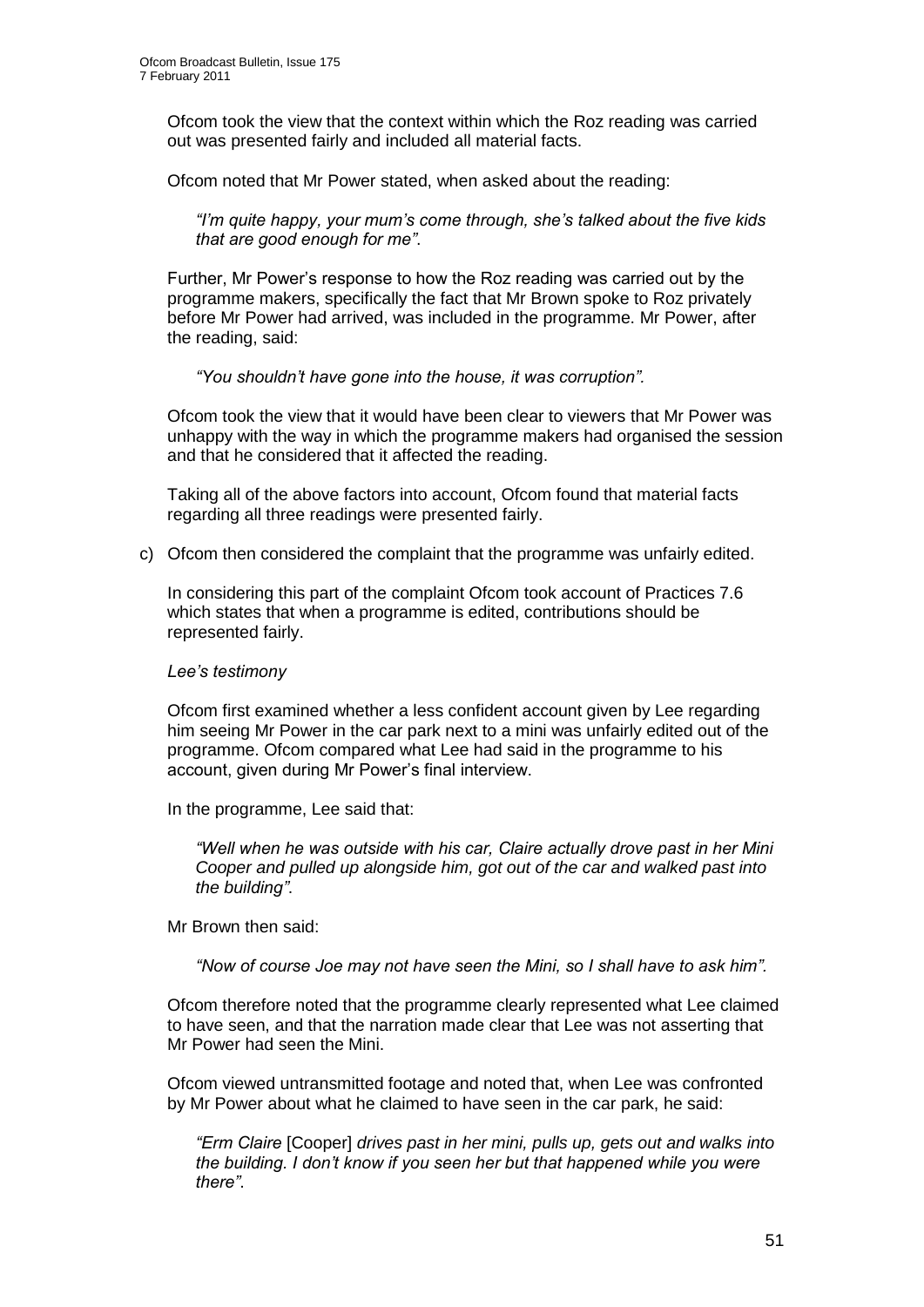Ofcom considered that this account, although expressed differently, amounted to the same assertion as the one included in the programme, namely that Mr Power and Ms Cooper, in her Mini, were both in the car park at the same time but that Lee was unsure as to whether Mr Power saw Ms Cooper in her car.

As noted in decision head b) above, Mr Power was given an opportunity to respond to this issue and his response was included in the programme. Ofcom therefore concluded that the conflicting accounts were appropriately presented in the programme. In such circumstances, it was not incumbent on the programme makers to include Lee's second account.

#### *Mr Power"s written statement*

Ofcom then turned to whether Mr Power"s written statement regarding the Wanda reading was unfairly edited, in particular whether his assertion that he had told the programme makers before entering Wanda"s house that his sister lived next door and that he had concerns about this.

Ofcom considered that the crux of the allegation was that Mr Power had information about Wanda before her reading and that he dishonestly used that information during the reading to give the false impression that he was psychic.

Ofcom noted that Mr Power"s response in the programme refuted this allegation by stating:

*"Joe said that he had been surprised to find out that Wanda lived next door to his sister and he went onto say that since he"s read for many people in that particular area of Liverpool and that particular street, he put it down to no more than a mere coincidence"*.

Ofcom took the view that implicit in the surprise expressed by Mr Power was the assertion that he was not aware that Wanda lived next door to his sister until he arrived at Wanda"s house for her reading and that, therefore, it would not have been possible for him to acquire any information about her prior to the reading.

Ofcom concluded that Mr Power"s position was adequately reflected in the programme, and that the programme makers did not need to broadcast the entirety of Mr Power"s statement to achieve fairness.

Ofcom therefore found no unfairness in this regard.

#### **Accordingly, Ofcom has not upheld Mr Power's complaint of unfair treatment in the programme as broadcast.**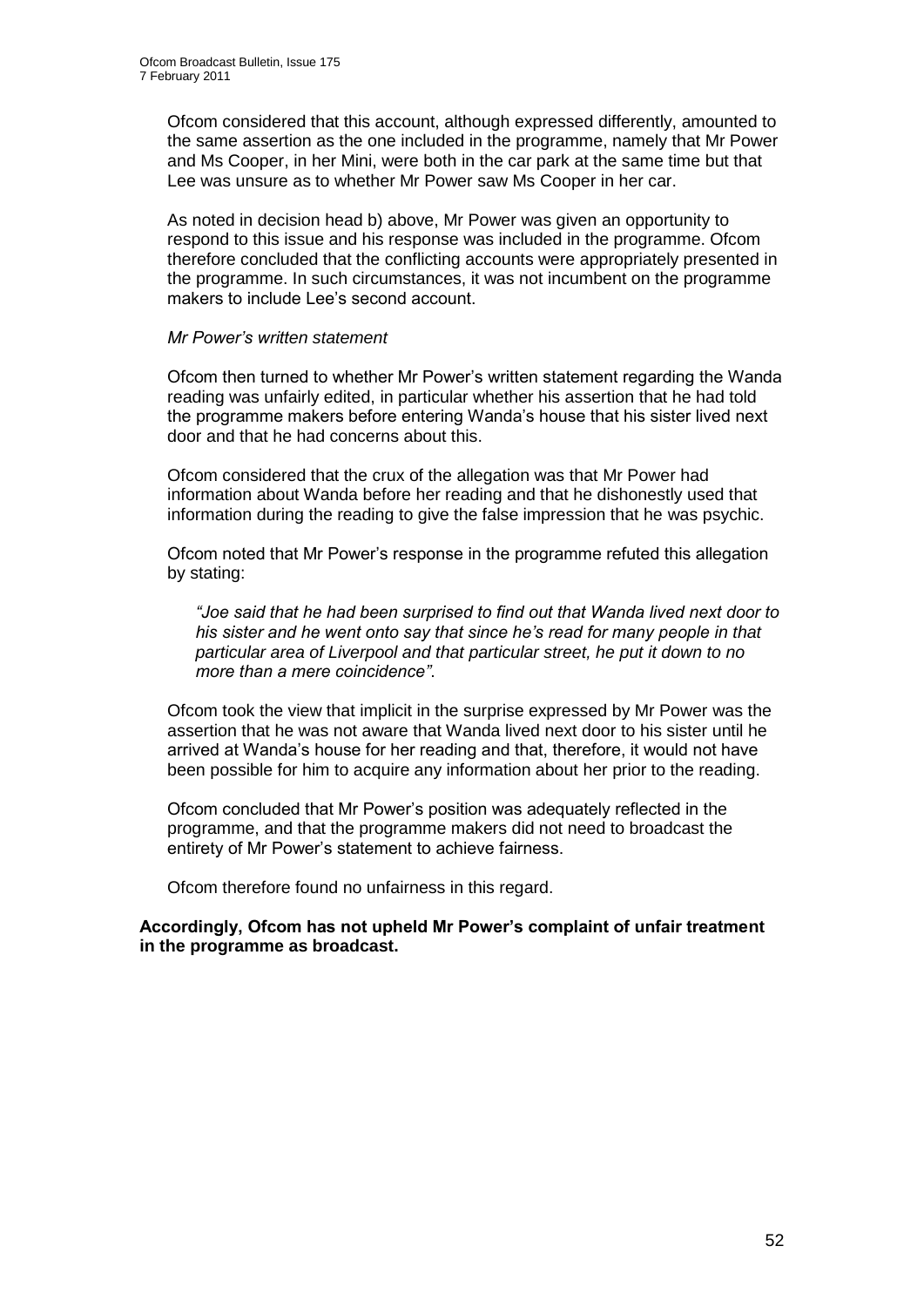# **Other Programmes Not in Breach**

## **Up to 17 January 2011**

| Programme                                | <b>Transmission</b><br><b>Date</b> | <b>Broadcaster</b>                   | <b>Categories</b>                            | <b>Number of</b><br>complaints |
|------------------------------------------|------------------------------------|--------------------------------------|----------------------------------------------|--------------------------------|
| 118 118's sponsorship of ITV<br>Movies   | 03/01/2011                         | ITV1                                 | Crime                                        |                                |
| 118 118's sponsorship of ITV<br>Movies   | 27/12/2010                         | ITV <sub>2</sub>                     | Crime                                        | 1                              |
| 118 118's sponsorship of ITV<br>Movies   | 27/12/2010                         | ITV2                                 | Generally accepted<br>standards              | 1                              |
| 118 118's sponsorship of ITV<br>Movies   | 27/12/2010                         | ITV2                                 | Crime                                        | 1                              |
| 118 118's sponsorship of ITV<br>Movies   | 28/12/2010                         | ITV3                                 | Generally accepted<br>standards              | 1                              |
| 118 118's sponsorship of ITV<br>Movies   | 31/12/2010                         | ITV3                                 | Crime                                        | 1                              |
| 118 118's sponsorship of ITV<br>Movies   | various                            | ITV4                                 | Crime                                        | 1                              |
| 3 Minute Wonder                          | 04/01/2011                         | Channel 4                            | Race discrimination/offence                  | 1                              |
| 4thought.tv                              | 29/12/2010                         | Channel 4                            | Due impartiality/bias                        | $\overline{2}$                 |
| 4thought.tv                              | 06/01/2011                         | Channel 4                            | Race discrimination/offence                  | 1                              |
| 50 Greatest Plastic Surgery<br>Shockers  | 07/12/2010                         | E <sub>4</sub>                       | Sexual material                              | $\mathbf{1}$                   |
| 7/7 The Ripple Effect                    | 30/11/2010                         | Showcase                             | Due impartiality/bias                        | 1                              |
| 8 Out of 10 Cats Christmas<br>Special    | 23/12/2010                         | Channel 4                            | Generally accepted<br>standards              | 5                              |
| A Comedy Roast                           | 05/01/2011                         | Channel 4                            | Generally accepted<br>standards              | 1                              |
| A Room with a View                       | 31/12/2010                         | More4                                | <b>Nudity</b>                                | 3                              |
| A Touch of Frost                         | 07/01/2011                         | ITV3                                 | <b>COSTA</b>                                 | 1                              |
| Above Suspicion                          | 03/01/2011                         | ITV1                                 | Offensive language                           | $\mathbf{1}$                   |
| Above Suspicion                          | 03/01/2011                         | ITV1                                 | Drugs, smoking, solvents or<br>alcohol       | 1                              |
| <b>Accidental Farmer</b>                 | 21/12/2010                         | BBC <sub>1</sub>                     | Drugs, smoking, solvents or<br>alcohol       | 1                              |
| Accused                                  | 22/11/2010                         | BBC <sub>1</sub>                     | Generally accepted<br>standards              | 21                             |
| Adrian Durham                            | 02/12/2010                         | Talksport                            | Race discrimination/offence                  | 95                             |
| Alan Carr: Chatty Man                    | 26/12/2010                         | Channel 4                            | <b>Disability</b><br>discrimination/offence  | 1                              |
| Andre Peach Show                         | 03/12/2010                         | <b>BBC Radio</b><br><b>Berkshire</b> | Generally accepted<br>standards              | 1                              |
| Angus, Thongs and Perfect<br>Snogging    | 09/01/2011                         | Channel 4                            | Sexual material                              | 1                              |
| Austin Powers: The Spy Who<br>Shagged Me | 03/01/2011                         | Five                                 | Offensive language                           | $\overline{2}$                 |
| Batman: Brave and the Bold               | 04/01/2010                         | CN Too                               | Suicide and self harm                        | $\mathbf{1}$                   |
| <b>BBC News</b>                          | 28/12/2010                         | BBC <sub>1</sub>                     | Sexual orientation<br>discrimination/offence | 115                            |
| <b>BBC News</b>                          | 13/01/2011                         | BBC <sub>1</sub>                     | Generally accepted<br>standards              | $\mathbf{1}$                   |
| <b>BBC News</b>                          | 22/12/2010                         | <b>BBC News</b><br>Channel           | Generally accepted<br>standards              | $\overline{2}$                 |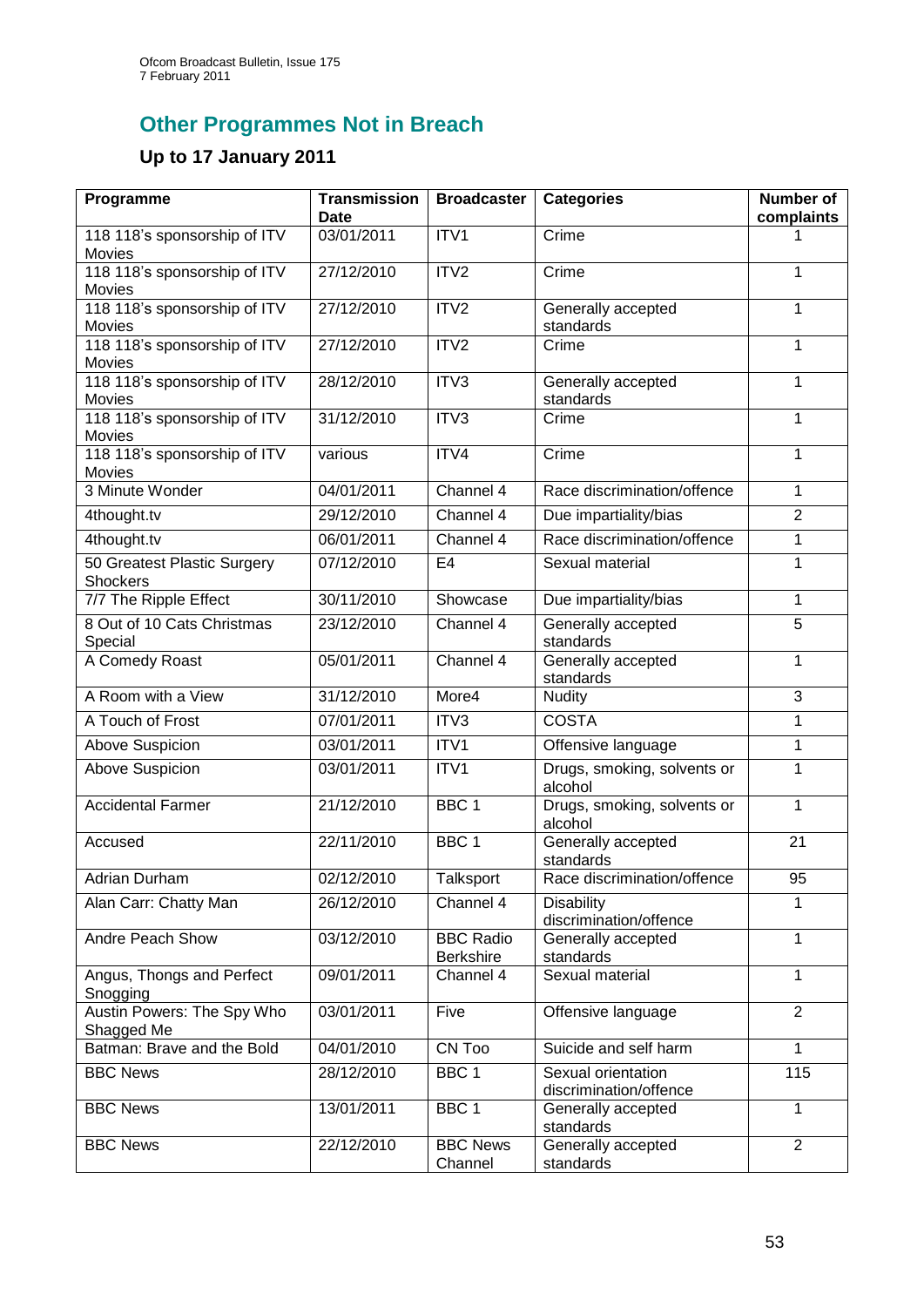| <b>BBC News</b>                                  | 08/01/2011 | <b>BBC News</b><br>Channel | Race discrimination/offence                  |                         |
|--------------------------------------------------|------------|----------------------------|----------------------------------------------|-------------------------|
| <b>BBC News</b>                                  | 01/01/2011 | <b>BBC Radio 4</b>         | Generally accepted<br>standards              | 1                       |
| <b>BBC News</b>                                  | 12/01/2011 | <b>BBC Radio 4</b>         | Generally accepted<br>standards              | 1                       |
| <b>BBC News</b>                                  | 08/01/2011 | <b>BBC Radio 5</b><br>Live | Race discrimination/offence                  | 1                       |
| <b>Being Erica</b>                               | 31/12/2010 | E <sub>4</sub>             | Sexual material                              | 1                       |
| <b>Better off Ted</b>                            | 28/12/2010 | <b>FX</b>                  | Race discrimination/offence                  | 1                       |
| Big Fat Quiz of the Year 2010                    | 03/01/2011 | Channel 4                  | Animal welfare                               | 1                       |
| Big Fat Quiz of the Year 2010                    | 03/01/2011 | Channel 4                  | Generally accepted<br>standards              | $\overline{2}$          |
| <b>Big George</b>                                | 22/11/2010 | <b>BBC Radio</b><br>London | Race discrimination/offence                  | 1                       |
| <b>Breakfast</b>                                 | 06/01/2011 | BBC <sub>1</sub>           | Race discrimination/offence                  | $\overline{2}$          |
| <b>Breakfast</b>                                 | 11/01/2011 | BBC <sub>1</sub>           | Generally accepted<br>standards              | 1                       |
| Britain's Fattest Man (trailer)                  | various    | Channel 4                  | Generally accepted<br>standards              | 3                       |
| <b>British Comedy Awards: The</b><br>Nominations | 15/01/2011 | Channel 4                  | Generally accepted<br>standards              | 1                       |
| <b>Calendar News</b>                             | 21/12/2010 | ITV1<br>Yorkshire          | Generally accepted<br>standards              | 1                       |
| Cash in the Celebrity Attic                      | 04/01/2011 | BBC <sub>1</sub>           | Offensive language                           | 1                       |
| Celebrity Come Dine with Me                      | 10/01/2011 | Channel 4                  | Sexual material                              | 1                       |
| Channel 4 Comedy Gala                            | 31/12/2010 | Channel 4                  | Offensive language                           | $\overline{\mathbf{4}}$ |
| <b>Channel 4 News</b>                            | 04/01/2011 | Channel 4                  | Due accuracy                                 | 1                       |
| Channel promotion                                | 14/12/2010 | Dave                       | Religious/Beliefs<br>discrimination/offence  | 1                       |
| Come Dine with Me                                | 29/12/2010 | Channel 4                  | Sexual material                              | 1                       |
| Come Fly with Me                                 | 01/01/2011 | BBC <sub>1</sub>           | Generally accepted<br>standards              | $\overline{2}$          |
| Come Fly with Me                                 | 01/01/2011 | BBC <sub>1</sub>           | Race discrimination/offence                  | 1                       |
| Come Fly with Me                                 | 06/01/2011 | BBC 1                      | <b>Disability</b><br>discrimination/offence  | 1                       |
| Come Fly with Me                                 | 06/01/2011 | BBC <sub>1</sub>           | Generally accepted<br>standards              | 1                       |
| Come Fly with Me                                 | 06/01/2011 | BBC <sub>1</sub>           | Sexual orientation<br>discrimination/offence | 1                       |
| Come Fly with Me                                 | 06/01/2011 | BBC <sub>1</sub>           | Generally accepted<br>standards              | 13                      |
| Come Fly with Me                                 | 13/01/2011 | BBC <sub>1</sub>           | Race discrimination/offence                  | 1                       |
| Come Fly with Me                                 | 25/12/2010 | BBC <sub>1</sub>           | Race discrimination/offence                  | 5                       |
| Comedy Lab                                       | 15/01/2011 | Channel 4                  | Race discrimination/offence                  | 1                       |
| <b>Coronation Street</b>                         | 24/12/2010 | ITV1                       | Religious/Beliefs<br>discrimination/offence  | $\overline{2}$          |
| <b>Coronation Street</b>                         | 24/12/2010 | ITV1                       | Offensive language                           | 1                       |
| <b>Coronation Street</b>                         | 25/12/2010 | ITV1                       | Generally accepted<br>standards              | 4                       |
| <b>Coronation Street</b>                         | 30/12/2010 | ITV1                       | Sexual material                              | 5                       |
| <b>Coronation Street</b>                         | 31/12/2010 | ITV1                       | Generally accepted<br>standards              | 1                       |
| <b>Coronation Street</b>                         | 31/12/2010 | ITV1                       | Sexual material                              | 14                      |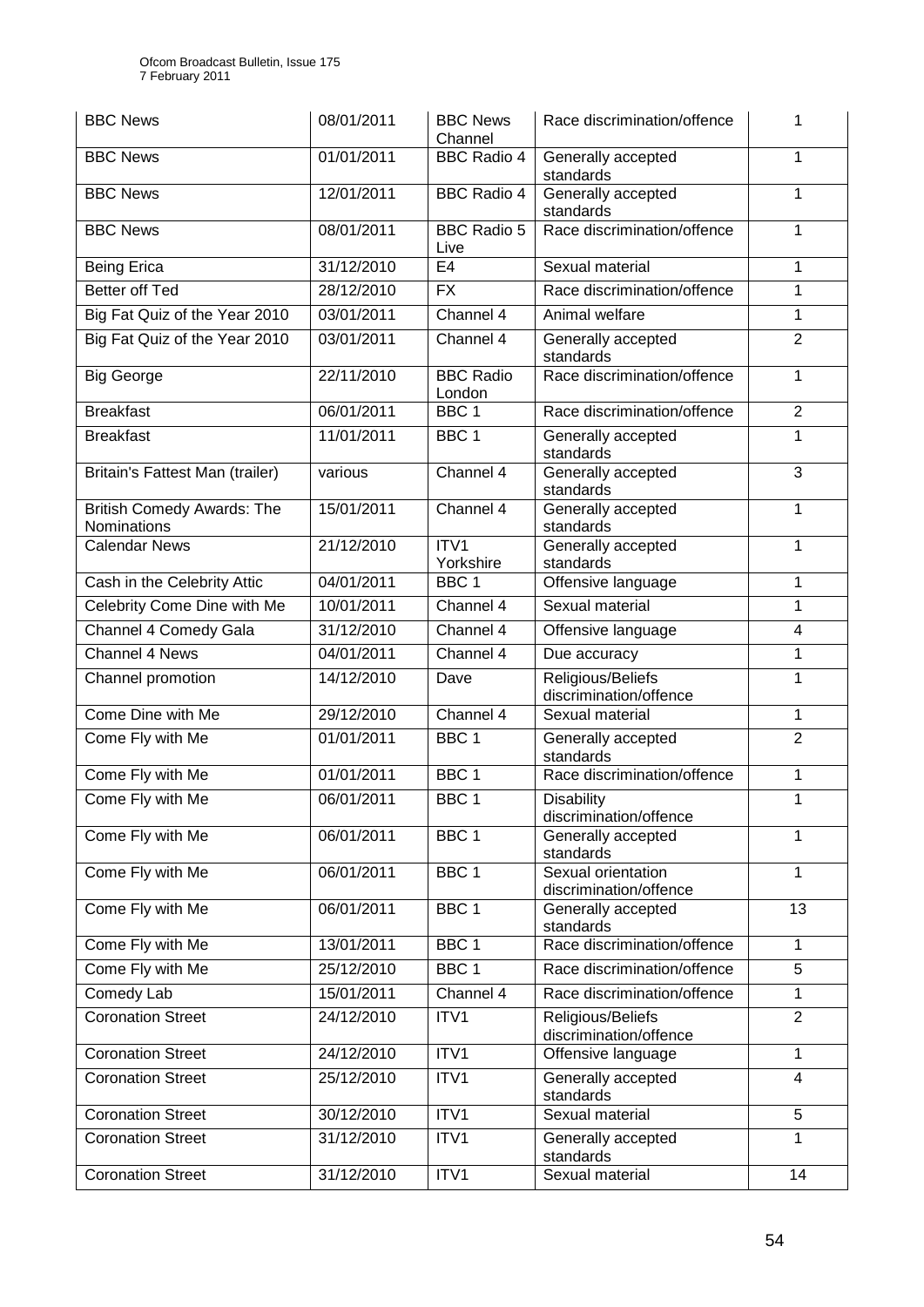| <b>Coronation Street</b>                  | 03/01/2011 | ITV <sub>1</sub>     | Generally accepted<br>standards                 | 1              |
|-------------------------------------------|------------|----------------------|-------------------------------------------------|----------------|
| <b>Coronation Street</b>                  | 03/01/2011 | ITV1                 | Sexual orientation<br>discrimination/offence    | 1              |
| <b>Coronation Street</b>                  | 03/01/2011 | ITV1                 | Sexual material                                 | 68             |
| <b>Coronation Street</b>                  | 06/01/2011 | ITV1                 | Generally accepted<br>standards                 | 1              |
| <b>Coronation Street</b>                  | 07/01/2011 | ITV1                 | Generally accepted<br>standards                 | $\overline{2}$ |
| <b>Coronation Street</b>                  | 10/01/2011 | ITV1                 | Generally accepted<br>standards                 | 1              |
| <b>Coronation Street Omnibus</b>          | 01/01/2011 | ITV1                 | Sexual material                                 | 1              |
| <b>Coronation Street Omnibus</b>          | 08/01/2011 | ITV1                 | Sexual material                                 | 1              |
| Countdown                                 | 11/01/2011 | Channel 4            | Generally accepted<br>standards                 | 1              |
| <b>Cowboy Builders</b>                    | 04/01/2011 | Five                 | Undue prominence                                | 1              |
| Dancing on Ice                            | 09/01/2011 | ITV1                 | Voting                                          | $\overline{2}$ |
| Dancing on Ice                            | 09/01/2011 | ITV1                 | Drugs, smoking, solvents or<br>alcohol          | 1              |
| Dancing on Ice                            | 16/01/2011 | ITV1                 | Offensive language                              | 1              |
| Dancing on Ice                            | 16/01/2011 | ITV1                 | Age discrimination/offence                      | 3              |
| Dancing on Ice                            | 16/01/2011 | ITV1                 | Generally accepted<br>standards                 | $\overline{2}$ |
| Danny Kelly                               | 08/01/2011 | Talksport            | Generally accepted<br>standards                 | 138            |
| Darts World Championship                  | 03/01/2011 | Sky Sports 1         | Generally accepted<br>standards                 | 1              |
| David Walliams' Awfully Good              | 04/01/2011 | Channel 4            | Race discrimination/offence                     | 1              |
| Daybreak                                  | 12/01/2011 | ITV1                 | Generally accepted<br>standards                 | 1              |
| Daybreak                                  | 14/01/2011 | ITV1                 | Due accuracy                                    | 1              |
| Daybreak                                  | 14/01/2011 | ITV1                 | Generally accepted<br>standards                 | 3              |
| Derren Brown: Behind the<br>Mischief      | 08/01/2011 | Channel 4            | Generally accepted<br>standards                 | 1              |
| Derren Brown: Viewers' Choice             | 08/01/2011 | Channel 4            | Generally accepted<br>standards                 | 1              |
| DFS's sponsorship of<br>Christmas on Five | various    | Five                 | Sponsorship credits                             | 1              |
| DFS's sponsorship of<br>Christmas on ITV  | 21/12/2010 | ITV1                 | Harm                                            | $\overline{2}$ |
| Dispatches                                | 09/01/2011 | Channel 4            | Generally accepted<br>standards                 | $\overline{2}$ |
| <b>DIY SOS</b>                            | 06/01/2011 | BBC <sub>1</sub>     | Generally accepted<br>standards                 | 1              |
| Doc Martin                                | 11/01/2011 | ITV1                 | Sexual material                                 | 1              |
| Doc Martin                                | 13/01/2011 | ITV1                 | Offensive language                              | 1              |
| Doctor Who                                | 25/12/2010 | BBC <sub>1</sub>     | Flashing images/risk to<br>viewers who have PSE | 1              |
| Downton Abbey                             | 01/01/2011 | ITV1                 | Generally accepted<br>standards                 | 1              |
| Drive with Rizwan Khan                    | 21/12/2010 | Asian Sound<br>Radio | Competitions                                    | 1              |
| <b>Drivetime</b>                          | 05/01/2011 | Talksport            | Due impartiality/bias                           | 1              |
| EastEnders                                | 25/12/2010 | BBC <sub>1</sub>     | Suicide and self harm                           | 4              |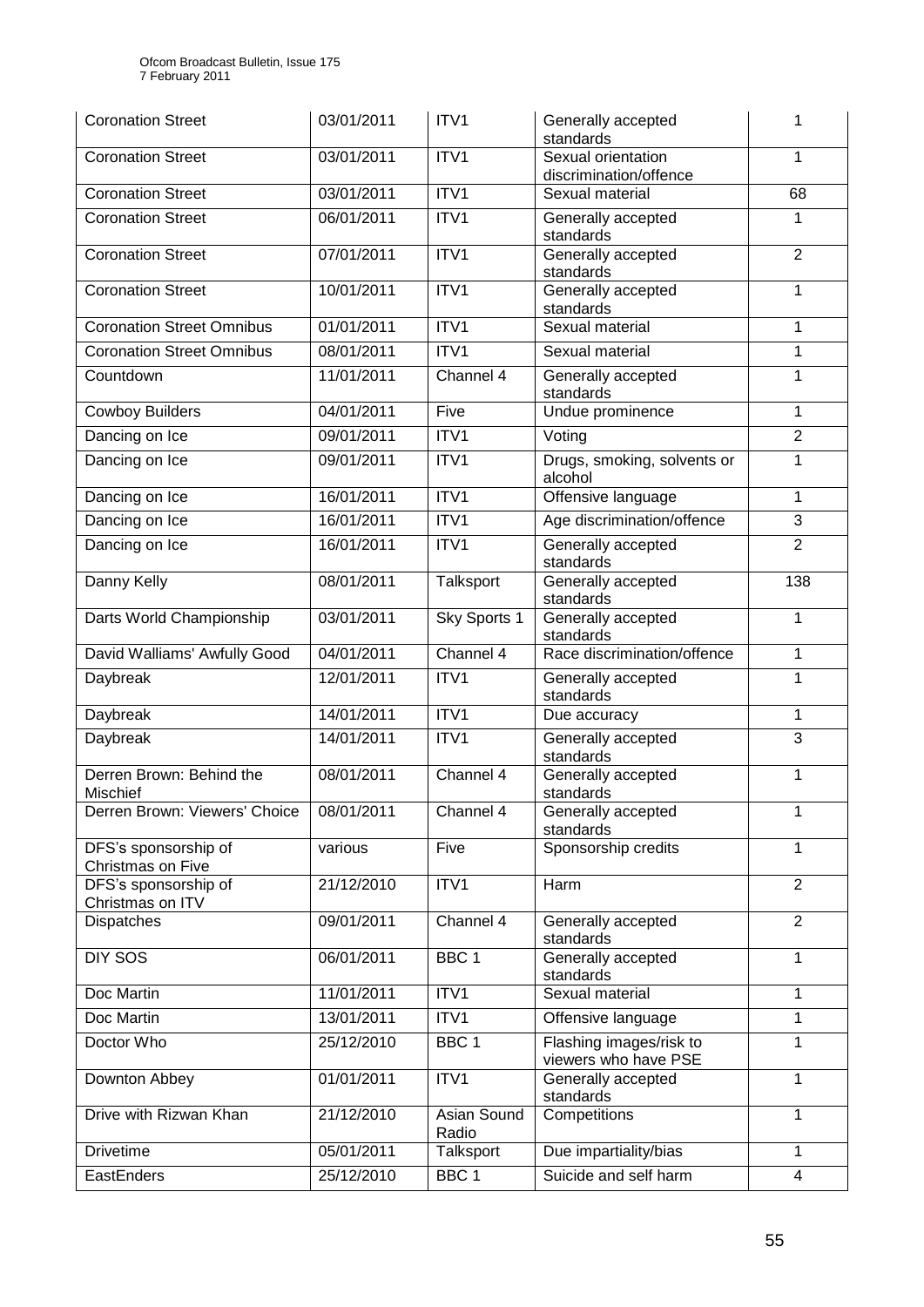| EastEnders                                       | 27/12/2010 | BBC <sub>1</sub>           | Suicide and self harm                       | 5              |
|--------------------------------------------------|------------|----------------------------|---------------------------------------------|----------------|
| EastEnders                                       | 13/01/2011 | BBC <sub>1</sub>           | Generally accepted<br>standards             |                |
| <b>Edinburgh Comedy Festival</b><br>Live         | 06/01/2011 | BBC <sub>3</sub>           | Generally accepted<br>standards             | 1              |
| Emmerdale                                        | 06/01/2011 | ITV1                       | Generally accepted<br>standards             | 31             |
| Emmerdale                                        | 12/01/2011 | ITV1                       | Harm                                        | 1              |
| Emmerdale                                        | 13/01/2011 | ITV1                       | Crime                                       | 1              |
| FA Cup Football                                  | 08/01/2011 | <b>ESPN</b>                | Harm                                        | 1              |
| FA Cup Highlights                                | 08/01/2011 | ITV1                       | Generally accepted<br>standards             | $\overline{2}$ |
| FA Cup Live                                      | 09/01/2011 | ITV1                       | Gender<br>discrimination/offence            | 1              |
| <b>Famous and Fearless</b>                       | 05/01/2011 | Channel 4                  | Generally accepted<br>standards             | 1              |
| <b>Famous and Fearless</b>                       | 06/01/2011 | Channel 4                  | Crime                                       | 1              |
| <b>Famous and Fearless</b>                       | 07/01/2011 | Channel 4                  | Harm                                        | 1              |
| <b>Famous and Fearless</b>                       | 05/01/2011 | Channel 4                  | Materially misleading                       | $\overline{2}$ |
| Famous and Fearless (trailer)                    | various    | Channel 4                  | Materially misleading                       | 1              |
| <b>Fighting Talk</b>                             | 08/01/2011 | <b>BBC Radio 5</b><br>Live | Generally accepted<br>standards             | 1              |
| Film 4 promotion                                 | 06/01/2011 | E <sub>4</sub>             | Religious/Beliefs<br>discrimination/offence | 1              |
| <b>Five News</b>                                 | 06/01/2011 | Five                       | Due impartiality/bias                       | 1              |
| <b>Forgetting Sarah Marshall</b>                 | 01/01/2011 | ITV1                       | <b>Nudity</b>                               | 1              |
| <b>Forgetting Sarah Marshall</b>                 | 01/01/2011 | ITV1                       | Generally accepted<br>standards             | 1              |
| Glee                                             | 31/12/2010 | Channel 4                  | Generally accepted<br>standards             | 1              |
| Gordon's Great Escape (trailer)                  | 21/12/2010 | More4                      | Animal welfare                              | 1              |
| <b>Greatest Christmas Adverts</b>                | 25/12/2010 | Five                       | Disability<br>discrimination/offence        | 1              |
| Harry Hill's Best of Christmas<br><b>TV Burp</b> | 31/12/2010 | ITV2                       | Generally accepted<br>standards             | 1              |
| Harry Hill's the Best of TV Burp                 | 15/01/2011 | ITV1                       | Generally accepted<br>standards             | 4              |
| <b>Holby City</b>                                | 04/01/2011 | BBC <sub>1</sub>           | Race discrimination/offence                 | 1              |
| <b>Holiday Showdown</b>                          | 15/01/2011 | ITV2                       | <b>Nudity</b>                               | 1              |
| Hollyoaks                                        | 01/12/2010 | Channel 4                  | Violence and dangerous<br>behaviour         | $\overline{2}$ |
| <b>Hollyoaks</b>                                 | 17/12/2010 | Channel 4                  | Scheduling                                  | 1              |
| Hollyoaks                                        | 23/12/2010 | Channel 4                  | Generally accepted<br>standards             | 1              |
| Hollyoaks                                        | 27/12/2010 | Channel 4                  | Scheduling                                  | 6              |
| Hollyoaks                                        | 28/12/2010 | Channel 4                  | Violence and dangerous<br>behaviour         | 1              |
| Hollyoaks                                        | 29/12/2010 | Channel 4                  | Scheduling                                  | 5              |
| Hollyoaks                                        | 30/12/2010 | Channel 4                  | Generally accepted<br>standards             | $\overline{2}$ |
| Hollyoaks Omnibus                                | 26/12/2010 | Channel 4                  | Scheduling                                  | $\overline{2}$ |
| Honey                                            | 13/12/2010 | Filth                      | Participation TV - Harm                     | 1              |
| Hot Shots!                                       | 13/01/2011 | Channel 4                  | Scheduling                                  | $\mathbf{1}$   |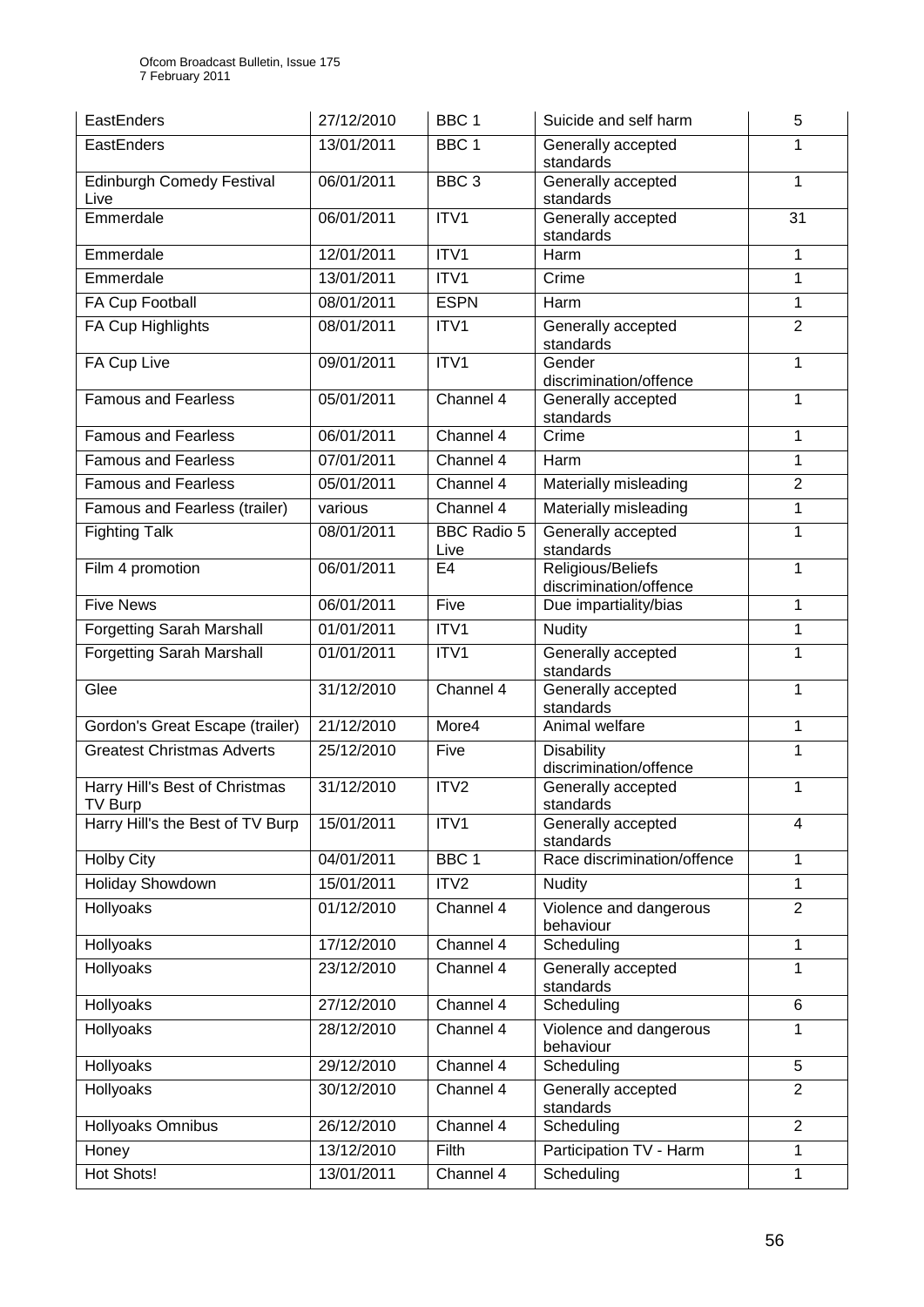| How to Look Good Naked                                | 08/01/2011 | E <sub>4</sub>     | <b>Nudity</b>                                | 1              |
|-------------------------------------------------------|------------|--------------------|----------------------------------------------|----------------|
| Hugh's Big Fish Fight                                 | 11/01/2011 | Channel 4          | Materially misleading                        | 1              |
| <b>Huw Stephens</b>                                   | 05/01/2011 | <b>BBC Radio 1</b> | Sexual material                              | 1              |
| Hyundai's sponsorship of Five<br><b>Movies</b>        | 25/12/2010 | Five               | <b>Disability</b><br>discrimination/offence  | 1              |
| I Now Pronounce You Chuck<br>and Larry                | 15/01/2011 | ITV1               | Sexual orientation<br>discrimination/offence | 1              |
| Indiana Jones and the<br>Kingdom of the Crystal Skull | 01/01/2011 | BBC <sub>1</sub>   | Offensive language                           | 4              |
| Inside Britain's Fattest Man                          | 05/01/2011 | Channel 4          | Due impartiality/bias                        | 1              |
| Inside Out                                            | 10/01/2011 | BBC <sub>1</sub>   | Generally accepted<br>standards              | 1              |
| It's Paul Burling                                     | 22/12/2010 | ITV1               | Generally accepted<br>standards              | 3              |
| <b>ITV News</b>                                       | 23/12/2010 | ITV1               | Generally accepted<br>standards              | 1              |
| <b>ITV News</b>                                       | 03/01/2011 | ITV1               | Due accuracy                                 | 1              |
| <b>ITV News</b>                                       | 04/01/2011 | ITV1               | Due accuracy                                 | 1              |
| <b>ITV News</b>                                       | 08/01/2011 | ITV1               | Due impartiality/bias                        | 1              |
| <b>ITV News</b>                                       | 13/01/2011 | ITV1               | Generally accepted<br>standards              | 3              |
| <b>ITV News</b>                                       | 13/01/2011 | ITV1               | Generally accepted<br>standards              | 1              |
| Kerry Katona: The Next<br>Chapter                     | 04/01/2011 | ITV2               | Harm                                         | $\overline{2}$ |
| Kerry Katona: The Next<br>Chapter                     | 11/01/2011 | ITV <sub>2</sub>   | Harm                                         | 1              |
| Kidnap and Ransom trailer                             | 03/01/2011 | ITV1               | Violence and dangerous<br>behaviour          | 1              |
| King James Bible Readings                             | 09/01/2011 | <b>BBC Radio 4</b> | Sexual orientation<br>discrimination/offence | 1              |
| Kirstie and Phil's Embarrassing<br><b>Bits</b>        | 30/12/2010 | Channel 4          | Offensive language                           | 3              |
| Kohinoor Radio                                        | 10/10/2010 | Kohinoor<br>Radio  | Generally accepted<br>standards              | 1              |
| Kohinoor Radio                                        | 10/10/2010 | Kohinoor<br>Radio  | Religious/Beliefs<br>discrimination/offence  | 10             |
| Legally Blonde                                        | 16/01/2011 | BBC <sub>2</sub>   | Offensive language                           | 1              |
| Les Kelly's Heroes                                    | 26/12/2010 | <b>BBC Radio 4</b> | <b>Disability</b><br>discrimination/offence  | 1              |
| Libya: The Stolen Children                            | 05/11/2010 | <b>Sky News</b>    | Due impartiality/bias                        | 1              |
| Live at Five                                          | 21/12/2010 | <b>Sky News</b>    | Due impartiality/bias                        | 1              |
| Live at the Apollo                                    | 01/01/2011 | BBC <sub>1</sub>   | Gender<br>discrimination/offence             | 1              |
| London Tonight                                        | 27/12/2010 | <b>ITV1</b> London | Animal welfare                               | 1              |
| Look North                                            | 21/12/2010 | BBC <sub>1</sub>   | Generally accepted<br>standards              | 1              |
| Loose Women                                           | 10/01/2011 | ITV1               | Religious/Beliefs<br>discrimination/offence  | 1              |
| Loose Women                                           | 10/01/2011 | ITV1               | Generally accepted<br>standards              | 1              |
| Loose Women                                           | 10/01/2011 | ITV1               | Promotion of<br>products/services            | 1              |
| Mantracker                                            | 21/12/2010 | Extreme<br>Sports  | Offensive language                           | 1              |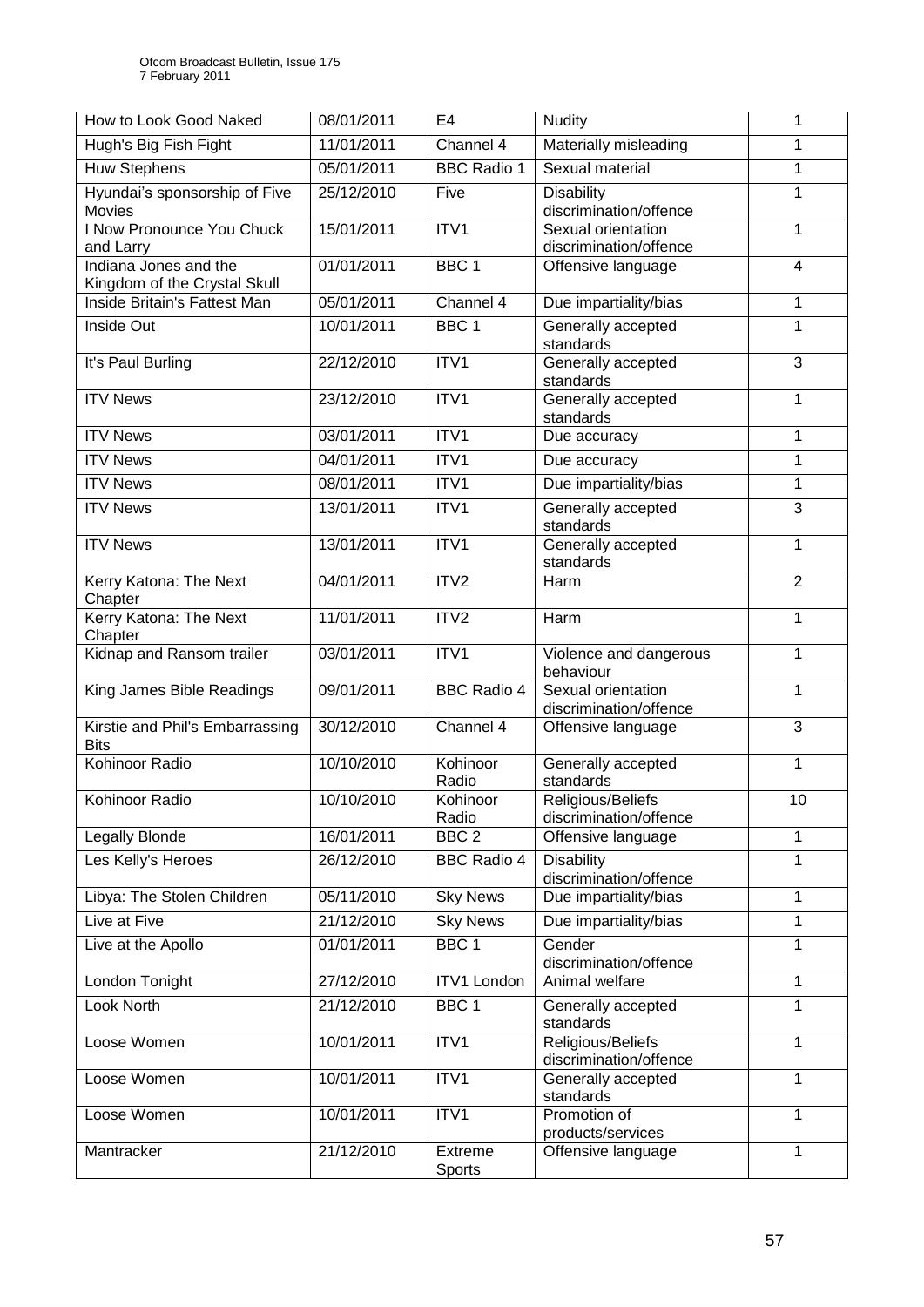| <b>Masters Snooker</b>                                                                       | 10/01/2011 | BBC <sub>2</sub>   | Flashing images/risk to<br>viewers who have PSE | 1              |
|----------------------------------------------------------------------------------------------|------------|--------------------|-------------------------------------------------|----------------|
| <b>Masters Snooker</b>                                                                       | 16/01/2011 | BBC <sub>2</sub>   | Offensive language                              | 1              |
| Meet the Fockers                                                                             | 04/01/2011 | BBC <sub>3</sub>   | Offensive language                              | 1              |
| Meet the Parents Little<br>Fockers' sponsorship of Most<br><b>Shocking Celebrity Moments</b> | 29/12/2010 | Five               | Offensive language                              | 4              |
| <b>Midsomer Murders</b>                                                                      | 12/01/2011 | ITV1               | Violence and dangerous<br>behaviour             | $\overline{2}$ |
| <b>Misfits</b>                                                                               | 09/12/2010 | E <sub>4</sub>     | Generally accepted<br>standards                 | 1              |
| Monk                                                                                         | 02/12/2010 | Quest              | Scheduling                                      | 1              |
| Never Mind the Buzzcocks                                                                     | 03/01/2011 | BBC <sub>2</sub>   | Generally accepted<br>standards                 | 1              |
| Newsnight                                                                                    | 07/01/2011 | BBC <sub>2</sub>   | Generally accepted<br>standards                 | $\overline{2}$ |
| Nivea's sponsorship of This<br>Morning                                                       | various    | ITV1               | Harm                                            | 1              |
| Not Going Out                                                                                | 06/01/2011 | BBC <sub>1</sub>   | Offensive language                              | 1              |
| Not Going Out                                                                                | 06/01/2011 | BBC <sub>1</sub>   | Generally accepted<br>standards                 | 1              |
| Not Going Out                                                                                | 13/01/2011 | BBC <sub>1</sub>   | Generally accepted<br>standards                 | 1              |
| Obama's Visit to India                                                                       | 11/11/2010 | <b>PTV Global</b>  | Due impartiality/bias                           | 1              |
| Old Harry's Game                                                                             | 30/12/2010 | <b>BBC Radio 4</b> | Generally accepted<br>standards                 | 1              |
| One Born at Christmas (trailer)                                                              | 24/12/2010 | Channel 4          | Scheduling                                      | 1              |
| One Born Every Minute (trailer)                                                              | 12/01/2011 | Channel 4          | Generally accepted<br>standards                 | 1              |
| Paper Review                                                                                 | 03/01/2011 | <b>Sky News</b>    | Generally accepted<br>standards                 | $\overline{2}$ |
| Peppa Pig                                                                                    | 01/01/2011 | Nick Jr            | Gender<br>discrimination/offence                | 1              |
| Piers Morgan's Life Stories                                                                  | 02/01/2011 | ITV3               | <b>COSTA</b>                                    | 1              |
| <b>Pissed and Pregnant</b>                                                                   | 03/01/2011 | Living             | Offensive language                              | 4              |
| Police, Camera, Action!                                                                      | 04/01/2011 | ITV4               | Sexual material                                 | $\mathbf 1$    |
| Press TV                                                                                     | 04/01/2011 | Press TV           | Due accuracy                                    | 1              |
| Primeval                                                                                     | 08/01/2011 | ITV1               | Violence and dangerous<br>behaviour             | $\overline{2}$ |
| QI                                                                                           | 07/01/2011 | BBC <sub>1</sub>   | Religious/Beliefs<br>discrimination/offence     | 1              |
| Rangers v Celtic                                                                             | 02/01/2011 | Sky Sports 4       | Due impartiality/bias                           | 1              |
| Road Wars                                                                                    | 05/01/2011 | Sky3               | Generally accepted<br>standards                 | 1              |
| Roshni                                                                                       |            | <b>DM Digital</b>  | Religious/Beliefs<br>discrimination/offence     | 1              |
| Saturday Kitchen                                                                             | 01/01/2011 | BBC <sub>1</sub>   | Generally accepted<br>standards                 | 1              |
| <b>Scott Mills</b>                                                                           | 11/01/2011 | <b>BBC Radio 1</b> | Animal welfare                                  | 1              |
| Scratch 'n' Sniff's Den Of Doom                                                              | 09/01/2011 | <b>CITV</b>        | Generally accepted<br>standards                 | 1              |
| Scrubs                                                                                       | 30/12/2010 | Comedy<br>Central  | Sexual material                                 | 1              |
| Sexcetera                                                                                    | 16/01/2011 | Channel<br>One     | Sexual material                                 | 1              |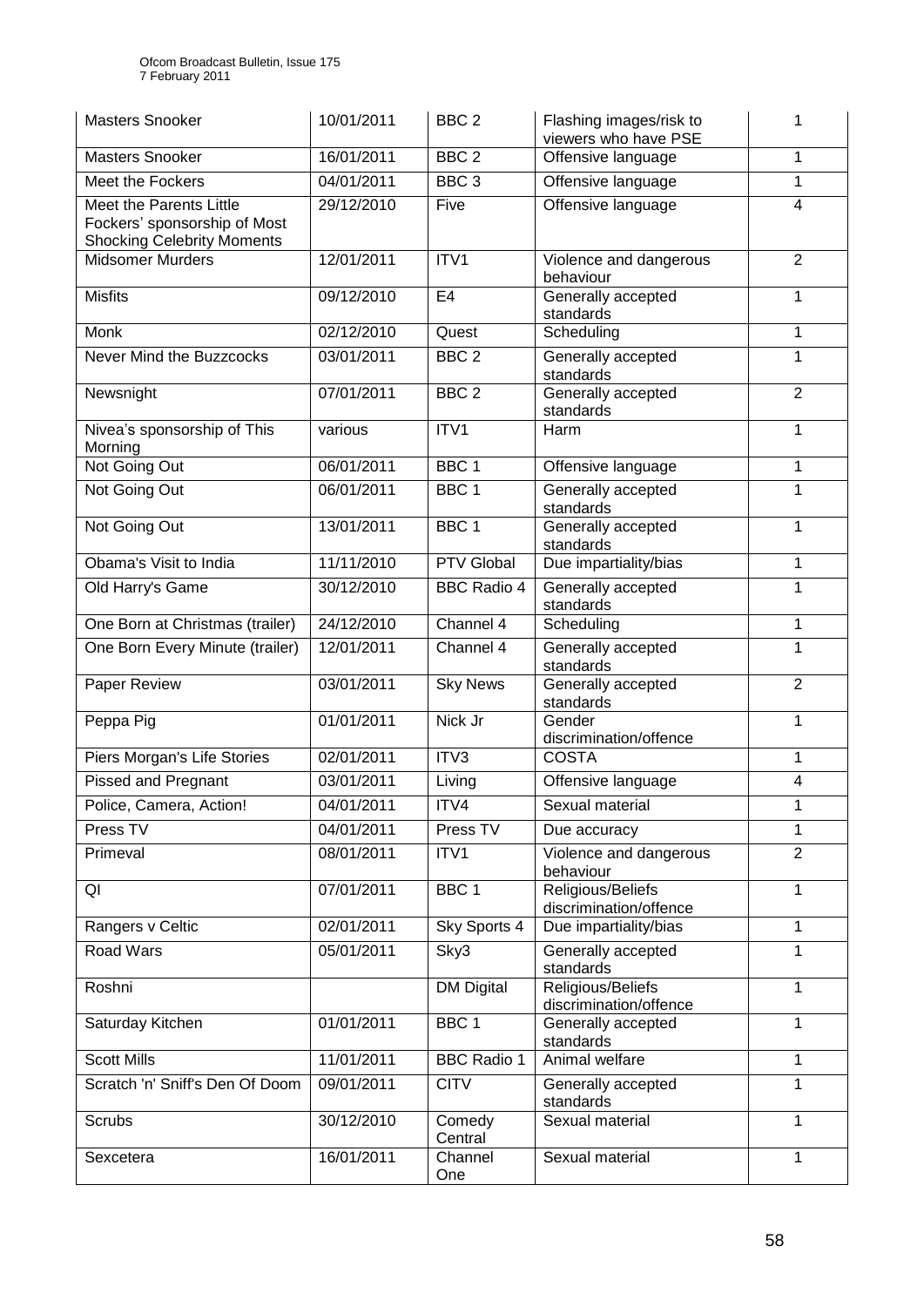| <b>Shameless</b>                                    | 10/01/2011 | Channel 4                      | Generally accepted<br>standards              | $\overline{2}$ |
|-----------------------------------------------------|------------|--------------------------------|----------------------------------------------|----------------|
| <b>Shameless</b>                                    | 12/01/2011 | Channel 4                      | Religious/Beliefs<br>discrimination/offence  | 1              |
| <b>Shameless</b>                                    | 14/01/2011 | Channel 4                      | Generally accepted<br>standards              | 1              |
| Shameless (trailer)                                 | 05/01/2011 | Channel 4                      | Generally accepted<br>standards              | 1              |
| Shappi Talk                                         | 29/12/2010 | <b>BBC Radio 4</b>             | Generally accepted<br>standards              | 1              |
| <b>Shooting Stars</b>                               | 30/12/2010 | BBC <sub>2</sub>               | Animal welfare                               | 1              |
| <b>Silent Witness</b>                               | 03/01/2011 | BBC <sub>1</sub>               | Generally accepted<br>standards              | $\overline{2}$ |
| <b>Sky News</b>                                     | 18/12/2010 | <b>Sky News</b>                | Materially misleading                        | 1              |
| <b>Sky News</b>                                     | 13/01/2011 | <b>Sky News</b>                | Generally accepted<br>standards              | $\overline{4}$ |
| Soccer AM                                           | 01/01/2011 | Sky Sports 2                   | Sexual orientation<br>discrimination/offence | 1              |
| Soccer AM                                           | 01/01/2011 | Sky1                           | Race discrimination/offence                  | 1              |
| Something Special                                   | 02/01/2011 | <b>CBeebies</b>                | <b>Nudity</b>                                | 1              |
| South Park (trailer)                                | 28/12/2010 | Comedy<br><b>Central Extra</b> | Generally accepted<br>standards              | 1              |
| Spy Kids                                            | 26/12/2010 | BBC1                           | Violence and dangerous<br>behaviour          | 1              |
| <b>Star Wars The Clone Wars</b>                     | 31/12/2010 | Cartoon<br><b>Network</b>      | Violence and dangerous<br>behaviour          | 1              |
| <b>Stargazing Live</b>                              | 05/01/2011 | BBC <sub>2</sub>               | Religious/Beliefs<br>discrimination/offence  | 1              |
| <b>Stu Smith</b>                                    | 29/12/2010 | Metro Radio                    | Offensive language                           | 1              |
| Sunrise                                             | 04/01/2011 | <b>Sky News</b>                | Due impartiality/bias                        | 1              |
| Taggart                                             | 11/01/2011 | ITV1                           | Violence and dangerous<br>behaviour          | $\overline{7}$ |
| Take Me Out                                         | 08/01/2011 | ITV1                           | Race discrimination/offence                  | $\overline{2}$ |
| Teens That Tie the Knot                             | 10/01/2011 | Living                         | Generally accepted<br>standards              | $\mathbf{1}$   |
| Tetley Bitter's sponsorship of<br>The Prisoner      | 11/01/2011 | ITV4                           | Sponsorship                                  | 1              |
| That Sunday Night Show                              | 09/01/2011 | ITV1                           | Generally accepted<br>standards              | 1              |
| That Sunday Night Show<br>(trailer)                 | 07/01/2011 | ITV1                           | Harm                                         | 1              |
| The Alan Brazil Sports<br><b>Breakfast</b>          | 07/01/2011 | Talksport                      | Race discrimination/offence                  | 1              |
| The Comedy Annual 2010                              | 22/12/2010 | ITV1                           | Religious/Beliefs<br>discrimination/offence  | 1              |
| The Idiot Awards                                    | 14/12/2010 | E <sub>4</sub>                 | Offensive language                           | $\overline{2}$ |
| The Increasingly Poor<br>Decisions of Todd Margaret | 12/12/2010 | More4                          | Generally accepted<br>standards              | 1              |
| The Increasingly Poor<br>Decisions of Todd Margaret | 19/12/2010 | More4                          | Race discrimination/offence                  | $\mathbf{1}$   |
| The Jeremy Kyle Show                                | 07/01/2011 | ITV1                           | Race discrimination/offence                  | $\overline{2}$ |
| The Jeremy Kyle Show                                | 11/01/2011 | ITV1                           | Generally accepted<br>standards              | $\mathbf{1}$   |
| The Joy of Teen Sex (trailer)                       | various    | Channel 4                      | Religious/Beliefs<br>discrimination/offence  | 1              |
| The Lakes                                           | 03/01/2011 | ITV1                           | Materially misleading                        | 1              |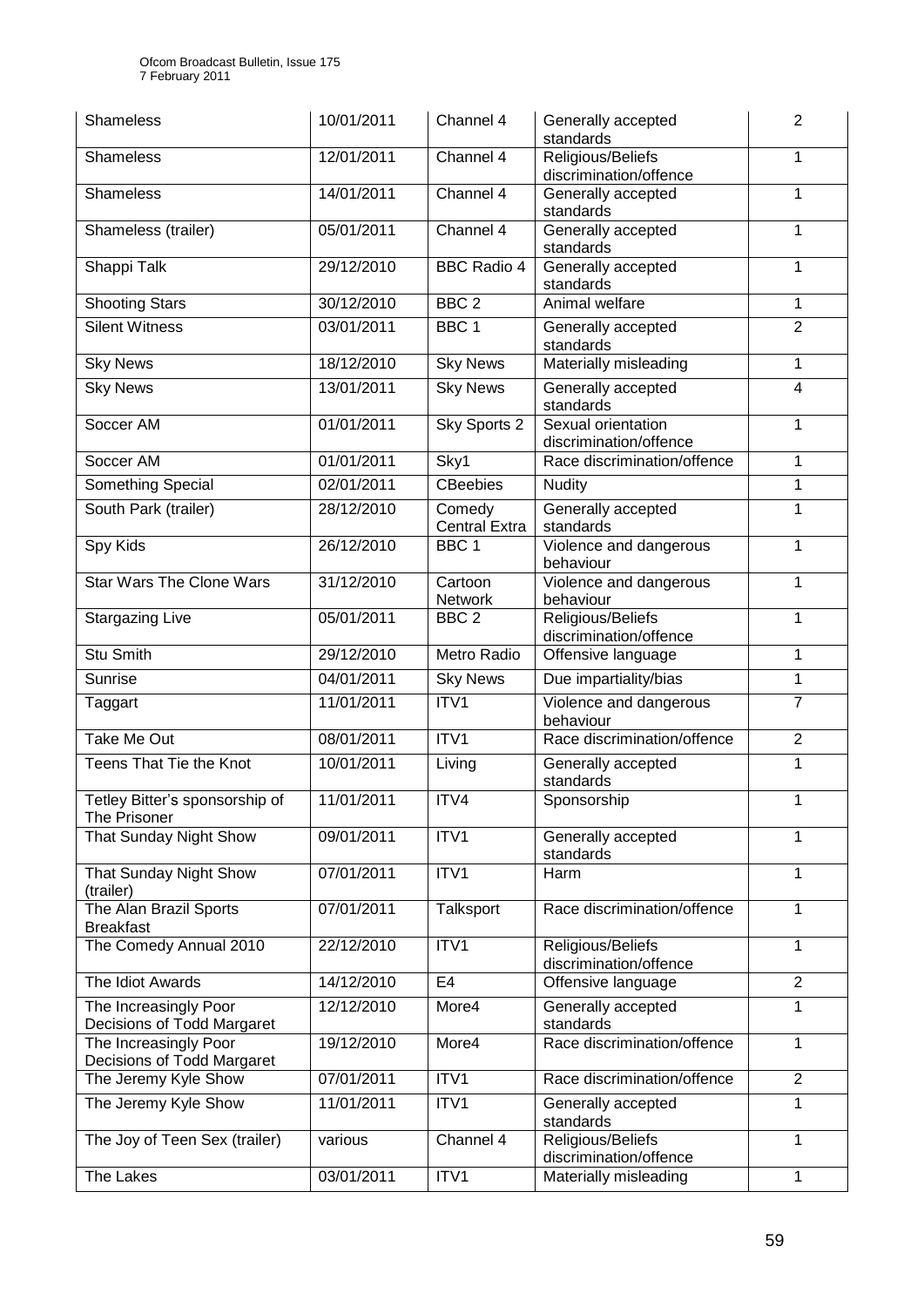| The Lakes                    | 03/01/2011 | ITV1               | Animal welfare                                  | $\overline{2}$ |
|------------------------------|------------|--------------------|-------------------------------------------------|----------------|
| The Magicians                | 08/01/2011 | BBC <sub>1</sub>   | Violence and dangerous<br>behaviour             | $\overline{2}$ |
| The Middle: Access All Areas | 31/12/2010 | Sky1               | Promotion of<br>products/services               | 1              |
| The Million Pound Drop Live  | 17/12/2010 | Channel 4          | Competitions                                    | 1              |
| <b>The Nativity</b>          | 21/12/2010 | BBC <sub>1</sub>   | Animal welfare                                  | 1              |
| The One Show                 | 10/01/2011 | BBC <sub>1</sub>   | Gender<br>discrimination/offence                | 1              |
| The Simpsons                 | 04/01/2011 | Sky1               | Sexual material                                 | 1              |
| The Today Programme          | 07/01/2011 | <b>BBC Radio 4</b> | Generally accepted<br>standards                 | $\mathbf{1}$   |
| The Vanessa Show             | 11/01/2011 | Five               | Sexual material                                 | 1              |
| The War You Don't See        | 14/12/2010 | ITV1               | Race discrimination/offence                     | $\mathbf{1}$   |
| The War You Don't See        | 14/12/2010 | ITV1               | Due impartiality/bias                           | 1              |
| The Weakest Link             | 12/01/2011 | BBC <sub>1</sub>   | Generally accepted<br>standards                 | 1              |
| The World Tonight            | 11/01/2011 | <b>BBC Radio 4</b> | Gender<br>discrimination/offence                | 1              |
| The X Factor                 | n/a        | ITV1               | Voting                                          | 1              |
| The X Factor                 | 07/11/2010 | ITV1               | <b>Premium rate Services</b>                    | $1,462^1$      |
| The X Factor                 | 13/11/2010 | ITV1               | Generally accepted<br>standards                 | 13             |
| The X Factor                 | 14/11/2010 | ITV1               | Premium rate services                           | 308            |
| The X Factor                 | 20/11/2010 | ITV1               | Generally accepted<br>standards                 | 204            |
| The X Factor                 | 21/11/2010 | ITV1               | Competitions                                    | 37             |
| The X Factor                 | 27/11/2010 | ITV1               | Flashing images/risk to<br>viewers who have PSE | 1              |
| The X Factor                 | 28/11/2010 | ITV1               | Premium rate services                           | 46             |
| The X Factor                 | 28/11/2010 | ITV1               | Premium rate services                           | 14             |
| The X Factor                 | 05/12/2010 | ITV1               | Materially misleading                           | $785^2$        |
| The X Factor                 | 11/12/2010 | ITV1               | Voting                                          | 1              |
| The X Factor                 | 11/12/2010 | ITV1               | Voting                                          | 1              |
| The X Factor                 | 11/12/2010 | ITV1               | Voting                                          | 14             |
| The X Factor                 | 11/12/2010 | ITV1               | Voting                                          | 5              |
| The X Factor                 | 11/12/2010 | ITV1               | Voting                                          | 3              |
| The X Factor                 | 11/12/2010 | ITV1               | Voting                                          | $\overline{2}$ |
| This Morning                 | 09/11/2010 | ITV1               | Generally accepted<br>standards                 | $\mathbf{1}$   |

<sup>1</sup>  $1$  These complaints relate to Cheryl Cole's decision not to name which act, out of the two that received the fewest viewers' votes, she wished to leave the contest. This matter did not raise issues under the Code, as the format of the contest is made transparent to viewers, and they vote in the knowledge that the ultimate decision to eliminate contestants at this stage (irrespective of how it is reached) rests with the judges.

 $2$  These complaints relate to the judges' involvement in the semi-final elimination process. This matter did not raise issues under the Code, given that the published terms and conditions concerning the programme"s voting process listed a number of ways in which the outcome of any particular heat could be determined, that would be "at the discretion of ITV or the producer."